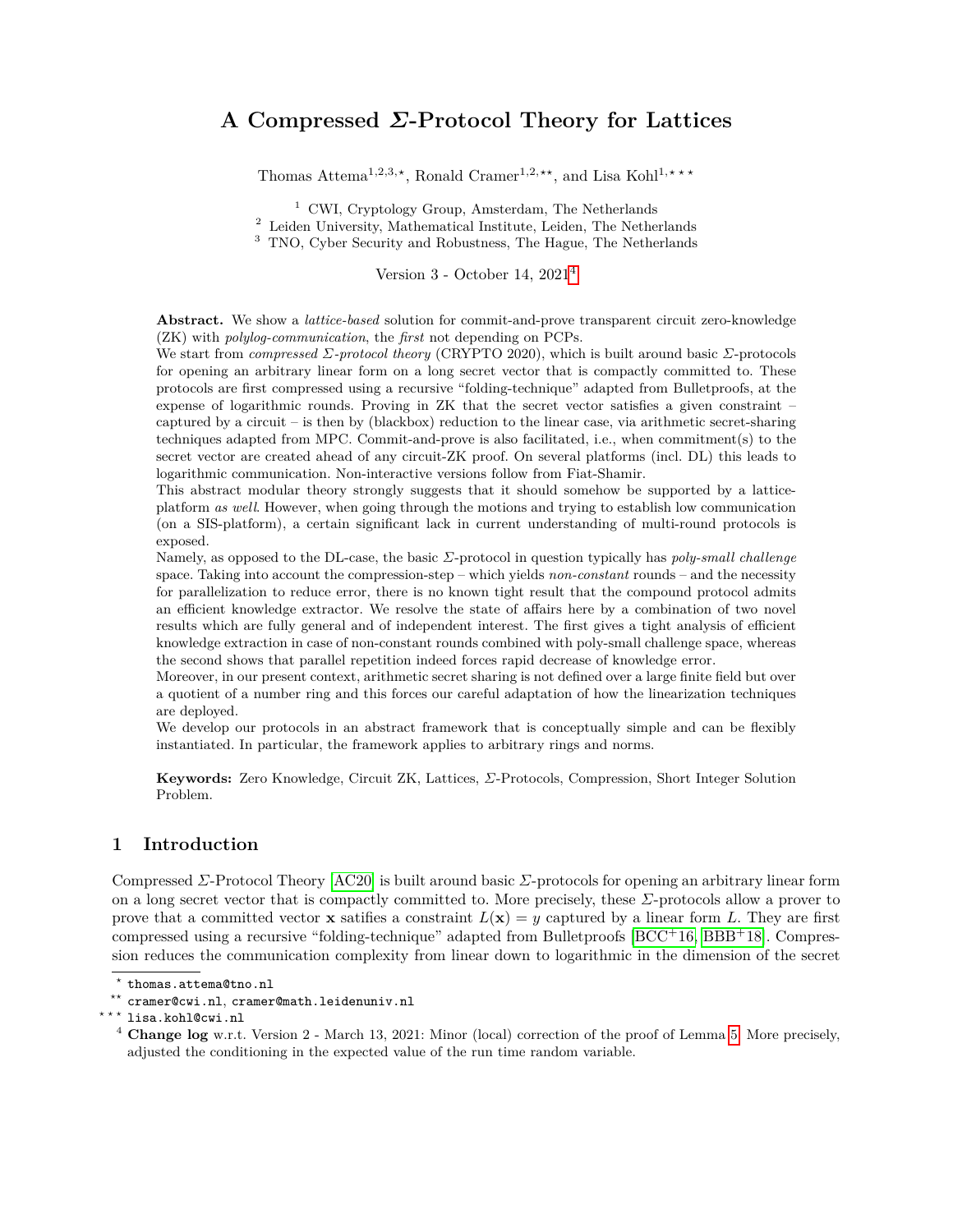vector **x**, at the expense of a logarithmic number of rounds. Proving in ZK that the secret vector satisfies an arbitrary (non-linear) constraint – captured by an arithmetic circuit – is then by (blackbox) reduction to the linear case, via arithmetic secret-sharing techniques adapted from MPC. It was shown how to instantiate this theory from different hardness assumptions, i.e., the Discrete Logarithm (DL), Strong-RSA and Knowledge-of-Exponent (KEA) assumption. The latter assumption even results in *constant* communication, instead of logarithmic. Non-interactive versions follow from the Fiat-Shamir transform [\[FS86\]](#page-34-0).

The starting point is always a compact and homomorphic vector commitment scheme, i.e., commitments should have size constant (or logarithmic) in the dimension of the committed vector. After instantiating such a commitment scheme from any of the aforementioned hardness assumption, compressed *Σ*-protocol theory can be described in an abstract and modular manner. This strongly suggests that the theory should also be supported by a lattice platform. This belief was further strengthened by the recent lattice-based Bulletproof instantiation for proving knowledge of a SIS preimage [\[BLNS20\]](#page-33-3).

However, when going through the motions and trying to establish low communication (on a SIS-platform), a certain significant lack in current understanding of multi-round protocols and several challenges are exposed.

#### **1.1 Challenges for Lattice Instantiations**

As opposed to the DL-case, the lattice-based *Σ*-protocol typically has polynomially small challenge space. Taking into account the compression-step – which yields non-constant rounds – there is no known result from which a tight knowledge soundness property can be derived. In prior works, this lack in understanding was handled by an alternative non-tight security analysis  $[BCC<sup>+</sup>16]$  $[BCC<sup>+</sup>16]$ . Recent works, while remaining non-tight. have improved the tightness [\[Wik18,](#page-35-0) [HKR19,](#page-34-1) [dLS19,](#page-34-2) [JT20,](#page-34-3) [AL21\]](#page-33-4).

The situation is further complicated by the necessity for parallelization to reduce the knowledge error. While parallel repetition of interactive proofs has been studied extensively in the context of decreasing the *soundness error* [\[HPWP10,](#page-34-4) [CL10,](#page-33-5) [CP15\]](#page-33-6), to the best of our knowledge there does not exist a general parallel repetition theorem for decreasing the *knowledge error*.

Setting aside the knowledge error issues addressed previously, the main difference between the lattice setting and the other settings is a norm bound. Instead of proving knowledge of a preimage for some homomorphism *Ψ*, we aim to prove knowledge of a *short* pre-image. More precisely, for some homomorphism *Ψ*, we aim to construct a protocol for the following relation

$$
R_{\Psi,\alpha} = \{(P; x) : P = \Psi(x), ||x|| \le \alpha\}
$$

where  $(P; x) \in R_{\Psi,\alpha}$  is a pair of a public statement P and a secret witness x. The DL-based protocols are designed for exactly the same abstract relation, but without the norm-bound. This minor difference introduces a number of challenges that have been dealt with in the context of plain *Σ*-protocols for some time now. For example, given a preimage x with  $||x|| \leq \beta$ , a prover is typically only capable of proving knowledge of a preimage *y* with  $||y|| \le \alpha\beta$ . The factor  $\alpha \ge 1$  is referred to as the *soundness slack*. In multi-round protocols the soundness slack accumulates and a more careful analysis is warranted.

Finally, in our present lattice context, committed vectors typically have coefficients in the quotient of a number ring  $\mathcal{R} = \mathbb{Z}[X]/(f(X))$  by a rational prime (*p*). However, the structure of the ring  $\mathcal{R}_p$  may not readily allow for the large sets with invertible pairwise differences required for Shamir secret sharing.

### **1.2 Contributions**

We show a lattice-based solution for commit-and-prove transparent circuit ZK with polylogarithmic communication, the first not depending on PCPs.

To this end, we resolve the lack in understanding regarding knowledge soundness by a combination of two novel results which are fully general and of independent interest. The first gives a tight analysis of efficient knowledge extraction in case of non-constant rounds, whereas the second shows that parallel repetition indeed forces rapid decrease of knowledge error.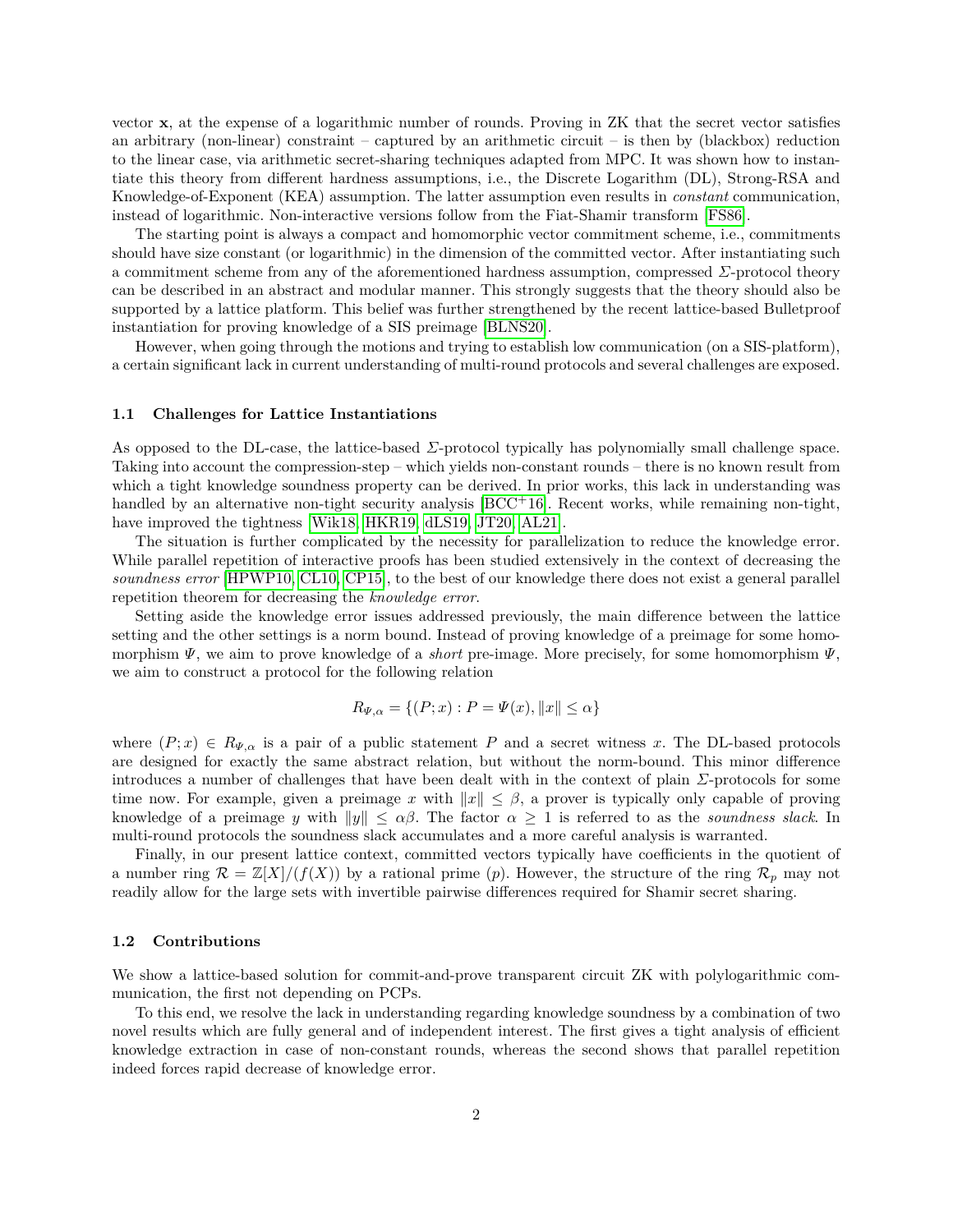By our extractor analysis, we *tightly* prove that  $(k_1, \ldots, k_\mu)$ -special soundness implies knowledge soundness, without imposing any restrictions on the size of the challenge sets. In a concurrent and independent work this result was deemed out of reach with current techniques [\[AL21\]](#page-33-4). More concretely, they apply the non-tight analysis of  $dLST9$  and derive a knowledge error  $\kappa \leq 8.16 \log n / |\mathcal{C}|$ , where *n* is the size of the input. By contrast, we provide a tight bound and show that  $\kappa \leq 2 \log n / |\mathcal{C}|$ . This inequality contains a simplified expression and is therefore non-tight, for the tight bound we refer to Theorem [1.](#page-8-0) Furthermore, our result answers an open question regarding knowledge extractors, recently made explicit [\[HKR19,](#page-34-1) Question D.4.], in the affirmative. It is generally applicable to all aforementioned platforms and therefore improves upon the analyses of [\[BCC](#page-33-1)<sup>+</sup>16, [Wik18,](#page-35-0) [HKR19,](#page-34-1) [dLS19,](#page-34-2) [JT20,](#page-34-3) [AL21\]](#page-33-4), directly yielding better parameters for multiround protocols such as Bulletproofs. Towards showing that  $(k_1, \ldots, k_\mu)$ -special soundness tightly implies knowledge soundness, we observe that for the special case of 2-special soundness (where this implication is well-known) we can give a very simple proof that we have not encountered in the literature before. In contrast to standard proof techniques, our extractor can be modeled by a negative hyper geometric distribution. This simplification turns out to be generalizable to the multi-round scenario. Even though the general proof is building on this simplification, its analysis turns out to be quite involved.

By the second result, we show that parallel repetition indeed forces a rapid decrease of knowledge error, explicitly proving a result that is often taken for granted whereas it actually requires a careful analysis. More precisely, it is known that parallel repetition decreases the *soundness* error. However, *knowledge soundness* is a strictly stronger notion than soundness. Nevertheless, by a careful analysis, we prove that prior results also apply to knowledge sound protocols and allow for a rapid decrease of knowledge error. The (2*,* 2)-special sound signature scheme MQDSS was already presented with a tight knowledge error analysis [\[CHR](#page-33-7)+16]. However, their analysis crucially depends on the fact that this signature scheme has a *constant* number of rounds and therefore does not apply to our setting. Our techniques are generic and also apply to this protocol, indeed yielding exactly the same knowledge error.

Furthermore, we describe a careful adaptation of the arithmetic secret sharing based linearization strategy from [\[AC20\]](#page-33-0). First, the evaluation points of Shamir's secret sharing scheme have to be chosen from an *exceptional*, instead of an arbitrary, subset of the ring  $\mathcal{R}_p$ , i.e., a subset with invertible differences. In many practical scenarios this minor adaptation suffices. However, some rings do not contain "large enough" exceptional subsets. For this reason, we extend the linearization technique to work for small rings  $\mathcal{R}_p$  by defining the secret sharing scheme over an appropriately chosen ring extension. Some care is warranted to prevent dishonest provers from choosing secret elements in the extension ring.

Subsequently, we note that working in a lattice-platform is considerably more tedious. Traditionally the security analysis depends strongly on various protocol design choices. Our approach is less sensitive to these choices. This is very convenient when considering variations. More precisely, we develop our protocols in an abstract framework that is conceptually simple and can be flexibly instantiated. In particular, the framework applies to arbitrary rings, challenge sets and norms. Our framework captures general rejection sampling strategies, gives precise bounds on the introduced soundness slack and generalizes beyond factor-2 per-round compression.

The communication complexity of our protocols, when instantiated from the Module Short Integer Solution (MSIS) assumption and appropriately chosen rings, is polylogarithmic in the input size. Due to the soundness slack it does not achieve the logarithmic communication of a DL-based instantiation. Our protocols are transparent, i.e., no trusted setup, and easily ported to the commit-and-prove paradigm, where commitment(s) to the secret vector have been created ahead of any circuit-ZK proof. Moreover, various efficiency improvements, developed for DL-based (compressed) *Σ*-protocol theory, almost directly carry over to the lattice-setting.

### **1.3 Related Work**

*Circuit ZK with Polylogarithmic Complexity from PCPs.* A generic class of (zero-knowledge) proof systems is based on *Probabilistically Checkable Proofs* (PCPs). The security of these protocols only relies on the existence of collision-resistant hash functions and they achieve polylogarithmic communication complexity. However, large concrete costs have long prevented PCP-based protocols from being deployed in practice. Recent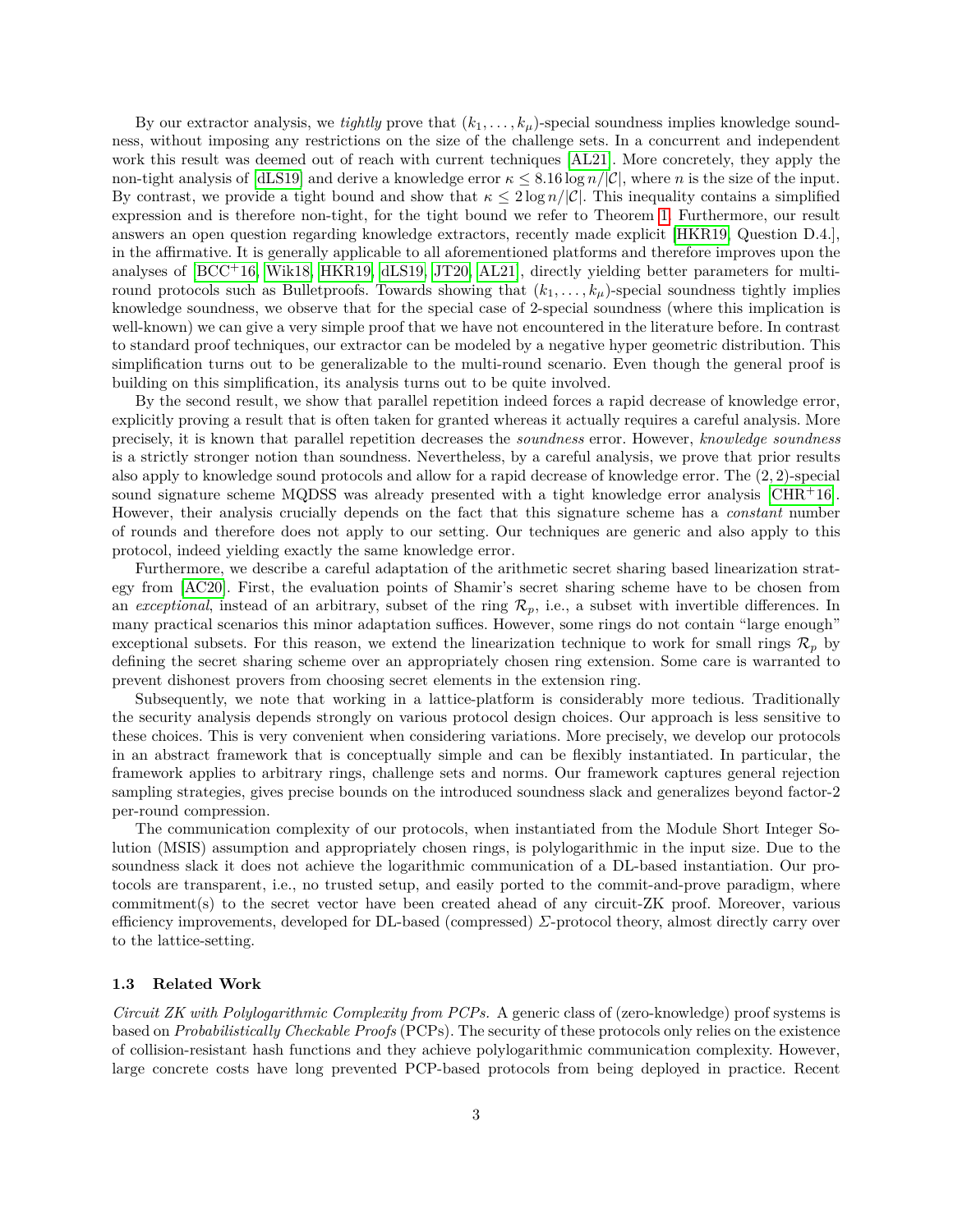advances have rendered PCP-based protocols practical [\[AHIV17,](#page-33-8) [BBC](#page-33-9)<sup>+</sup>17, [BCR](#page-33-10)<sup>+</sup>19]. Still, for small problem instances, PCP-based protocols are often outperformed by other approaches relying on more structured hardness assumptions. In particular, PCP approaches rely on Merkle-tree commitments and therefore have an implicit lower bound in the order of a hundred kilobytes, whereas protocols relying on the compression mechanism such as Bulletproofs can go down to as much as a few kilobytes. Even though the soundness slack introduced by the compression mechanism is currently somewhat limiting in terms of concrete efficiency, we expect that on the long run the non-PCP lattice-based approach will lead to more succinct proofs.

*Circuit ZK with Sublinear Complexity from Lattice Assumptions.* The first protocol of this form achieving a sub-linear communication complexity  $\mathcal{O}(\sqrt{\lambda n})$ , where *n* is the input size and  $\lambda$  the security parameter, was presented in  $[BBC + 18]$  $[BBC + 18]$ . A key component of their protocol is a compact commitment scheme. In our lattice instantiation we use exactly the same compact commitment scheme. While their approach is inherently limited to communication complexity in the order of  $\mathcal{O}(\sqrt{\lambda n})$ , our approach yields the first lattice-based (non-PCP) protocol that achieves polylogarithmic complexity in the input length. On the other hand, our approach requires a larger number of rounds. Getting a similar communication-complexity/round trade-off as [\[BBC](#page-33-11)<sup>+</sup>18] by using a larger per-round compression seems currently out of reach, due to the large soundness slack introduced (which scales exponentially in the compression factor).

*Lattice-based proof of knowledge of SIS preimages.* The lattice-based Bulletproof instantiation of [\[BLNS20\]](#page-33-3) is most similar to our compressed *Σ*-protocol. However, in this work the aforementioned knowledge error issues were overlooked. Moreover, their work only considers proving knowledge of a SIS preimage, i.e., it does not consider generic arithmetic circuit relations. Furthermore, it is not zero-knowledge and it is tailored to a specific lattice-instantiation. By contrast, our protocol is a circuit ZK protocol that can be instantiated from a wide variety of lattices. For the specific scenario of proving knowledge of a SIS preimage, we obtain a comparable communication complexity.

### **1.4 Roadmap**

We start by presenting the general result that  $(k_1, \ldots, k_\mu)$ -special soundness tightly implies knowledge soundness in Section [3.](#page-8-1) We first outline a very simple proof for the special case of 2-special soundness, which is novel to the best of our knowledge. Subsequently, we show how this proof can be generalized to the multi-round setting. Using results from [\[CP15\]](#page-33-6), we prove that parallel repetition of multi-round public-coin protocols not only reduces the soundness error, but also the knowledge error (see Section [4\)](#page-15-0). In Section [5,](#page-17-0) we give an abstract theory for lattice-based compressed *Σ*-protocols. In Section [6,](#page-26-0) we show how to instantiate our abstract framework from the Module Short Integer Solution (MSIS) problem. We further provide an asymptotic parameter analysis for our instantiation and comparison with [\[BLNS20\]](#page-33-3). In Section [7,](#page-29-0) we show how to adapt the linearization techniques of [\[AC20\]](#page-33-0) to the lattice section, where the arithmetic secret sharing is not defined over a large field but over a quotient of a number ring. Finally, in Section [8,](#page-31-0) we discuss a number of extensions for amortization over many linear forms, reducing the communication complexity and for obtaining commit-and-prove protocols directly.

# <span id="page-3-0"></span>**2 Preliminaries**

We typically denote the input by x. We sometimes parametrize security directly by the input length  $|x|$ , and sometimes by an extra security parameter  $\lambda \in \mathbb{N}$ , whichever is more convenient in the context. Since we always assume the input length |*x*| to be polynomial in the security parameter  $\lambda$ , this does not make a difference asymptotically.

We say a function  $f: \mathbb{N} \to \mathbb{R}_{>0}$  is *negligible*, if for all  $c \in \mathbb{N}$ , there exists a  $\lambda_0 \in \mathbb{N}$  such that  $f(\lambda) \leq 1/\lambda^c$ for all  $\lambda \geq \lambda_0$ . We write negl( $\lambda$ ) for short to denote a negligible function negl:  $\mathbb{N} \to \mathbb{R}_{>0}$ . We say a function  $f: \mathbb{N} \to \mathbb{R}_{>0}$  is *noticeable*, if there exists a  $c \in \mathbb{N}$  and a  $\lambda_0 \in \mathbb{N}$ , such that  $f(\lambda) \geq 1/\lambda^c$  for all  $\lambda_0 \geq \lambda$ .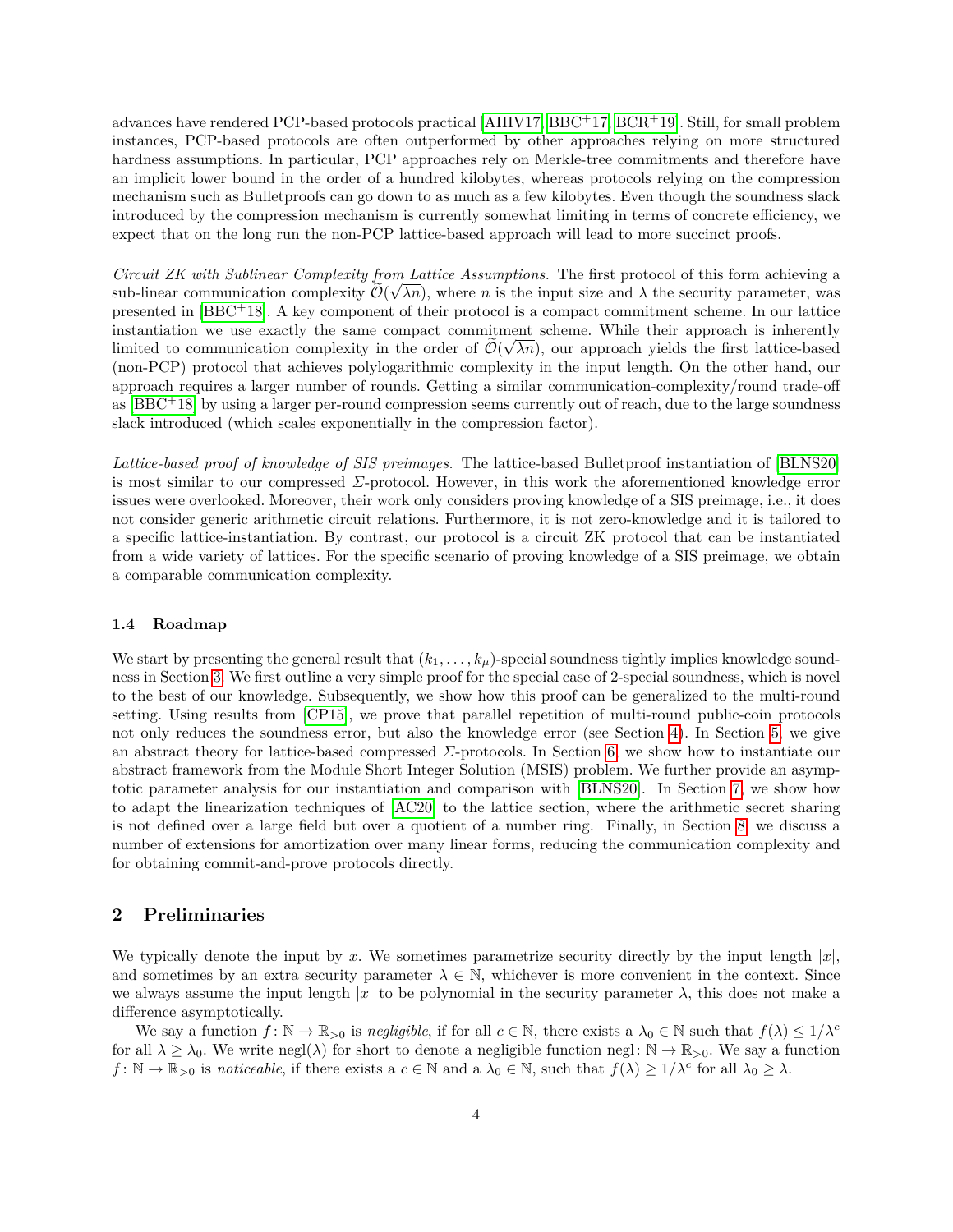We use the notation  $\text{poly}(\lambda)$  for short to denote a function that is *polynomially bounded* in  $\lambda$ , i.e., there exist  $c, \lambda_0 \in \mathbb{N}$  such that  $\text{poly}(\lambda) \leq \lambda^c$  for all  $\lambda \geq \lambda_0$ .

Let *X* and *Y* be discrete random variables over a finite support *D*. The *statistical difference* of two distributions *X* and *Y* is defined as

$$
\Delta(X, Y) = \frac{1}{2} \sum_{d \in D} |\Pr[X = d] - \Pr[Y = d]|.
$$

We say two ensembles of random variables  $\{X_{\lambda}\}_{\lambda\in\mathbb{N}}$ ,  $\{Y_{\lambda}\}_{\lambda\in\mathbb{N}}$  are *statistically close* if there exists a negligible function negl:  $\mathbb{N} \to \mathbb{R}_{>0}$  such that  $\Delta(X_\lambda, Y_\lambda) \leq \text{negl}(\lambda)$  for all  $\lambda \in \mathbb{N}$ . We say two ensembles of random variables  $\{X_x\}_{x \in \{0,1\}^*}$ ,  $\{Y_x\}_{x \in \{0,1\}^*}$  are *statistically close* if there exists a negligible function negl:  $\mathbb{N} \to \mathbb{R}_{>0}$  such that  $\Delta(X_x, Y_x) \le \text{negl}(|x|)$  for all  $x \in \{0, 1\}^*$ .

### **2.1 Interactive Proofs**

Let  $R \subset \{0,1\}^* \times \{0,1\}^*$  be a binary relation. If  $(x; w) \in R$ , we say x is a *statement* and w is a witness for x. We only consider NP relations, i.e., relations R for which a witness w can be verified in time poly $(|x|)$  for all  $(x; w) \in R$ . In particular it follows that  $|w| = \text{poly}(|x|)$ . The set of statements x that admit a witness w is denoted by  $L_R$ , i.e.,  $L_R = \{x : \exists w \text{ s.t. } (x; w) \in R\}$ . The set of witnesses for a statement *x* is denoted by *R*(*x*), i.e.,  $R(x) = \{w : (x; w) \in R\}.$ 

**Definition 1 (Interactive Proof).** An interactive proof  $\Pi = (\mathcal{P}, \mathcal{V})$  for relation R is an interactive *protocol between two probabilistic polynomial time machines, a prover* P *and a verifier* V*. It allows a prover to convince a verifier to know a witness w for a public statement x. Both* P *and* V *take as public input a statement x* and, additionally,  $P$  *takes as private input a witness*  $w \in R(x)$ *, which is written as*  $\Pi(x; w)$ *or* INPUT $(x; w)$ *. As the output of the protocol,*  $\mathcal V$  *either accepts or rejects the prover's claim of knowing a*  $w \in R(x)$ . Accordingly, we say the corresponding transcript (i.e., the set of all messages sent in the protocol *execution) is* accepting *or* rejecting*.*

**Definition 2 (Completeness).** An interactive proof is said to be (perfectly) complete, if V accepts after *every honest execution that takes as input a public-private pair*  $(x; w) \in R$ *. We also consider a relaxed notion of completeness, in which an honest execution is allowed to be rejected with some probability called the* completeness error*.*

Intuitively, *Π* is said to be *knowledge sound* if any prover that convinces the verifier of knowing a witness for  $x \in L_R$  with large enough probability has to *know* some witness w with  $(x; w) \in R$ . This is formalized by requiring that there exists an efficient algorithm that allows to extract such a witness from the prover.

<span id="page-4-1"></span>**Definition 3 (Knowledge Soundness).** Let  $\Pi = (\mathcal{P}, \mathcal{V})$  be an interactive proof for relation R. Let  $\kappa: \mathbb{N} \to [0, 1]$  *be a function. Then Π is said to be knowledge sound with knowledge error*  $\kappa$ *, if there exists a polynomial*  $q: \mathbb{N} \to \mathbb{N}$  *and an algorithm*  $\mathcal{E}$ , called a knowledge extractor, with the following properties: The  $extraction \mathcal{E}$ , given input *x* and rewindable oracle access to a (potentially dishonest) prover  $\mathcal{P}^*$ , runs in an *expected polynomial number of steps and, whenever*  $(\mathcal{P}^*, \mathcal{V})(x)$  *<i>outputs accept with probability*  $\epsilon(x) \geq \kappa(|x|)$ *, successfully outputs a witness*  $w \in R(x)$  *with probability at least*  $(\epsilon(x) - \kappa(|x|))/q(|x|)$ *.* 

**Definition 4 (Proof/ Argument of Knowledge).** *An interactive proof that is both complete with completeness error*  $\gamma : \mathbb{N} \to [0,1)$  *and knowledge sound with knowledge error*  $\kappa < 1 - \gamma$  *is said to be a* Proof of Knowledge *(PoK). PoKs for which knowledge soundness only holds under computational assumptions are also referred to as* Arguments of Knowledge*.*

<span id="page-4-0"></span><sup>5</sup> Note that, originally interactive proofs are required to be complete and knowledge sound by definition [\[GMR85\]](#page-34-5). By contrast, we consider these properties separately as desirable properties.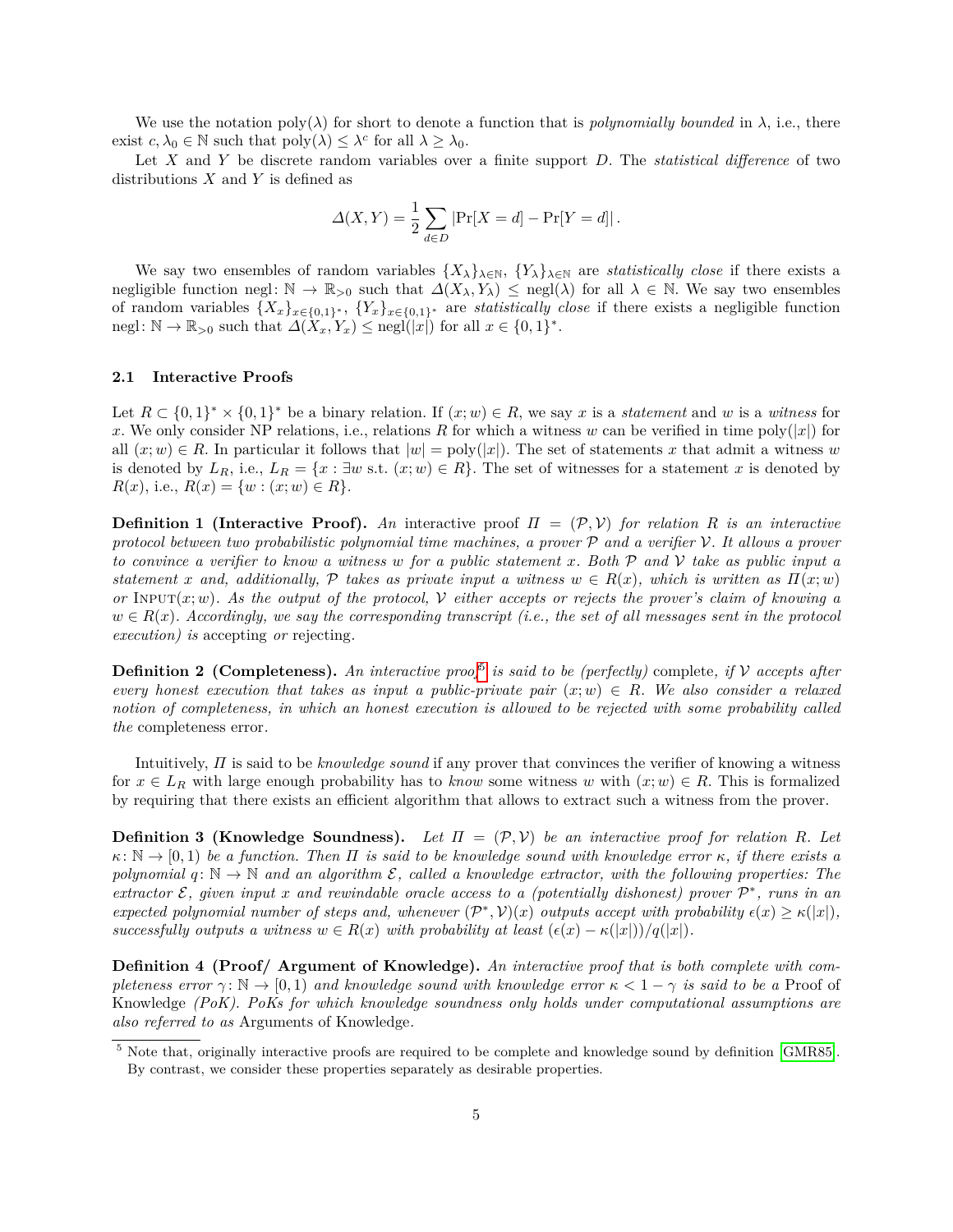**Definition 5 ((Public-coin)** *µ***-move protocol).** *An interactive proof with µ communication rounds is called a µ-move protocol. If additionally all of the verifier's random coins are made public, Π is said to be a* public-coin *µ-move protocol.*

Public-coin protocols can be made non-interactive by the Fiat-Shamir transformation [\[FS86\]](#page-34-0). For details we refer to Section [5.5.](#page-25-0) All protocols in this work are public-coin.

Intuitively, an interactive proof is said to be *zero-knowledge* if a (possibly dishonest) verifier cannot obtain any information about the secret witness *w* from interacting with an honest prover. For our setting it will be sufficient to only consider honest verifiers, because the randomness will be obtained via applying the Fiat-Shamir transform. Further, for the lattice-based instantiation we will only be able to simulate non-aborting transcripts and therefore can only rely on a relaxed notion of honest verifier zero knowledge. Again, this will not constitute a problem when instantiating the protocols with the Fiat-Shamir transform, because in this case aborting executions are never published.

**Definition 6 ((Special/ Non-abort) Honest-Verifier Zero Knowledge).** *An interactive protocol Π is said to be* honest verifier zero-knowledge *(HVZK) if there exists a polynomial time simulator that on input*  $x \in L_R$  *outputs an accepting transcript which is distributed statistically close to the transcripts generated by honest executions of Π. If the simulator proceeds by first sampling the verifier's messages uniformly at random, then Π is said to be* special honest verifier zero-knowledge *(SHVZK). We say a protocol is* non-abort honest-verifier zero knowledge*, if the distribution of the transcript produced by the simulator is statistically close to the transcripts generated by an honest execution* whenever the honest prover does not abort*.*

Note that in the literature non-abort (S)HVZK is often simply referred to as (S)HVZK. We use a different notation to highlight that the notion of non-abort (S)HVZK is weaker than (S)HVZK, as in an interactive protocol execution the verifier might learn something from aborting executions.

In the following we introduce the notion of special soundness, which is easier to handle than knowledge soundness.

**Definition 7 (***k***-Special Soundness).** *A* 3*-move public-coin protocol is said to be* special sound *if there exists a polynomial time algorithm that on input a statement x and two accepting transcripts* (*a, c, z*) *and*  $(a, c', z')$ , with  $c \neq c'$  and common first message a, outputs a witness  $w \in R(x)$ . If the algorithm takes as *input k transcripts, with pairwise distinct challenges and a common first message, instead of* 2*, the protocol is said to be k-special sound.*

**Definition 8 (***Σ***-Protocol).** *A* 3*-move protocol that is public-coin, complete, k-special sound and SHVZK is said to be Σ*-protocol*.*

In this paper, we will more generally refer to *Σ*-protocols also for  $(2\mu + 1)$ -move protocols that are public-coin, complete (with some completeness error), (*k*1*, . . . , kµ*)-special sound and (non-abort) SHVZK.

Before extending the definition of special soundness to  $2\mu + 1$ -move protocols, we have to introduce the notion of a tree of transcripts.

**Definition 9 (Tree of transcripts).** *A*  $(k_1, \ldots, k_\mu)$ -tree of transcripts *for a*  $(2\mu + 1)$ *-move public-coin* protocol is a set of  $K = \prod_{i=1}^{\mu} k_i$  transcripts arranged in the following tree structure. The nodes in this tree *correspond to the prover's messages and the edges correspond to the verifier's challenges. Every node at depth i has precisely k<sup>i</sup> children corresponding to k<sup>i</sup> pairwise distinct challenges. Every transcript corresponds to exactly one path from the root node to a leaf node. For a graphic representation we refer to Figure [1.](#page-6-0)*

**Definition 10**  $((k_1, \ldots, k_\mu)$ **-Special Soundness).** *A*  $(2\mu + 1)$ *-move public-coin protocol is*  $(k_1, \ldots, k_\mu)$ *special sound if there exists an efficient algorithm that on input a*  $(k_1, \ldots, k_\mu)$ *-tree of accepting transcripts outputs a witness*  $w \in R(x)$ *.* 

Note that it is non-trivial to show that special soundness implies knowledge soundness, because in contrast to the extractor  $\mathcal E$  of Definition [3](#page-4-1) that has only access to the prover, the algorithm for special soundness obtains the transcripts directly. While it is well known that for 3-move protocols special soundness implies knowledge soundness, previously there was no known generalization to  $2\mu + 1$ -move protocols. We refer to Section [3](#page-8-1) for details.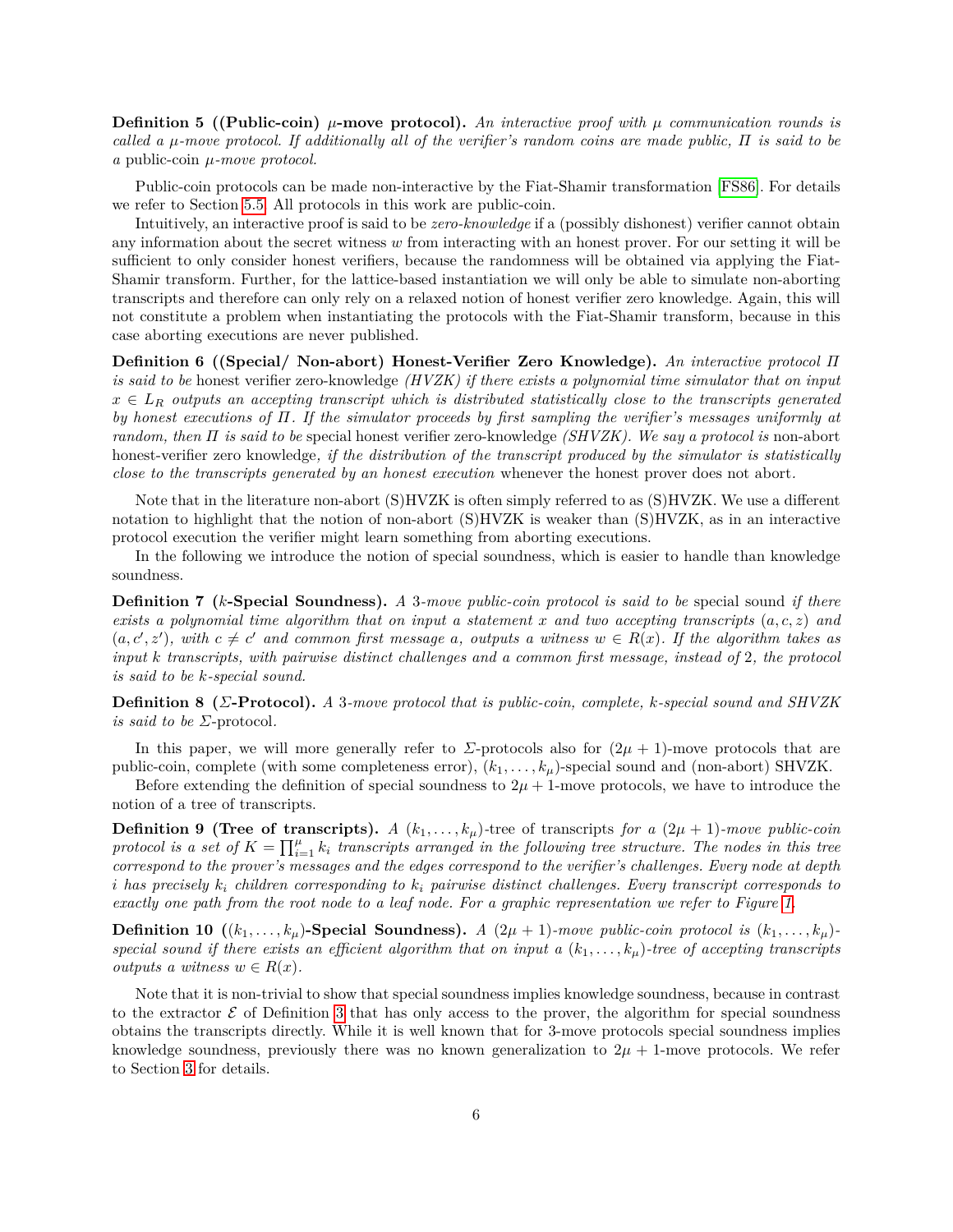

<span id="page-6-0"></span>**Fig. 1.**  $(k_1, \ldots, k_\mu)$ -tree of transcripts of a  $(2\mu + 1)$ -move public-coin protocol.

# <span id="page-6-2"></span>**2.2 Negative Hypergeometric Distribution**

In order to show that  $(k_1, \ldots, k_\mu)$ -special soundness implies knowledge soundness (see Section [3\)](#page-8-1), we will use the *negative hypergeometric distribution*. The negative hypergeometric distribution describes the following distribution: Given a bin with *N* balls of which *M* are marked, then the number of attempts when drawing from the bin (without replacement) until  $k \leq M$  marked balls are drawn is distributed according to the negative hypergeometric distribution. The expected number of draws equals  $\frac{k(N+1)}{M+1}$ .

#### **2.3 Lattices**

A lattice *Λ* is a discrete additive subgroup of  $\mathbb{R}^m$ . The lattice *Λ* is said to be *q*-ary if  $q\mathbb{Z}^m \subset \Lambda \subset \mathbb{Z}^m$ . Let  $A \in \mathbb{Z}_q^{k \times m}$ , then  $\Lambda_q^{\perp}(A) = {\mathbf{x} \in \mathbb{Z}^m : A\mathbf{x} = 0 \mod q}$  defines a *q*-ary lattice in  $\mathbb{Z}^m$ .

We also consider lattices defined over a ring  $\mathcal{R} = \mathbb{Z}[X]/f(X)$ , where  $f(X)$  is a monic irreducible polynomial of degree *d*. Via the coefficient embedding norms on C-vector spaces extend to vectors of ring elements, i.e., for  $\mathbf{x} = (x_1, \ldots, x_m) \in \mathcal{R}^m$  with  $x_i = \sum_{j=1}^d a_{i,j} X^{j-1} \in \mathcal{R}$  we define

$$
\|\mathbf{x}\|_2 = \|(a_{1,1},\ldots,a_{m,d})\|_2
$$
, and  $\|\mathbf{x}\|_{\infty} = \max_{i,j} |a_{i,j}|$ .

For a prime  $q \in \mathbb{N}$ , we write  $\mathcal{R}_q = \mathbb{Z}[X]/(q, f(X)) = \mathbb{Z}_q[X]/(f(X))$ . Let  $A \in \mathcal{R}^{k \times m}$ , then  $\Lambda_q^{\perp}(A) = \{ \mathbf{x} \in \mathbb{N} \}$  $\mathcal{R}^m$ :  $A$ **x** = 0 mod *q*} defines a *q*-ary lattice in  $\mathbb{Z}^{dm}$ . Finding a non-zero and short element in a lattice  $\Lambda_q^{\perp}(A)$ is referred to as the Module Short Integer Solution (MSIS) problem [\[LS15\]](#page-34-6). The MSIS problem is assumed to be a computationally hard problem.

**Definition 11** ( $MSIS_{k,m,\beta}$  **Problem).** *Let*  $\mathcal{R} = \mathbb{Z}[X]/f(X)$  *for a monic and irreducible polynomial*  $f(X)$ *and let*  $q \in \mathbb{N}$  *be a prime. The*  $MSSs_{k,m,\beta}$  *problem over*  $\mathcal{R}_q$  *is defined as follows. Given a matrix*  $A \leftarrow_R \mathcal{R}_q^{k \times m}$ *sampled uniformly at random, find a non-zero vector*  $\mathbf{s} \in \mathcal{R}^m$  *such that*  $A\mathbf{s} = 0 \mod q$  *and*  $\|\mathbf{s}\|_2 \leq \beta$ .

Micciancio and Regev [\[MR09\]](#page-35-1) showed that a MSIS-algorithm is expected to output a MSIS solution with norm √

<span id="page-6-1"></span>
$$
\|\mathbf{s}\|_2 \ge \min\left(q, 2^{2\sqrt{dk\log\delta\log q}}\right),\tag{1}
$$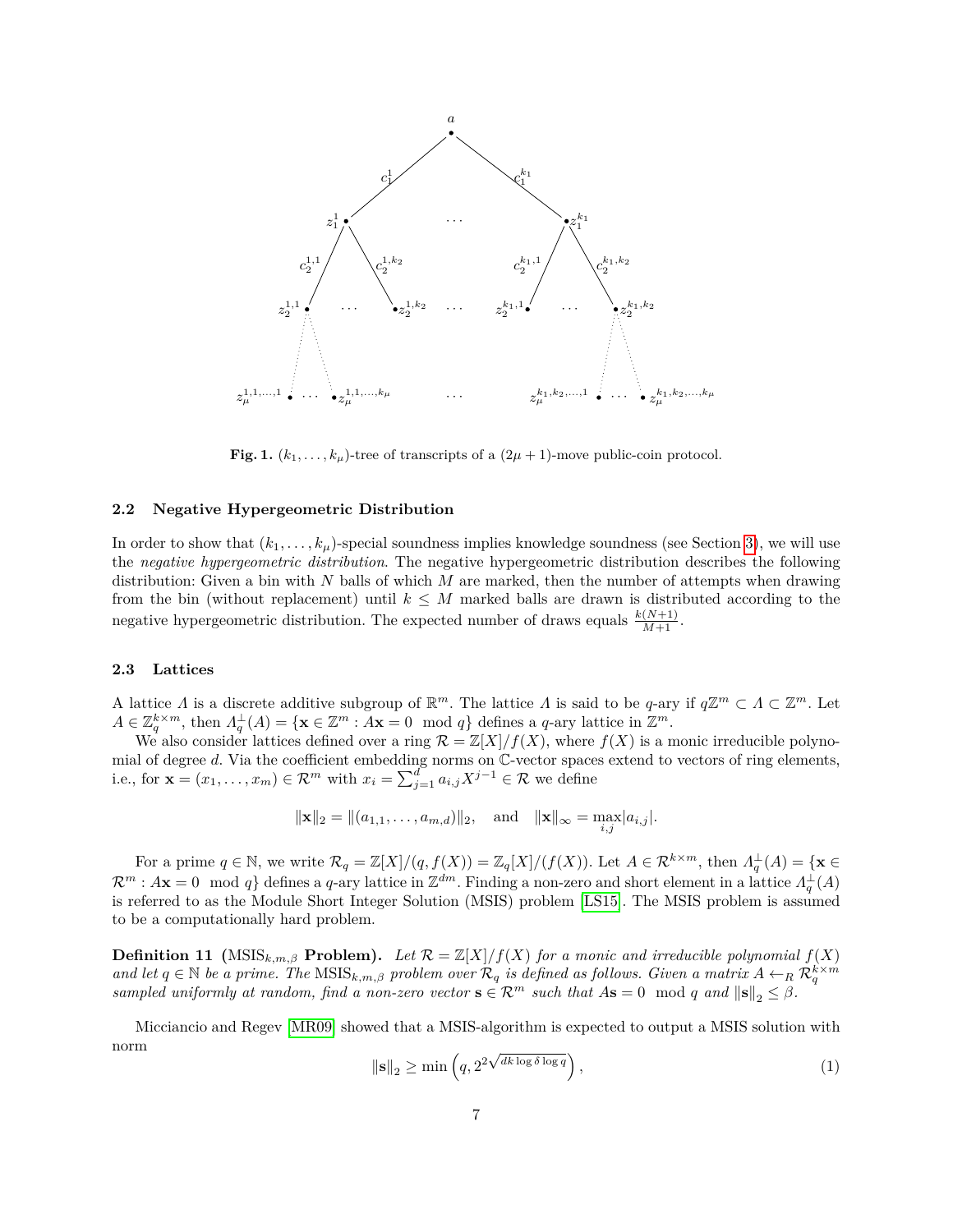where  $\delta$  is the root Hermite factor of the lattice reduction algorithm that is used. In particular, smaller values of  $\delta$  require better lattice reduction algorithms. In general,  $\delta \approx 1.0045$  is assumed to achieve 128-bit computational security [\[APS15,](#page-33-12) [ESS](#page-34-7)<sup>+</sup>19].

In this work, we will be interested in vectors that are short with respect to the *ℓ*∞-norm. For this reason we also consider the following variant of the MSIS problem, where "shortness" is defined in terms of the  $\ell_{\infty}$ -norm. Clearly, the hardness of  $\text{MSIS}_{k,m,\beta}^{\infty}$  is implied by the hardness of  $\text{MSIS}_{k,m,\sqrt{dm}\beta}$ .

**Definition 12**  $(MSIS_{k,m,\beta}^{\infty}$  **Problem over**  $\mathcal{R}_q$ ). Let  $\mathcal{R} = \mathbb{Z}[X]/f(X)$  for a monic and irreducible polyno*mial*  $f(X)$  and let  $q \in \mathbb{N}$  be a prime. The  $\text{MSIS}_{k,m,\beta}^{\infty}$  problem over  $\mathcal{R}_q$  is defined as follows. Given a matrix  $A \leftarrow_R \mathcal{R}_q^{k \times m}$  sampled uniformly at random, find a non-zero vector  $\mathbf{s} \in \mathcal{R}^m$  such that  $A\mathbf{s} = 0 \mod q$  and ∥**s**∥<sup>∞</sup> ≤ *β.*

### **2.4 Commitment Schemes**

A commitment scheme allows a prover to create a commitment *P* to an element *x* such that the prover can later open *P* to the committed element *x*. Informally, a commitment scheme is required to be *binding*, i.e., a prover cannot open a commitment *P* to two different elements  $x \neq y$ , and *hiding*, i.e., the commitment *P* does not reveal any information about the committed vector x. A commitment scheme consists of a setup algorithm, generating the scheme's public parameters, and a commitment function Com. The commitment function takes as input an element *x* and randomness *γ* (and public parameters pp) and outputs a commitment *P*, i.e, COM( $x, \gamma$ ) = *P*. To open a commitment a prover reveals  $(x, \gamma)$  such that a verifier can verify that COM $(x, \gamma) = P$ . The commitment scheme is said to be *homomorphic* if the commitment function COM (considered respective to fixed public parameters) is a group homomorphism.

The primary commitment scheme of interest to us, described in Definition [13,](#page-7-0) was already implicit in Ajtai's seminal work [\[Ajt96\]](#page-33-13). It allows a prover to commit to a *short* vector  $\mathbf{x} \in S_{\eta}^{n} = {\mathbf{y} \in \mathcal{R}^{n} : ||\mathbf{y}||_{\infty} \leq \eta}$ by sampling  $\gamma \leftarrow_R S_{\eta}^r$  uniformly at random and evaluating the commitment function  $P = \text{Com}(x, \gamma)$ . Note that, we consider this commitment scheme for secrets and randomness bounded in the *ℓ*∞-norm. We will typically instantiate this commitment scheme with norm bound  $\eta = \left\lfloor (p-1)/2 \right\rfloor$  for some prime  $p < q$ . This allows a prover to commit to arbitrary vectors in  $\mathcal{R}_p^n$ . The properties of this commitment scheme are summarized in Lemma [1](#page-7-1) and Lemma [2.](#page-7-2) Note in particular that by Equation [1](#page-6-1) it follows that the hardness does not depend on the rank *n*. It follows that the size of a commitment is constant in the rank  $m = n + r$ ; we say that this commitment scheme is *compact*.

<span id="page-7-0"></span>**Definition 13** (Compact Lattice-Based Commitment Scheme [\[Ajt96\]](#page-33-13)). Let  $\mathcal{R} = \mathbb{Z}[X]/f(X)$  for *a monic and irreducible polynomial*  $f(x) \in \mathbb{Z}[X]$  *of degree d and let*  $q \in \mathbb{N}$  *be a prime. Let*  $\eta \in \mathbb{N}$  *and let*  $S_{\eta} = \{x \in \mathcal{R} : ||x||_{\infty} \leq \eta\}$ *. Then, the following setup and commitment algorithms define a commitment scheme:*

 $-$  *Setup:*  $A_1 \leftarrow_R \mathcal{R}_q^{k \times r}$ ,  $A_2 \leftarrow_R \mathcal{R}_q^{k \times n}$ .  $-$  *Commit:* COM :  $S_n^n \times S_n^r \to \mathcal{R}_q^k$ ,  $(\mathbf{x}, \gamma) \mapsto A_1 \gamma + A_2 \mathbf{x} \mod q$ .

<span id="page-7-1"></span>**Lemma 1 (Hiding).** *The commitment scheme of Definition [13](#page-7-0) is statistically hiding with statistical security parameter*  $\lambda$ *, where*  $\lambda \in \mathbb{N}$  *is such that*  $r \geq \frac{dk \log q + 2\lambda}{d \log(2\eta + 1)}$ *.* 

*Proof.* The family of functions  $h_A: \mathcal{R}_q^r \to \mathcal{R}_q^k$ ,  $\mathbf{x} \mapsto A\mathbf{x}$ , indexed by  $A \in \mathcal{R}_q^{k \times r}$  is a universal hash family. The min-entropy of the uniform distribution over  $S^r_\eta$  equals  $dr \log(2\eta + 1) \geq dk \log q + 2\lambda$ . By the leftover hash lemma it therefore follows that the statistical distance between the distribution  $\mathcal{X} = \{(A, A\gamma) : A \leftarrow_R A\}$  $R_q^{k \times r}$ ,  $\gamma \leftarrow_R \mathcal{S}_\eta^r$  } and the uniform distribution U over  $R_q^{k \times r} \times R_q^k$  is at most  $2^{-\lambda}$ , which proves the lemma.

<span id="page-7-2"></span>**Lemma 2 (Binding).** *The commitment scheme of Definition [13](#page-7-0) is binding, conditioned on the hardness* of the  $\text{MSIS}_{k,n+r,2\eta}^{\infty}$ -problem over  $\mathcal{R}_q$ .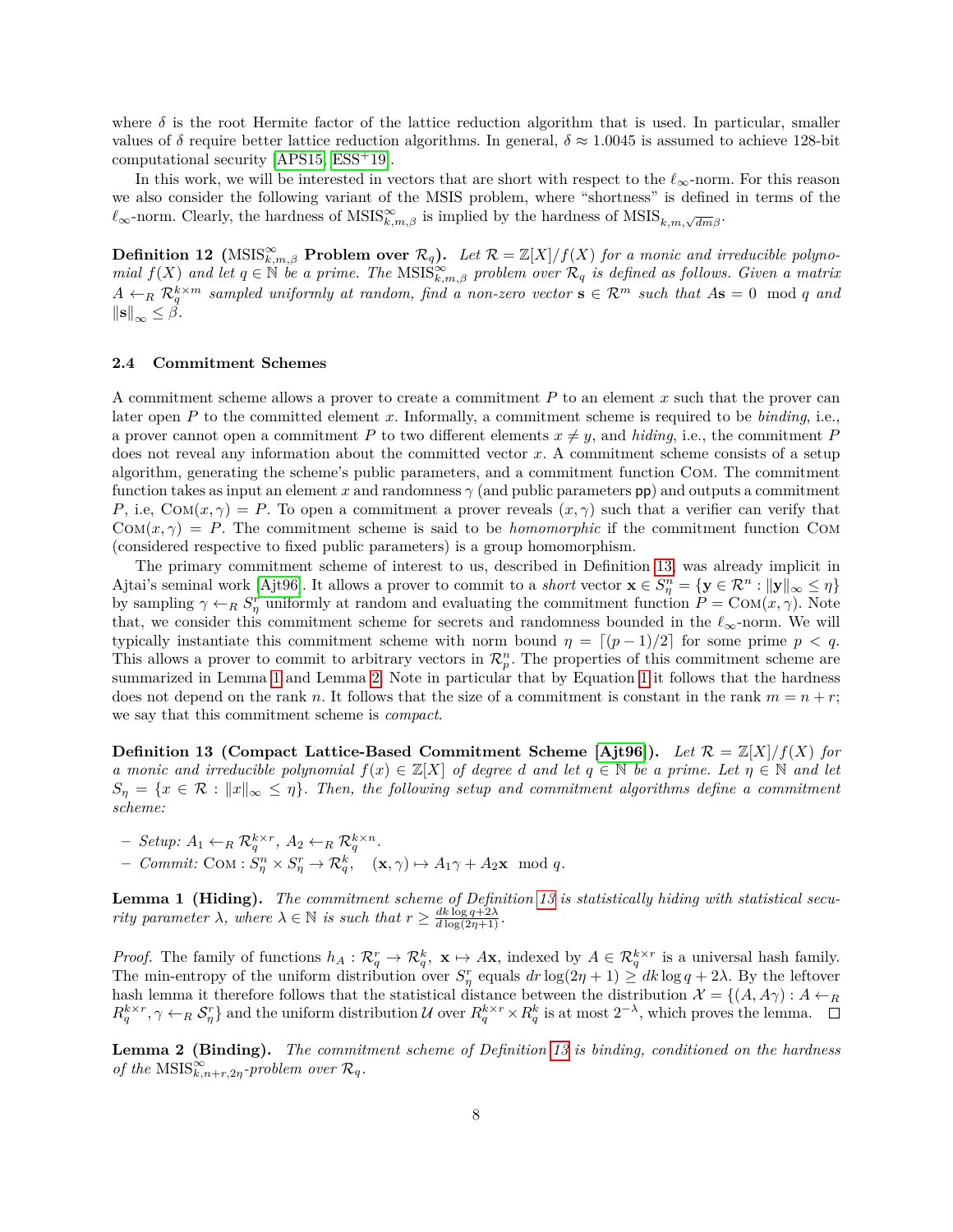*Proof.* Suppose that  $(\mathbf{x}, \gamma) \neq (\mathbf{x}', \gamma')$  are two distinct openings of the same commitment *P*. Then **s** =  $(\mathbf{x} - \mathbf{x}', \gamma - \gamma') \neq 0$  satisfies  $\|\mathbf{s}\|_{\infty} \leq 2\eta$  and  $[A_1, A_2] \mathbf{s} = 0$ , i.e., **s** is a solution of the MSIS $_{k,n+r,2\eta}^{\infty}$  problem, which completes the proof.  $\Box$ 

It is generally hard to construct efficient protocols for proving knowledge of an opening  $(\mathbf{x}, \gamma)$  for a commitment *P*, i.e.,  $(\mathbf{x}, \gamma)$  such that  $COM(\mathbf{x}, \gamma) = P$  and  $\|(\mathbf{x}, \gamma)\|_{\infty} \leq \eta$ . For this reason, we introduce the notion of relaxed openings.

**Definition 14**  $((\beta, \zeta)$ -Relaxed Commitment Opening). Let  $\beta \in \mathbb{N}$  and  $\zeta \in \mathcal{R}$ . A  $(\beta, \zeta)$ -relaxed opening *of a commitment P is a tuple*  $(\mathbf{x}, \gamma) \in \mathbb{R}^{n+r}$ , such that  $COM(\mathbf{x}, \gamma) = \zeta P$  and  $\|(\mathbf{x}, \gamma)\|_{\infty} \leq \beta$ .

Hence, a relaxed opening differs in two ways from a standard commitment opening. First, a relaxed opening for *P* contains an approximation factor *ζ*, such that the opening gives a short preimage for *ζP* instead of the commitment *P*. Second, the norm-bound  $\beta$  of relaxed openings can be different from the norm bound  $\eta$  on honestly committed vectors (typically  $\beta > \eta$ ).

As long as it is infeasible to find two distinct relaxed openings  $(\mathbf{x}, \gamma)$  and  $(\mathbf{x}', \gamma')$  of a commitment *P* with  $({\bf x}, \gamma) \neq ({\bf x}', \gamma')$ , proving knowledge of relaxed opening is sufficient in most practical scenarios. In this case, we say the commitment scheme is binding with respect to relaxed openings.

<span id="page-8-2"></span>**Lemma 3 (Binding with respect to**  $(\beta, \zeta)$ **-Relaxed Openings).** Let  $\beta \in \mathbb{N}$  and  $\zeta \in \mathcal{R}$ . The commit*ment scheme of Definition [13](#page-7-0) is binding with respect to* (*β, ζ*)*-relaxed openings, conditioned on the hardness of the*  $\text{MSIS}_{k,n+r,2\beta}^{\infty}$ *-problem over*  $\mathcal{R}_q$ *.* 

*Proof.* Suppose that  $(\mathbf{x}, \gamma)$  and  $(\mathbf{x}', \gamma')$  are distinct  $(\beta, \zeta)$ -relaxed openings of a commitment *P*. Then **s** =  $(\mathbf{x} - \mathbf{x}', \gamma - \gamma') \neq 0$  satisfies  $\|\mathbf{s}\|_{\infty} \leq 2\beta$  and  $[A_1, A_2] \mathbf{s} = 0$ , i.e., **s** is a solution of the MSIS $_{k,n+r,2\beta}^{\infty}$  problem, which completes the proof.  $\Box$ 

# <span id="page-8-1"></span>**3 Multi-Round Special Soundness Tightly Implies Knowledge Soundness**

In this section we prove that a  $(k_1, \ldots, k_\mu)$ -special sound protocol is *knowledge sound* and give a concrete and tight knowledge error. More precisely, we show the existence of an efficient knowledge extractor. From this it follows that Bulletproofs [\[BCC](#page-33-1)<sup>+</sup>16, [BBB](#page-33-2)<sup>+</sup>18] and Compressed *Σ*-Protocols [\[AC20\]](#page-33-0) are *Proofs/Arguments of Knowledge* (PoKs). We are the first to prove a *tight* bound on the knowledge error. Prior works mainly relied on the asymptotic extractor analysis of  $[BCC<sup>+</sup>16]$  $[BCC<sup>+</sup>16]$ . This asymptotic analysis results in conservative concrete security estimates. Moreover, the analysis of  $[BCC<sup>+</sup>16]$  $[BCC<sup>+</sup>16]$  is restricted to protocols with exponentially large challenge sets. When the challenge sets are small, such as in lattice based protocols, a refined analysis is required. Our result solves both problems. It gives tight security guarantees resulting in optimal concrete parameters for  $(k_1, \ldots, k_\mu)$ -special sound protocols and it is applicable to protocols with small challenge sets. The main result of this section is summarized in Theorem [1.](#page-8-0)

<span id="page-8-0"></span>**Theorem 1**  $((k_1, \ldots, k_\mu)$ **-Special Soundness implies Knowledge Soundness).** *Let*  $\mu, k_1, \ldots, k_\mu \in \mathbb{N}$ *be such that*  $K = \prod_{i=1}^{\mu} k_i$  *can be upper bounded by a polynomial. Let*  $(\mathcal{P}, \mathcal{V})$  *be a*  $(k_1, \ldots, k_{\mu})$ *-special sound*  $(2\mu+1)$ -move interactive protocol for relation R, where V samples each challenge uniformly at random from *a challenge set of size*  $N \ge \max_i(k_i)$ *. Then*  $(\mathcal{P}, \mathcal{V})$  *is knowledge sound with knowledge error* 

<span id="page-8-3"></span>
$$
\kappa = \frac{N^{\mu} - \prod_{i=1}^{\mu} (N - k_i + 1)}{N^{\mu}} \le \frac{\sum_{i=1}^{\mu} (k_i - 1)}{N}.
$$
\n(2)

First, in Section [3.1,](#page-9-0) we considers the special case of 2-special soundness (for which the above implication is well-known). We give a very simple proof that we have not encountered in literature before. In contrast to standard proof techniques, this simplification turns out to be generalizable to the multi-round scenario. Second, in Section [3.2,](#page-10-0) we prove Theorem [1](#page-8-0) in its full generality.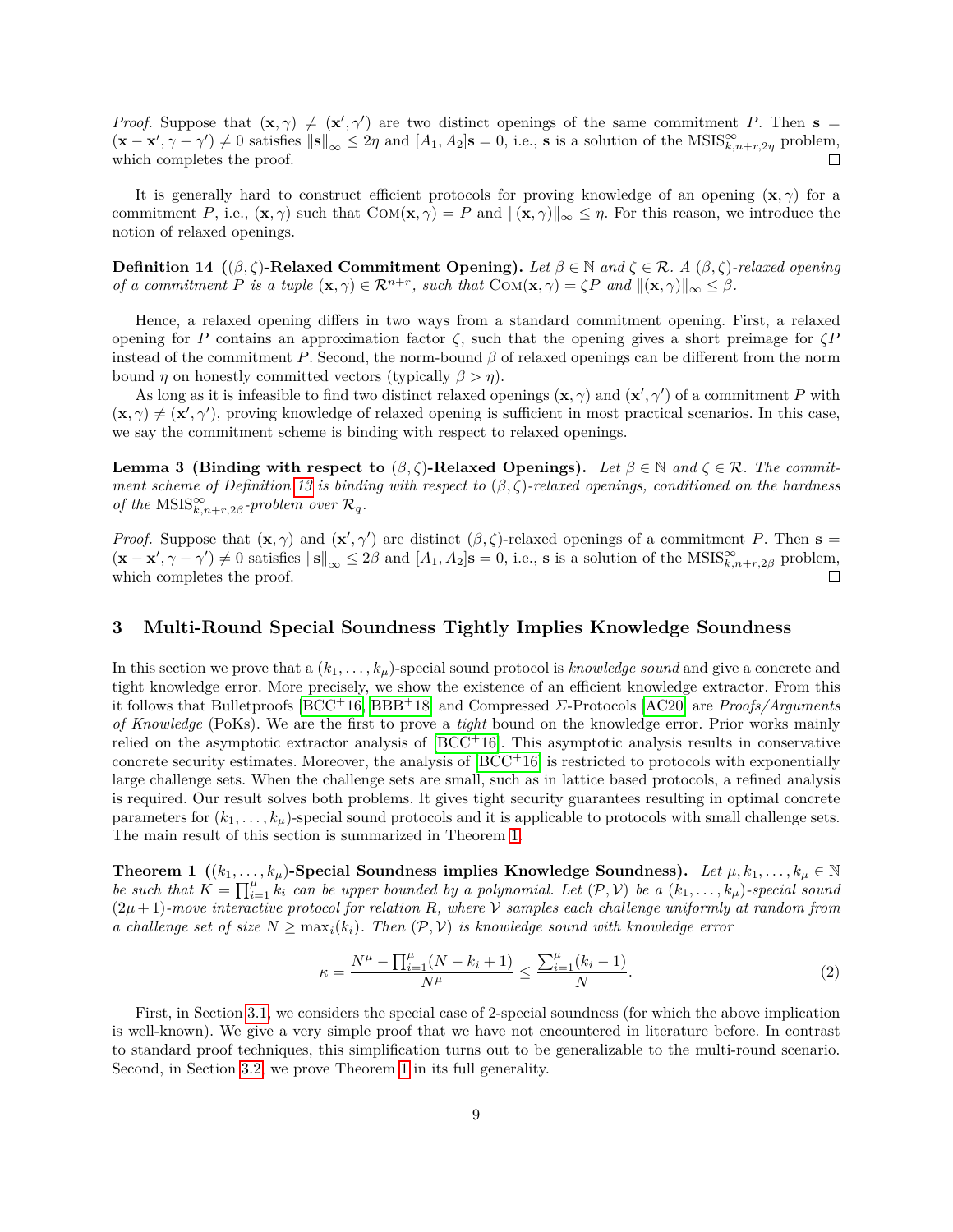*Remark [1](#page-8-0).* Theorem 1 has a straightforward generalization to multi-round protocols in which challenges are sampled from possibly different challenge sets in every round. The only difference is the slightly different knowledge error expression. Let challenge *i* be sampled uniformly at random from a set of cardinality *N<sup>i</sup>* for  $1 \leq i \leq \mu$ . Then the knowledge error of a  $(k_1, \ldots, k_{\mu})$ -special sound protocol equals

$$
\kappa = \frac{\prod_{i=1}^{\mu} N_i - \prod_{i=1}^{\mu} (N_i - k_i + 1)}{\prod_{i=1}^{\mu} N_i} \le \sum_{i=1}^{\mu} \frac{k_i - 1}{N_i}.
$$
\n(3)

For simplicity, the proofs are restricted to the case where each challenge is sampled from a challenge set of cardinality *N*.

### <span id="page-9-0"></span>**3.1 2-Special Soundness**

This section is a warm up in which we present a novel proof for the well-known result that 2-special soundness implies knowledge soundness. Later we show that our techniques generalize to prove a similar result for  $2\mu + 1$ move protocols that are  $(k_1, \ldots, k_\mu)$ -special sound. We make a minor modification to the "collision-game" defined in [\[Cra96\]](#page-34-8). The knowledge extractor essentially plays this game in order to extract a collision of two accepting transcripts  $(a, c, z)$  and  $(a, c', z')$  with common first message  $a$ . By the special soundness property a witness can be computed efficiently given this collision. Our modification increases the success probability of the knowledge extractor of [\[Cra96\]](#page-34-8) from  $(\epsilon(x) - \kappa(|x|))^2$  to  $\epsilon(x) - \kappa(|x|)$ , where  $\kappa(|x|)$  is the knowledge error and  $\epsilon(x)$  the success probability of the prover for a statement x. In contrast to the extractor of [\[Cra96\]](#page-34-8), which runs in *strict* polynomial time, our extractor runs in *expected* polynomial time. However, this is sufficient for proving knowledge soundness.

If the input *x* is clear from context, we simply write  $\epsilon$  to denote  $\epsilon(x)$ . All other parameters will implicitly depend on |*x*| (e.g., we denote  $\kappa(|x|)$  by  $\kappa$ ).

A similar result can be found in [\[HL10\]](#page-34-9). However, our approach significantly simplifies the knowledge extractor and its analysis. For instance, the extractor of [\[HL10\]](#page-34-9) is composed of two algorithms considering different scenarios, whereas this case distinction is not required in our knowledge extractor. This simplification will allow for a generalization to the  $(k_1, \ldots, k_\mu)$ -special sound case.

*The collision game.* Let us now describe the game. We consider a binary matrix  $H \in \{0,1\}^{R \times N}$ . The *R* rows correspond to the prover's randomness and the *N* columns correspond to the verifier's randomness, i.e., the verifier samples a challenge uniformly at random from a challenge set of size *N*. An entry of *H* equals 1 if and only if the corresponding protocol transcript is accepting.

The idea of the knowledge extractor is to sample elements from *H* until two 1-entries in the same row are found. The *ij*-th entry of *H* can be obtained by executing the prover with fixed randomness corresponding to the *i*-th row and verifier's challenge corresponding to the *j*-th column, and checking if the resulting transcript would be accepted. As the prover's randomness is fixed along one row, finding two 1-entries in the same row corresponds to two finding two accepting transcripts  $(a, c, e)$  and  $(a, c', e')$ , which by the 2-special soundness allows to extract a witness. The difference to the knowledge extractor of [\[HL10\]](#page-34-9) is the following:

- 1. Our knowledge extractor checks one entry of *H* (for position *ij* sampled at random), *and aborts if this is not a* 1*-entry*.
- 2. If the first entry was a 1-entry, our knowledge extractor then samples along row *i without replacement*.

More precisely, the knowledge extractor will play the following collision-game. An entry of *H* is selected uniformly at random. If this entry equals 1, continue sampling different elements from this row (without replacement) until a second 1-entry is found or until the row has been exhausted. If the first entry does not equal 1, the game aborts. The collision game outputs success if and only if two 1-entries in the same row have been found.

<span id="page-9-1"></span>In contrast the above collision-game, the collision-game of [\[Cra96\]](#page-34-8) simply checks 2 random entries of *H* and outputs success if both of them are 1-entries.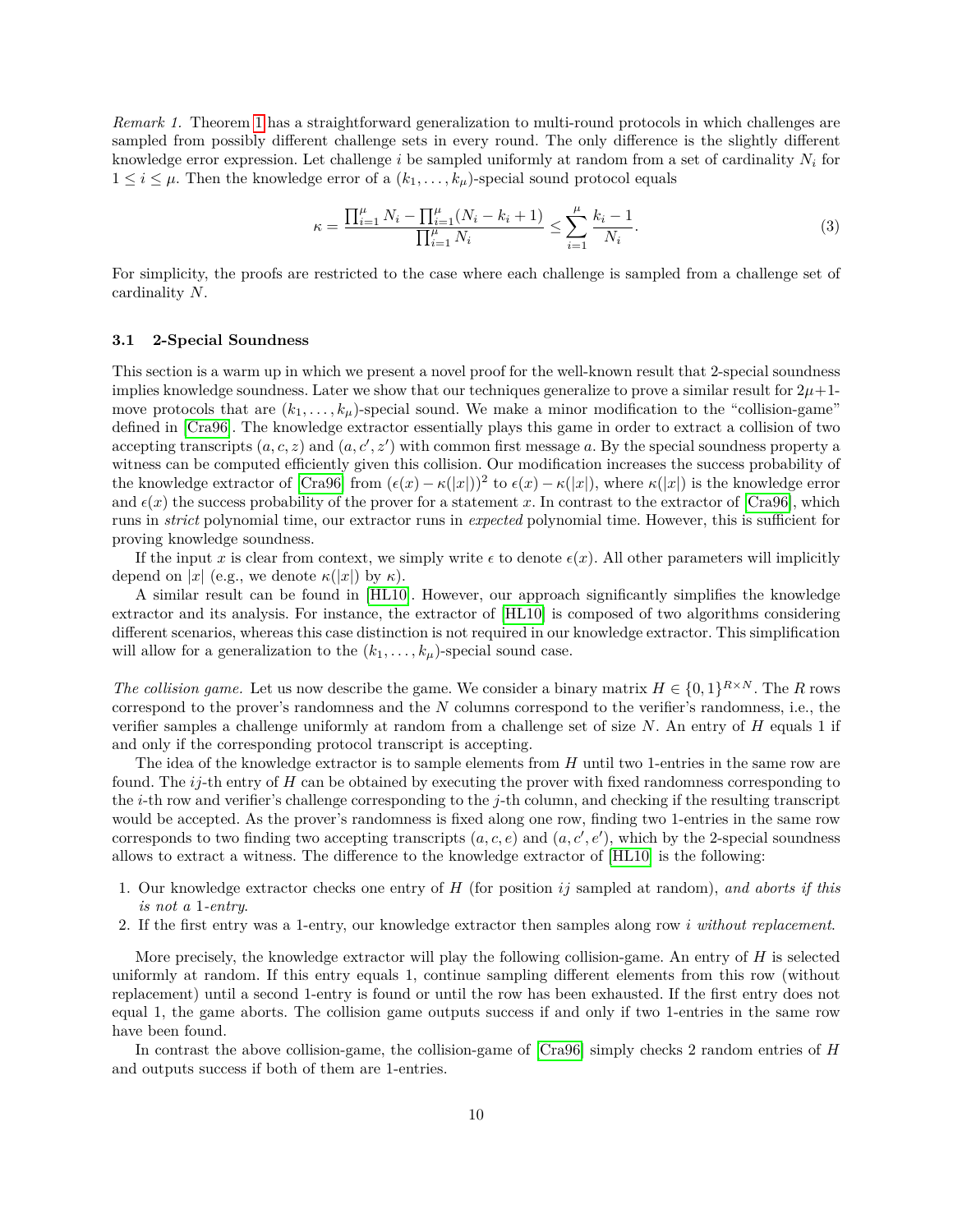**Lemma 4** (Collision-Game). Let  $H \in \{0,1\}^{R \times N}$  and let  $\epsilon$  denote the fraction of 1-entries in H. The *expected number of H-entries queried in the collision-game defined above is at most* 2*. Moreover, the success probability of the collision-game is greater than or equal to*  $\epsilon - 1/N$ .

*Proof.* **Expected Number of Queries.** Let  $\epsilon_i$  be the fraction of 1-entries in row *i*. Assuming that the first entry lies in row *i* and equals 1, the remainder of the collision game can be modeled by a negative hypergeometric distribution. Elements from a population of size  $N-1$ , containing  $\epsilon_i N-1$  1-entries, are drawn (without replacement) until a second 1-entry has been found. The expected number of draws equals  $(N-1+1)/(\epsilon_i N-1+1) = 1/\epsilon_i$  if  $\epsilon_i > 1/N$  (see Section [2.2\)](#page-6-2). If there is no second 1-entry in the row, then the number of draws is always equal to  $N-1$ . Hence, the expected number of draws can be upper bounded by  $1/\epsilon_i$ . The expected number of *H*-entries queried is therefore at most

$$
\frac{1}{R}\sum_{i=1}^{R} \left(1 + \epsilon_i \frac{1}{\epsilon_i}\right) = 2,
$$

which proves the first part of the lemma.

**Success Probability.** The collision-game succeeds if the first entry is a 1 that lies in a row containing at least two 1-entries. For  $0 \leq k \leq N$ , let  $\delta_k$  be the fraction of rows with exactly k 1-entries. Then the success probability equals

$$
\sum_{k=2}^{N} \frac{k}{N} \delta_k = \left( \sum_{k=0}^{N} \frac{k}{N} \delta_k \right) - \frac{\delta_1}{N} \ge \epsilon - 1/N,
$$

which proves the second part of the lemma.

From Lemma [4](#page-9-1) it immediately follows that 2-special soundness implies knowledge soundness with knowledge error 1*/N*.

**Corollary 1.** *Let* (P*,* V) *be a special sound* 3*-move interactive protocol for relation R, where* V *samples each challenge uniformly at random from a challenge set of size*  $N \geq k$ *. Then*  $(\mathcal{P}, \mathcal{V})$  *is knowledge sound with knowledge error*  $\kappa = 1/N$ *.* 

*Remark 2.* Lemma [4](#page-9-1) has a straightforward generalization to the *k*-special soundness scenario. In this generalization the collision game draws until it has obtained *k*, instead of 2, 1-entries in the same row. Hence, it again involves a negative hypergeometric distribution, but now with different parameters. In this case, the expected number of queries is at most *k* and the success probability is greater than or equal to  $\epsilon - (k-1)/N$ .

# <span id="page-10-0"></span>**3.2**  $(k_1, \ldots, k_\mu)$ -Special Soundness

In this section, we generalize the collision-game of Section [3.1](#page-9-0) to the  $(k_1, \ldots, k_\mu)$ -special soundness scenario.

*The*  $(k_1, \ldots, k_\mu)$ -collision game. To define the  $(k_1, \ldots, k_\mu)$ -collision-game, let  $H \in \{0,1\}^{R \times N \times \cdots \times N}$  be a  $(\mu + 1)$ -dimensional binary matrix. For  $a \in \{1, \ldots, R\}$  and  $c_1, \ldots, c_i \in \{1, \ldots, N\}$ , we let  $H(a, c_1, \ldots, c_i) \in$  $\{0,1\}^{N\times\cdots\times N}$  be the  $(\mu - i)$  dimensional submatrix of *H* that contains all entries of *H* for which the first  $i+1$  coordinates are equal to  $(a, c_1, \ldots, c_i)$ . The first dimension corresponds to the prover's randomness and the other dimensions correspond to the verifier's random choices, i.e., we consider protocols in which the verifier samples all  $\mu$  challenges uniformly at random from a challenge set of size  $N$ . For a fixed public input *x*, we define the matrix *H* such that  $H(a, c_1, \ldots, c_\mu) = 1$  if and only if a transcript with prover's randomness *a* and verifier's challenges  $c_1, \ldots, c_\mu$  will lead to an accepting transcript.

In Section [2,](#page-3-0) we have defined  $(k_1, \ldots, k_\mu)$ -trees of accepting transcripts for  $(2\mu + 1)$ -move protocols. Similarly, we define  $(k_1, \ldots, k_\mu)$ -trees of 1-entries in matrix *H*. Such trees can be defined recursively as follows. For  $\mu = 0$ , a tree of 1-entries is simply a 1-entry in *H*. For arbitrary  $\mu$ , a  $(k_1, \ldots, k_\mu)$ -tree is the union of  $k_1$   $(k_2, \ldots, k_\mu)$ -trees in  $H(a, c_1), \ldots, H(a, c_{k_1})$ , respectively, for a fixed *a* and pairwise distinct  $c_i$ .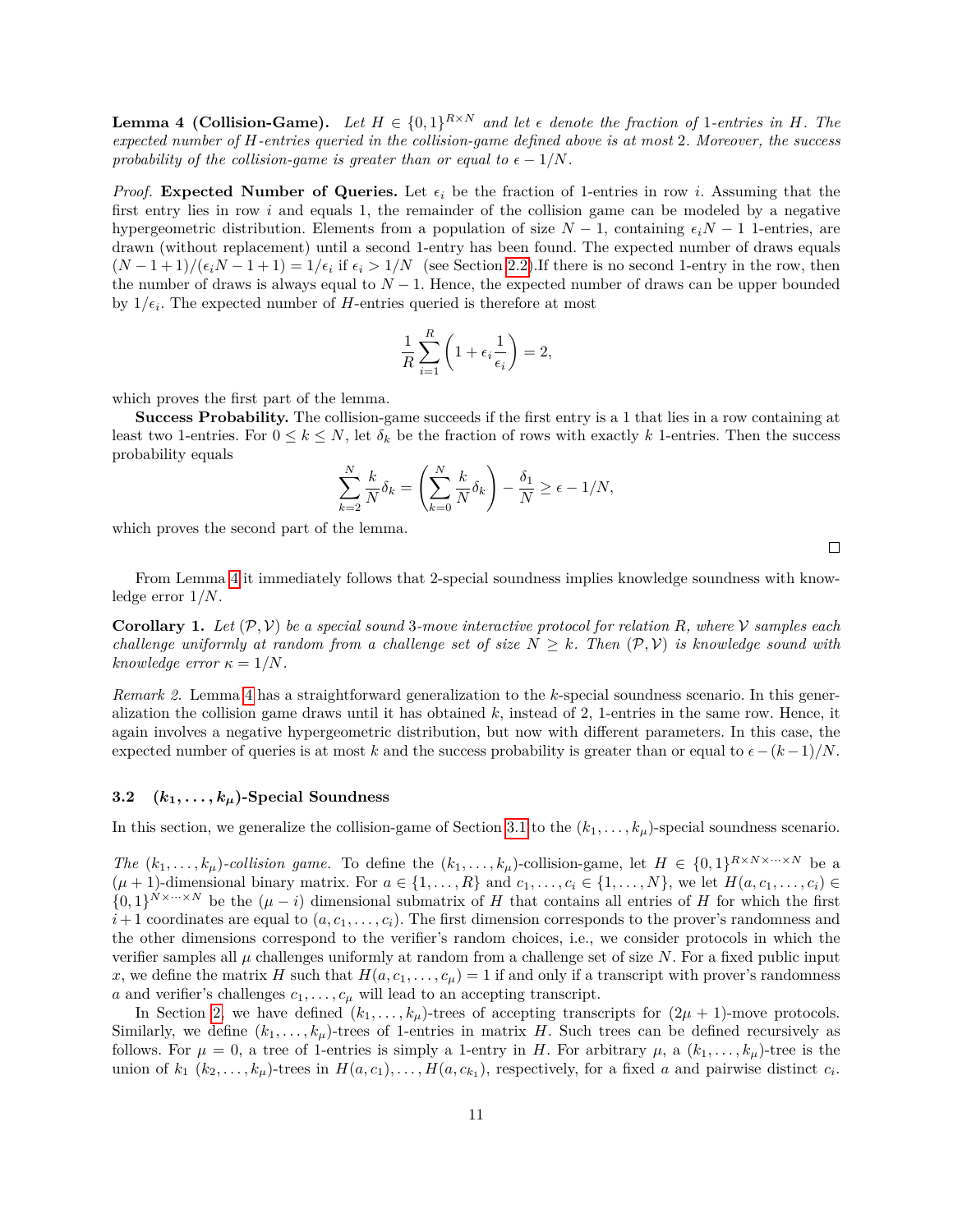

<span id="page-11-1"></span>Fig. 2. We say a  $(k_1,\ldots,k_\mu)$ -tree as depicted above is a  $(k_1,\ldots,k_\mu)$ -tree of 1-entries in H, if  $H(a,c_1^1,c_2^{1,1},\ldots,c_\mu^{1,\ldots,1})$  =  $H(a, c_1^1, c_2^{1,1}, \ldots, c_\mu^{1,\ldots,2}) = \cdots = H(a, c_1^{k_1}, c_2^{k_1, k_2}, \ldots, c_\mu^{k_1, \ldots, k_\mu}) = 1.$ 

Hence, a  $(k_1, \ldots, k_\mu)$ -tree of 1-entries in matrix *H* is a set of  $K = \prod_{i=1}^{\mu} k_i$  1-entries that are in a  $(k_1, \ldots, k_\mu)$ tree structure. For a graphic representation see Figure [2.](#page-11-1)

We define TREE to be the algorithm playing the  $(k_1, \ldots, k_\mu)$ -collision-game. By playing this game TREE aims to find a  $(k_1, \ldots, k_\mu)$ -tree of 1-entries in matrix *H*. The algorithm TREE is defined recursively as follows. On input  $a \in \{1, \ldots, R\}$  and  $c_1, \ldots, c_\mu \in \{1, \ldots, N\}$ , TREE<sub> $\mu$ </sub> $(a, c_1, \ldots, c_\mu)$  successfully outputs  $H(a, c_1, \ldots, c_\mu)$  if this entry equals 1 and it aborts otherwise. For  $0 \leq i \leq \mu - 1$  and on input  $a \in \{1, \ldots, R\}$  and  $c_1, \ldots, c_i \in \{1, \ldots, N\}$ , TREE<sub>i</sub> $(a, c_1, \ldots, c_i)$  aims to find a  $(k_{i+1}, \ldots, k_{\mu})$ -tree of 1-entries in matrix  $H(a, c_1, \ldots, c_i)$ . The algorithm TREE<sub>*i*</sub>( $a, c_1, \ldots, c_i$ ) proceeds by sampling  $c_{i+1} \in \{1, \ldots N\}$  uniformly at random and running  $\text{Tree}_{i+1}(a, c_1, \ldots, c_{i+1})$ . If this instantiation of  $\text{Tree}_{i+1}$  aborts the algorithm TREE<sub>i</sub> $(a, c_1, \ldots, c_i)$  aborts. Otherwise it continues sampling different  $c_{i+1}$ 's (i.e., without replacement) until it has found  $k_{i+1}$  ( $k_{i+2}, \ldots, k_{\mu}$ )-trees of 1-entries or until it has exhausted all possible  $c_{i+1}$ 's. In the latter case TREE<sub>i</sub>( $a, c_1, \ldots, c_i$ ) aborts, in the former case TREE<sub>i</sub>( $a, c_1, \ldots, c_i$ ) outputs a ( $k_{i+1}, \ldots, k_{\mu}$ )-tree of 1-entries in matrix  $H(a, c_1, \ldots, c_i)$ .

The  $(k_1, \ldots, k_\mu)$ -collision-game samples  $a \in \{1, \ldots, R\}$  uniformly at random and runs  $\text{Tree}_0(a)$ . If TREE<sub>0</sub>(*a*) =  $\perp$  it aborts and otherwise it outputs a  $(k_1, \ldots, k_\mu)$ -tree of 1-entries in  $H(a)$ . The following lemma gives the expected run-time and success probability of the tree finding algorithm Tree.

<span id="page-11-0"></span>**Lemma 5**  $((k_1, \ldots, k_\mu)$ -Tree Finding Algorithm). Let  $H \in \{0,1\}^{R \times N \times \cdots \times N}$  be a  $(\mu + 1)$ -dimensional *matrix and let*  $\epsilon$  *denote the fraction of* 1-entries in  $H$ *. The expected number of entries queried by the*  $(k_1, \ldots, k_\mu)$ -tree finding algorithm TREE defined above is at most  $K = \prod_{i=1}^{\mu} k_i$ . Moreover, TREE successfully *outputs a*  $(k_1, \ldots, k_\mu)$ *-tree of* 1*-entries in H with probability at least* 

$$
\epsilon - \frac{N^{\mu} - \prod_{i=1}^{\mu} (N - k_i + 1)}{N^{\mu}} \geq \epsilon - \frac{\sum_{i=1}^{\mu} (k_i - 1)}{N}.
$$

*Proof.* **Expected Number of Queries.** Let us first bound the expected run time of Tree. To this end, for any *M*, let the random variable  $T_M$  denote the number of *H*-entries queried by TREE<sub>M</sub>. We aim to find an upper bound for  $\mathbb{E}[T_M]$  in terms of  $\mathbb{E}[T_{M+1}]$ .

Let  $V_{M+1}$  the denote the event that an arbitrary call of TREE<sub>M</sub> to TREE<sub>M+1</sub> is successful. Then,

$$
T_{M+1} \mid V_{M+1}
$$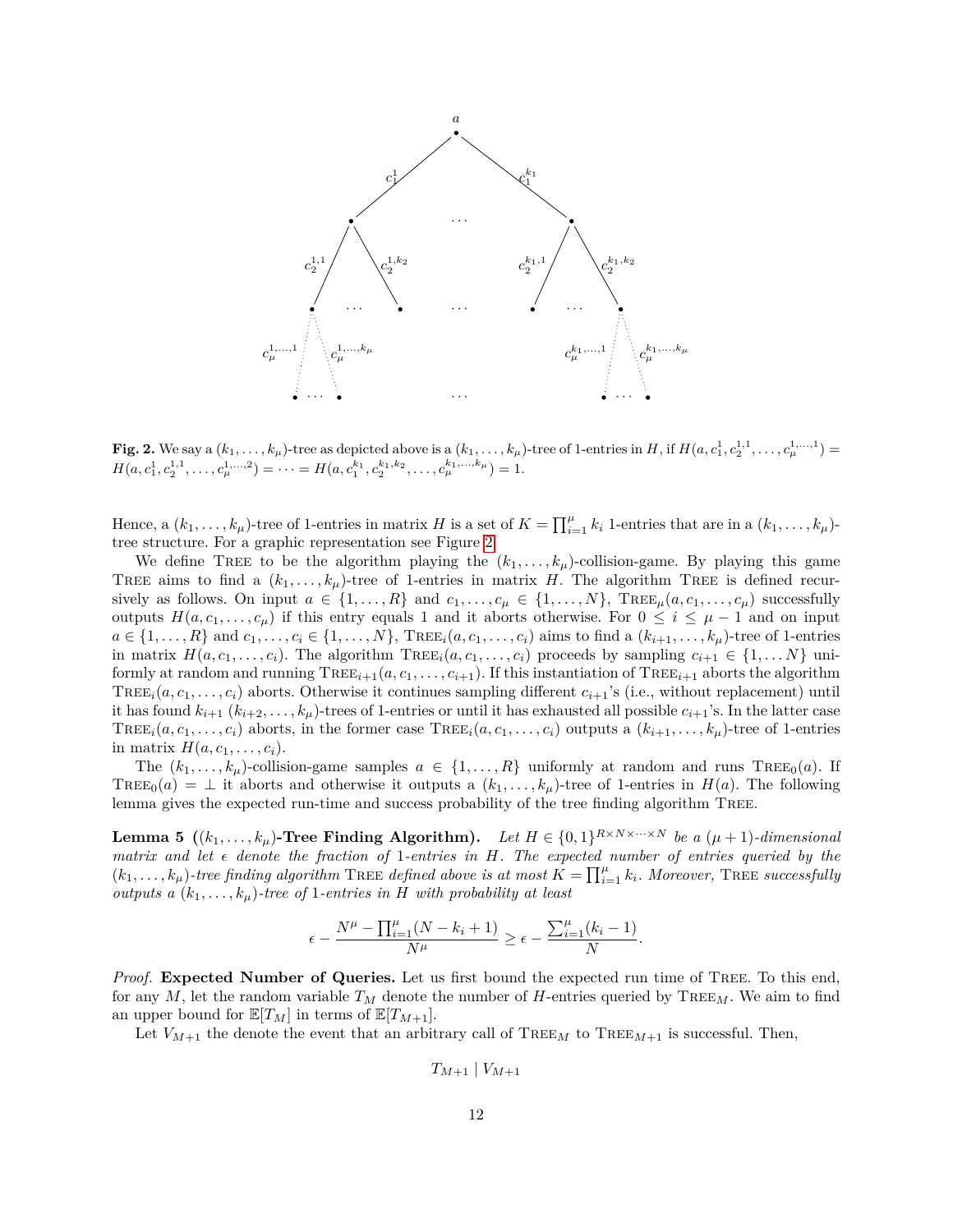denotes the number of *H*-entries queried by  $TREE_{M+1}$  conditioned on  $TREE_{M+1}$  being successful. Similarly,  $T_{M+1}$  |  $\neg V_{M+1}$  denotes the number of *H*-entries queried by TREE<sub>M+1</sub> conditioned on TREE<sub>M+1</sub> being unsuccessful. Moreover, let  $S_M$  denote the number of successful calls of TREE<sub>M</sub> to TREE<sub>M+1</sub> if it would try all *N* possibilities. Then,

$$
\Pr(V_{M+1} \mid S_M = \ell) = \frac{\ell}{N}.
$$

Conditioned on the event  $S_M = \ell$  and the event that the first call to  $T_{REEM+1}$  succeeds, the remainder of algorithm Tree*<sup>M</sup>* can be modeled by a negative hypergeometric distribution. Namely, we sample (without replacement) from a total population of size  $N-1$  containing  $\ell-1$  successes until either  $k_{M+1}-1$  successes are found or until the population has been exhausted. The expected number of samples taken from this distribution equals  $(k_{M+1}-1)(N-1+1)/(\ell-1+1) = (k_{M+1}-1)N/\ell$  if  $\ell \geq k_{M+1}$  (see Section [2.2\)](#page-6-2) and it equals  $N-1 \leq (k_{M+1}-1)N/\ell$  otherwise. More precisely, in the first case TREE<sub>M</sub> will successfully execute TREE<sub>M+1</sub> exactly  $k_{M+1} - 1$  times and it will unsuccessfully execute TREE<sub>M+1</sub> an expected number of

$$
\frac{(k_{M+1}-1)N}{\ell} - (k_{M+1}-1) = \frac{(k_{M+1}-1)(N-\ell)}{\ell} = \Pr(\neg V_{M+1} | S_M = \ell) \frac{(k_{M+1}-1)N}{\ell}
$$

times. In the second case, i.e.,  $\ell < k_{M+1}$ , TREE<sub>M</sub> will successfully execute TREE<sub>M+1</sub> exactly  $\ell-1 < k_{M+1}-1$ times and it will unsuccessfully execute  $\text{Tree}_{M+1}$  exactly

$$
N - \ell = \Pr(\neg V_{M+1} \mid S_M = \ell) \cdot N \le \Pr(\neg V_{M+1} \mid S_M = \ell) \frac{(k_{M+1} - 1)N}{\ell}
$$

times. Hence, for both cases we find the same upper bounds on the number of successful and unsuccessful executions of  $TREE_{M+1}$  by  $TREE_M$ .

Moreover, conditioned on  $S_M = \ell$ , the first execution of TREE<sub>M+1</sub> by TREE<sub>M</sub> is successful with probability  $Pr(V_{M+1} | S_M = \ell)$ , i.e., with probability  $Pr(V_{M+1} | S_M = \ell)$  the subtree extractor TREE<sub>M+1</sub> enters the negative hypergeometric experiment. Therefore,

$$
\mathbb{E}[T_M | S_M = \ell] \le \mathbb{E}[T_{M+1} | S_M = \ell] + \Pr(V_{M+1} | S_M = \ell) \left( (k_{M+1} - 1) \cdot \mathbb{E}[T_{M+1} | S_M = \ell \wedge V_{M+1}] \right)
$$

$$
+ \Pr(\neg V_{M+1} | S_M = \ell) \frac{(k_{M+1} - 1)N}{\ell} \cdot \mathbb{E}[T_{M+1} | S_M = \ell \wedge \neg V_{M+1}]
$$

$$
= \mathbb{E}[T_{M+1} | S_M = \ell] + (k_{M+1} - 1) \left( \Pr(V_{M+1} | S_M = \ell) \cdot \mathbb{E}[T_{M+1} | S_M = \ell \wedge V_{M+1}] \right)
$$

$$
+ \Pr(\neg V_{M+1} | S_M = \ell) \cdot \mathbb{E}[T_{M+1} | S_M = \ell \wedge \neg V_{M+1}]
$$

$$
= k_{M+1} \cdot \mathbb{E}[T_{M+1} | S_M = \ell],
$$

where we use that  $Pr(V_{M+1} | S_M = \ell) = \ell/N$ .

Hence,  $\mathbb{E}[T_M] \leq k_{M+1} \cdot \mathbb{E}[T_{M+1}]$  and by induction it follows that  $\mathbb{E}[T_M] \leq \prod_{i=M+1}^{\mu} k_i$  for all M. In particular, the expected number of *H*-entries that are queried by TREE is at most  $K = \prod_{i=1}^{\mu} k_i$ , which proves the first part of the lemma.

**Success Probability.** Let us now bound the success probability of TREE. For  $0 \leq j \leq \mu$ , let

$$
\kappa_j = \frac{N^{\mu-j} - \prod_{i=j+1}^{\mu} (N - k_i + 1)}{N^{\mu-j}},
$$

and let  $\kappa_{\mu} = 0$ .

<span id="page-12-0"></span>For any  $(a, c_1, \ldots, c_i)$ , let  $\epsilon(a, c_1, \ldots, c_i)$  be the fraction of 1-entries in  $H(a, c_1, \ldots, c_i)$ . We first prove that the following inequality holds, for all *i* and  $(a, c_1, \ldots, c_i)$ ,

$$
\Pr\left(\text{Tree}_i(a, c_1, \ldots, c_i) \neq \bot\right) \geq \left(\prod_{j=i+1}^{\mu} \frac{N}{N - k_j + 1}\right) \left(\epsilon(a, c_1, \ldots, c_i) - \kappa_i\right). \tag{4}
$$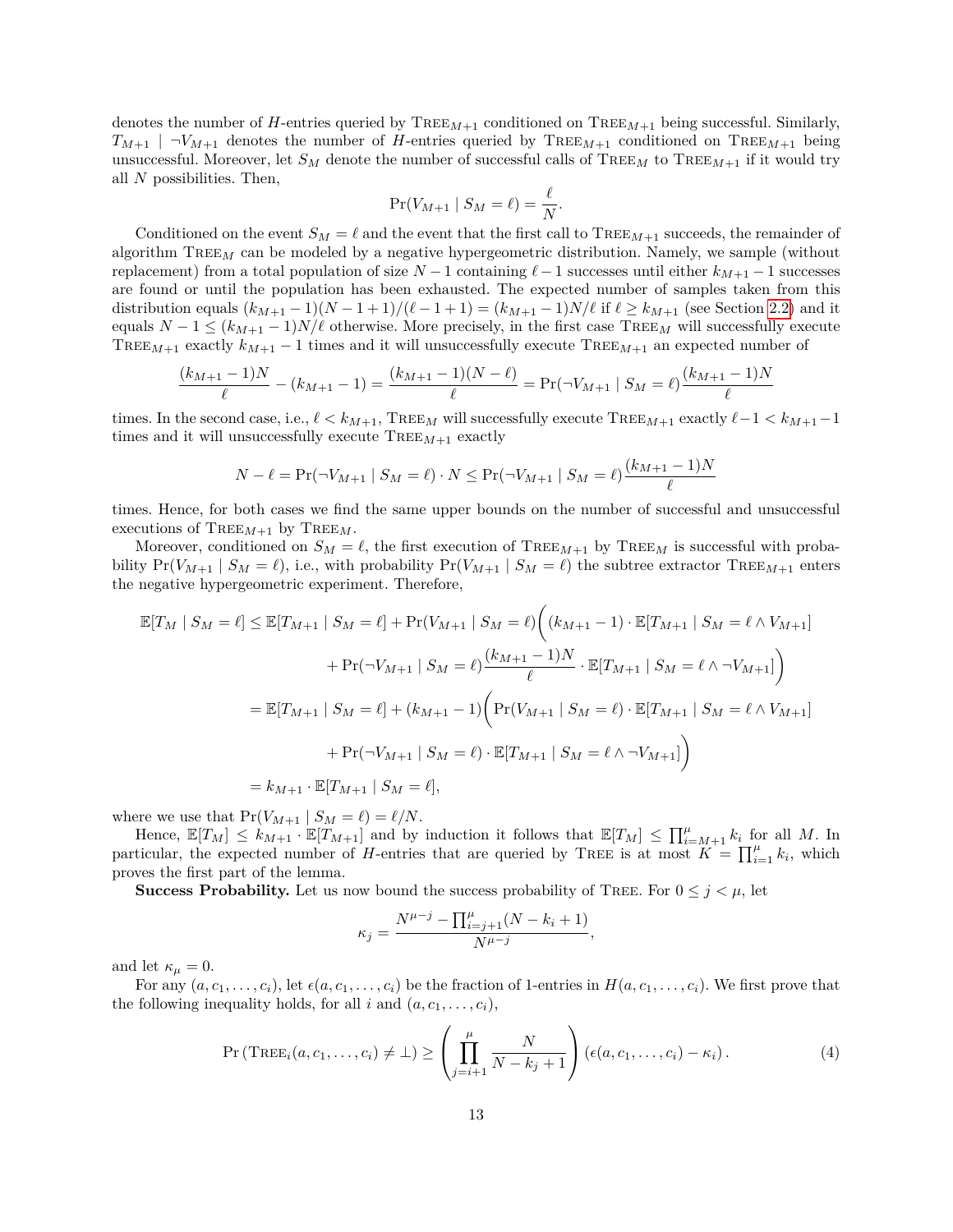The proof of this claim goes by induction on *i*. For  $i = \mu$  the claim holds trivially, so let's assume the claim holds for all  $i \geq M+1$ . The algorithm TREE<sub>M</sub>( $a, c_1, \ldots, c_M$ ) succeeds if at least  $k_{M+1}$  out of the *N* possible calls to TREE<sub>*M*+1</sub> succeed and the first call to TREE<sub>*M*+1</sub> succeeds. Let  $S_M(a, c_1, \ldots, c_M)$  denote the number of successful calls of  $TREE_M(a, c_1, \ldots, c_M)$  to  $TREE_{M+1}$  if it would try all *N* possibilities. For notational convenience, we write  $S_M = S_M(a, c_1, \ldots, c_M)$ , understanding that  $S_M$  actually depends on  $(a, c_1, \ldots, c_M)$ . Then

<span id="page-13-0"></span>
$$
\Pr(\text{Tree}_M(a, c_1, \dots, c_M) \neq \bot) = \sum_{\ell = k_{M+1}}^N \frac{\ell}{N} \Pr(S_M = \ell)
$$
  
=  $\frac{1}{N} \left( \mathbb{E}[S_M] - \sum_{\ell=0}^{k_{M+1}-1} \ell \Pr(S_M = \ell) \right)$  (5)  

$$
\geq \frac{1}{N} \left( \mathbb{E}[S_M] - (k_{M+1} - 1) \sum_{\ell=0}^{k_{M+1}-1} \Pr(S_M = \ell) \right).
$$

Moreover,

$$
\mathbb{E}[S_M] = \sum_{\ell=0}^N \ell \Pr(S_M = \ell)
$$
  
\n
$$
\le (k_{M+1} - 1) \sum_{\ell=0}^{k_{M+1}-1} \Pr(S_M = \ell) + N \sum_{\ell=k_M}^N \Pr(S_M = \ell)
$$
  
\n
$$
= N - (N - k_{M+1} + 1) \sum_{\ell=0}^{k_{M+1}-1} \Pr(S_M = \ell).
$$

Hence,

$$
\sum_{\ell=0}^{k_{M+1}-1} \Pr(S_M = \ell) \le \frac{N - \mathbb{E}[S_M]}{N - k_{M+1} + 1}.
$$

<span id="page-13-1"></span>Plugging this inequality in Equation [5](#page-13-0) shows that

$$
\Pr\left(\text{Tree}_M(a, c_1, \dots, c_M) \neq \bot\right) \ge \frac{1}{N} \left(\mathbb{E}[S_M] - \frac{(k_{M+1} - 1)(N - \mathbb{E}[S_M])}{N - k_{M+1} + 1}\right)
$$
  
=  $\frac{N}{N - k_{M+1} + 1} \left(\frac{\mathbb{E}[S_M]}{N} - \frac{k_{M+1} - 1}{N}\right).$  (6)

By the induction hypothesis, it follows that

$$
\frac{\mathbb{E}[S_M]}{N} = \frac{1}{N} \sum_{c_{M+1}=1}^{N} \Pr(\text{Tree}_{M+1}(a, c_1, \dots, c_M, c_{M+1}) \neq \bot)
$$
\n
$$
\geq \frac{1}{N} \sum_{c_{M+1}=1}^{N} \left( \prod_{j=M+2}^{\mu} \frac{N}{N - k_j + 1} \right) (\epsilon(a, c_1, \dots, c_M, c_{M+1}) - \kappa_{M+1})
$$
\n
$$
= \left( \prod_{j=M+2}^{\mu} \frac{N}{N - k_j + 1} \right) (\epsilon(a, c_1, \dots, c_M) - \kappa_{M+1}).
$$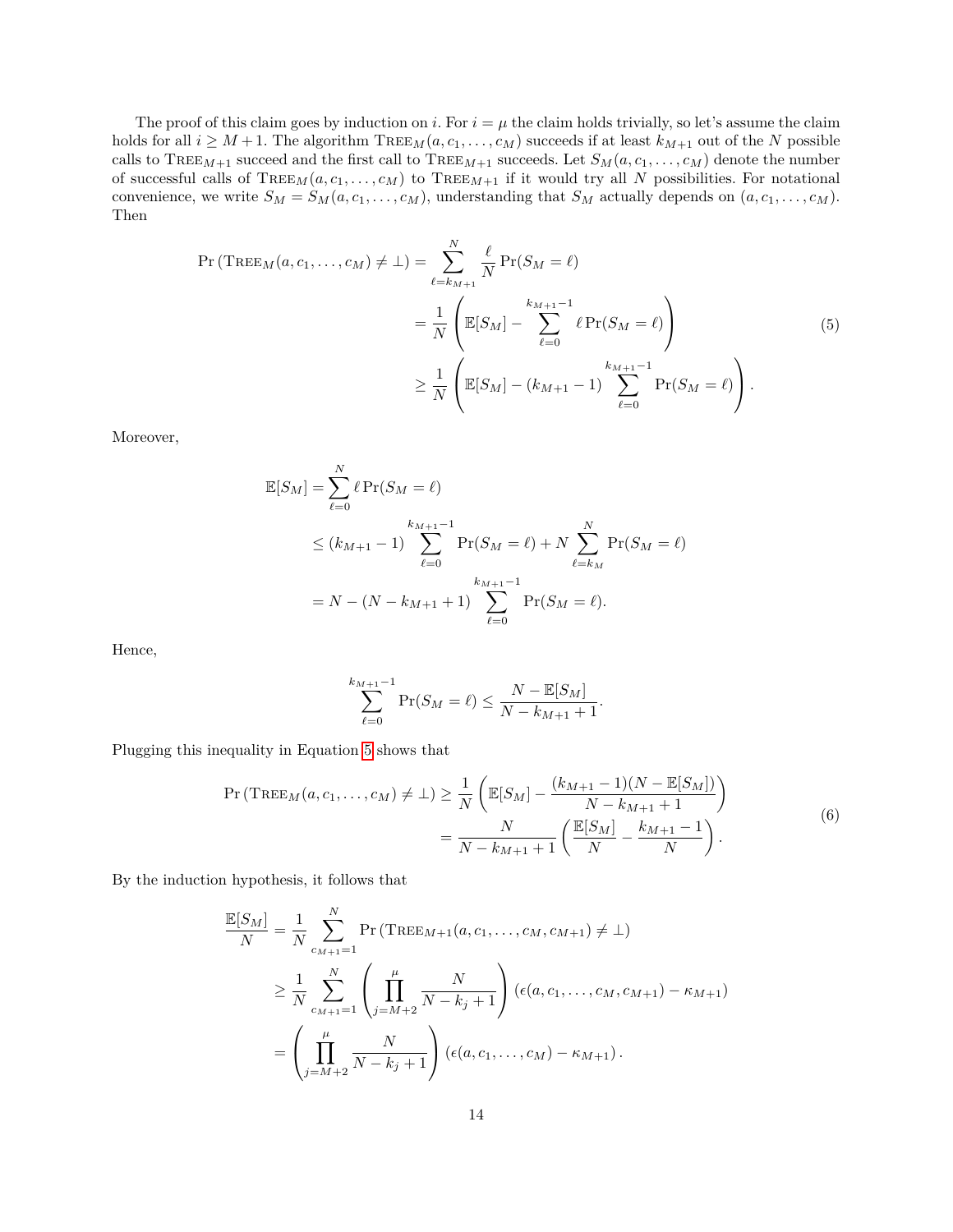Further, note that for  $0 \leq j \leq \mu$  it holds,

$$
\kappa_j = \frac{N^{\mu-j}\kappa_{j+1} + (k_{j+1} - 1)\prod_{i=j+2}^{\mu}(N - k_i + 1)}{N^{\mu-j}}.
$$
\n(7)

Combining these with Equation [6](#page-13-1) shows that

$$
\Pr\left(\text{Tree}_M(a, c_1, \ldots, c_M) \neq \bot\right) \geq \left(\prod_{j=M+1}^{\mu} \frac{N}{N-k_j+1}\right) \left(\epsilon(a, c_1, \ldots, c_M) - \kappa_M\right).
$$

Hence, by induction, it follows that Equation [4](#page-12-0) holds for all *i*.

Therefore, the success probability of the tree finding algorithm TREE equals

$$
\frac{1}{R} \sum_{a=1}^{R} \Pr(\text{Tree}_0(a) \neq \bot) \ge \frac{1}{R} \sum_{a=1}^{R} \left( \prod_{j=M+1}^{\mu} \frac{N}{N - k_j + 1} \right) (\epsilon(a) - \kappa_0)
$$

$$
= \epsilon - \kappa_0,
$$

which proves the remainder of the lemma.

A knowledge extractor, with rewindable black-box access to a possible dishonest prover  $\mathcal{P}^*$ , essentially runs this tree finding algorithm to obtain a (*k*1*, . . . , kµ*)-tree of accepting transcripts. It evaluates one protocol interaction with  $\mathcal{P}^*$  and recursively rewinds  $\mathcal{P}^*$ , fixing its internal randomness and following the tree finding strategy of TREE. By the  $(k_1, \ldots, k_\mu)$ -special soundness property a witness can then be extracted efficiently from the obtained  $(k_1, \ldots, k_\mu)$ -tree of accepting transcripts. Hence, from Lemma [5](#page-11-0) it immediately follows that a  $(k_1, \ldots, k_\mu)$ -special sound protocol is knowledge sound with knowledge error  $\kappa$ , where

$$
\kappa = \frac{N^{\mu} - \prod_{i=1}^{\mu} (N - k_i + 1)}{N^{\mu}} \le \frac{\sum_{i=1}^{\mu} (k_i - 1)}{N}.
$$

The latter inequality follows since we have  $N \ge \max_i(k_i)$  and thus  $\prod_{i=1}^{\mu}(N-k_i+1) \le N^{\mu} - N^{\mu-1} \sum_{i=1}^{\mu}(k_i - k_i)$ 1). This proves Theorem [1.](#page-8-0)

#### **3.3 Tightness of Our Extraction Analysis**

The knowledge error  $\kappa$  of Theorem [1](#page-8-0) is optimal, i.e., there exists a dishonest prover that succeeds in cheating with probability *κ*. Typically a dishonest prover can cheat in a *k*-special sound protocol by guessing a set of *k* − 1 challenges and hoping that the verifier selects one of these challenges. The success probability of this attack is equal to  $(k-1)/N$ , where *N* is the size of the challenge set. More generally, a cheating strategy for a  $(k_1, \ldots, k_\mu)$ -special sound  $(2\mu + 1)$ -move protocol goes as follows. For every round *i*, the cheating prover guesses a set of  $k_i - 1$  challenges. The cheating prover succeeds if there exists a round *i* for which the verifier chooses one of the  $k_i - 1$  challenges guessed by the prover. The success probability of this attack is easily seen to be equal to the knowledge error *κ*. Hence, this knowledge error is optimal. Alternatively, we observe that there exist matrices *H* with  $\epsilon = \kappa$ , i.e., for which the fraction of 1-entries equals  $\kappa$ , that do not contain a  $(k_1, \ldots, k_\mu)$ -tree of 1-entries.

Moreover, the tree finding algorithm is optimal in the following sense. The expected number of *H*-entries that are queried is exactly equal to the number of entries in a tree. Hence, we can not hope to find a tree faster than this. Moreover, taking a closer look at the proof of Lemma [5](#page-11-0) shows that the success probability actually has the following lower bound

$$
f(\epsilon) = \left(\prod_{j=1}^{\mu} \frac{N}{N - k_j + 1}\right) (\epsilon - \kappa).
$$

Hence, if  $\epsilon = 1$  the success probability of TREE is at least  $f(1) = 1$ , which is what we would expect.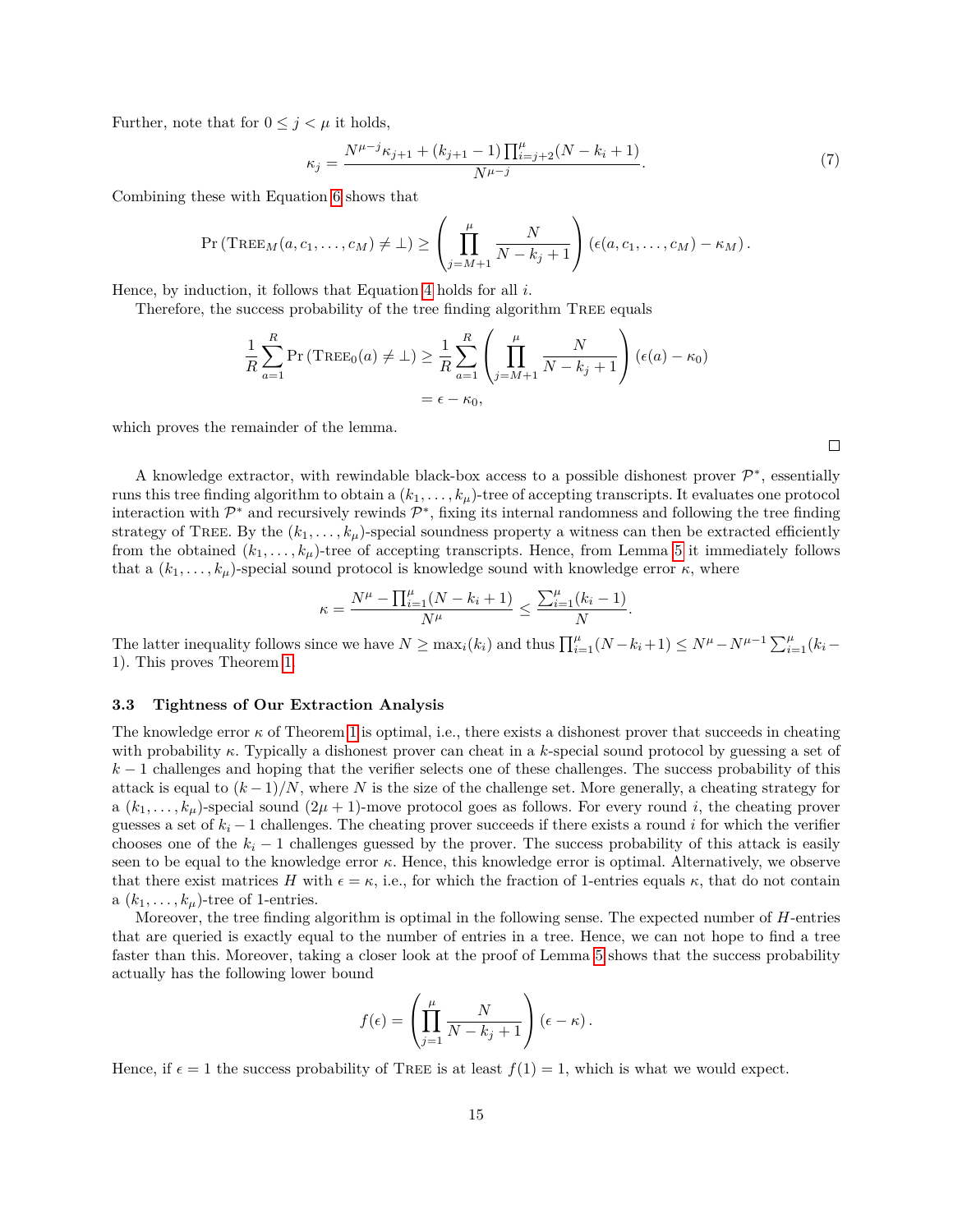#### **3.4 A Note on Witness Extended Emulation**

Lindell showed that a technical issue arises when using Proofs of Knowledge as subprotocols in larger cryptographic protocols [\[Lin03\]](#page-34-10). To prove security of the compound protocol, a simulator is typically required to run the extractor of the PoK. However, the naive simulation approach does not necessarily run in polynomial time. To this end, Lindell defined the notion of *witness-extended emulation* (WEE), capturing precisely the properties required when using PoKs as subprotocols. Moreover, he showed that any PoK has WEE, thereby solving this technical issue for all PoKs at once. Hence, from our extraction analysis it follows that any  $(k_1, \ldots, k_\mu)$ -special sound protocol has WEE.

Previously, there was no proof showing that a  $(k_1, \ldots, k_\mu)$ -special sound protocol is knowledge sound. For this reason prior works (e.g.,  $[BCC^+16]$  $[BCC^+16]$ ) resorted to proving witness-extended emulation directly. However, these results are non-tight and only apply to protocols with exponentially large challenge sets.

# <span id="page-15-0"></span>**4 Decreasing the Knowledge Error of Public-Coin Interactive Protocols**

In this section, we establish a novel parallel repetition theorem showing that the knowledge error of a publiccoin interactive argument can be decreased by repeating the protocol in parallel.

We want the knowledge error of a PoK to be negligible in the security parameter. If this is not the case the protocol is typically repeated, say *t* times. The verifier of the composed protocol only accepts if all *t* instances of the basic protocol are accepted. Ideally, and perhaps intuitively, this approach reduces the knowledge error from  $\kappa$  down to  $\kappa^t$ . This is indeed the case if the repetitions are executed sequentially [\[Gol01\]](#page-34-11). However, sequential repetition increases the round complexity. Since the security loss due to the Fiat-Shamir transformation increases exponentially in the number of rounds [\[DFM20\]](#page-34-12), this is unacceptable when considering the non-interactive instantiations of our protocols (see Section [5.5\)](#page-25-0). Further, also in the interactive setting we would like to avoid the additional round complexity introduced by sequential composition.

For this reason, we aim to repeat the protocol in parallel. We write  $(\mathcal{P}^t, \mathcal{V}^t)$  for the *t*-fold parallel repetition of an interactive argument  $(\mathcal{P}, \mathcal{V})$ . However, it is not true in general that parallel repetition decreases the knowledge error exponentially. There even exist interactive protocols for which parallel repetition does not decrease the success probability of a dishonest prover at all [\[BIN97,](#page-33-14) [PW07\]](#page-35-2). Analyzing parallel repetitions is significantly more complicated than analyzing sequential repetitions, because a dishonest prover does not have to treat all t parallel instances independently, i.e., a message corresponding to a specific instance may depend on the messages and challenges of the other parallel instances.

If  $(\mathcal{P}, \mathcal{V})$  is a 2-special sound 3-move protocol, then  $(\mathcal{P}^t, \mathcal{V}^t)$  is 2-special sound too. It therefore follows that the knowledge error of a 2-special sound protocol decreases exponentially in the number of parallel repetitions. However, a similar result does not hold in general, i.e., in general special-soundness is not preserved by parallel repetition (at least not in a non-trivial manner). For example, it is easily seen that the parallel repetition of a *k*-special sound protocol for  $k \neq 2$  is not *k*-special-sound.

Several parallel repetition results, considering multi-round public-coin interactive arguments, have been established [\[HPWP10,](#page-34-4) [CL10,](#page-33-5) [CP15\]](#page-33-6), showing that parallel repetition reduces the soundness error. However, "soundness" is a weaker notion than "knowledge soundness". Informally the soundness error is the success probability of a cheating prover and soundness does not require the existence of a knowledge extractor.

To the best of our knowledge a parallel repetition result for decreasing the *knowledge error* has not been established yet, even though the lattice-based Bulletproof protocols of [\[BLNS20\]](#page-33-3) implicitly rely on such a parallel repetition result. In Theorem [3,](#page-16-0) we show that the knowledge error of a public-coin argument decreases close to exponentially in the number of parallel repetitions. Our proof uses the following result from [\[CP15\]](#page-33-6). This theorem shows that, given oracle access to a (possibly dishonest) prover  $\mathcal{P}^*$  that, for statements x, succeeds in convincing  $\mathcal{V}^t$  with probability  $\epsilon(x)$ , a prover  $\mathfrak{P}^{(\mathcal{P}^*)}$  that succeeds in convincing  $\mathcal{V}$ with probability  $\approx \epsilon(x)^{1/t}$  can be constructed.

<span id="page-15-1"></span>**Theorem 2 (Theorem 2 of [\[CP15\]](#page-33-6)**). Let  $(\mathcal{P}, \mathcal{V})$  be a public-coin interactive argument for a language L. *Let*  $t: \mathbb{N} \to \mathbb{N}$ , and let  $(\mathcal{P}^t, \mathcal{V}^t)$  be the *t*-fold parallel repetition of  $(\mathcal{P}, \mathcal{V})$ . There exists an oracle machine  $\mathfrak{P}^{(\cdot)}$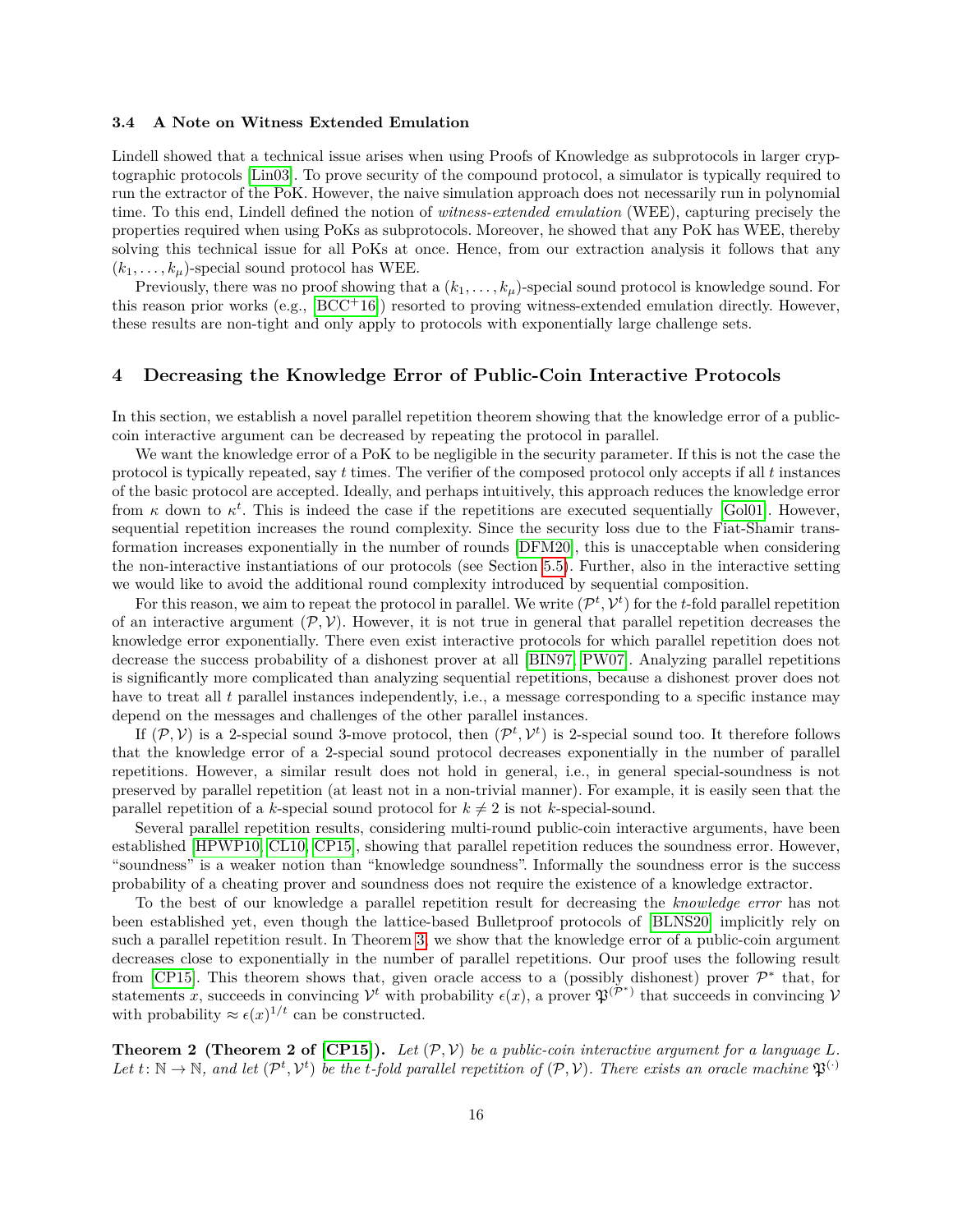*such that for every*  $\xi: \mathbb{N} \to (0,1)$ , every  $\delta: \{0,1\}^* \to (0,1)$ , every  $x \in \{0,1\}^*$ , and every *PPT* prover  $\mathcal{P}^*$ , it *holds that if*

$$
\Pr\left((\mathcal{P}^*, \mathcal{V}^t)(x) = 1\right) \geq \underbrace{(1 + \xi(|x|))\delta(x)^{t(|x|)}_{\epsilon(x):=},}
$$

*then*

$$
\Pr\left((\mathfrak{P}^{(\mathcal{P}^*)}, \mathcal{V})(x) = 1\right) \ge \delta(x).
$$

*Furthermore,*  $\mathfrak{P}^{(\mathcal{P}^*)}$  *runs in time*  $\text{poly}(|x|, t(|x|), \xi(|x|)^{-1}, \epsilon(x)^{-1}, (1 - \delta(x))^{-1})$ .

Theorem [3](#page-16-0) now shows that the *t*-fold parallel repetition of knowledge sound interactive argument is knowledge sound and that the knowledge error decreases close to exponential in *t*. More precisely, the theorem shows that if  $(\mathcal{P}, \mathcal{V})$  has knowledge error  $\kappa$ , then  $(\mathcal{P}^t, \mathcal{V}^t)$  has knowledge error  $\kappa^t + \nu$ , for arbitrary noticeable *ν*. Therefore, by choosing *t* large enough, we can show that  $(\mathcal{P}^t, \mathcal{V}^t)$  has knowledge error  $1/|x|^c$ for *any*  $c \in \mathbb{N}$ . Note though that we cannot show that  $(\mathcal{P}^t, \mathcal{V}^t)$  has negligible knowledge error negl $(\lambda)$  for any fixed negligible function negl:  $\mathbb{N} \to \mathbb{N}$ , because the running time of  $\widetilde{\mathfrak{P}}^{(\overline{\mathcal{P}}^*)}$  scales with the inverse success probability of  $\mathcal{P}^*$ .

While it might seem that this barrier is rather an artifact of the proof technique of  $[CP15]$  on which we build, it was shown by [\[DJMW12\]](#page-34-13) that Theorem [2](#page-15-1) is tight when considering soundness amplification of protocols in general. More precisely, based on some cryptographic assumptions they showed that parallel repetition does not amplify security beyond negligible, meaning that for any negligible function negl one can find an instantiation that when starting with non-negligible soundness error, the protocol can always be broken with probability negl( $|x|$ ), no matter how many parallel repetitions one runs.

<span id="page-16-0"></span>**Theorem 3.** Let  $(\mathcal{P}, \mathcal{V})$  be a public-coin interactive argument for a relation R that is knowledge sound with *knowledge error*  $\kappa : \mathbb{N} \to (0,1)$ *. Let*  $t : \mathbb{N} \to \mathbb{N}$  *be upper bounded by a polynomial. Let*  $\nu : \mathbb{N} \to (0,1)$  *be an arbitrary noticeable function. Then,*  $(\mathcal{P}^t, \mathcal{V}^t)$  *is knowledge sound with knowledge error*  $\kappa' = \kappa^t + \nu$ .

*Proof.* We construct a knowledge extractor  $\mathcal{E}'$  for  $(\mathcal{P}^t, \mathcal{V}^t)$  as follows. Let  $\mathcal{P}^*$  be some (potentially dishonest) prover, for which  $(\mathcal{P}^*, \mathcal{V}^t)$  outputs 1 with probability  $\epsilon(x)$ . Let  $\xi \colon \mathbb{N} \to (0,1)$  such that  $\xi = \nu/\kappa^t$ . Then, by Theorem [2](#page-15-1) there exists a prover  $\mathfrak{P}^{(\cdot)}$  such that  $(\mathfrak{P}^{(\mathcal{P}^*)}, \mathcal{V}) (x) = 1$  with probability at least  $\delta(x)$ , where

$$
\delta(x) = \left(\frac{\epsilon(x)}{1 + \xi(|x|)}\right)^{1/t(|x|)}
$$

*.*

By assumption  $(\mathcal{P}, \mathcal{V})$  is knowledge sound with knowledge error  $\kappa$ , therefore, there exists a knowledge extractor  $\mathcal E$  for  $(\mathcal P,\mathcal V)$ . Now, we define  $\mathcal E'$  as the algorithm that executes the knowledge extractor  $\mathcal E$  on the prover  $\mathfrak{P}^{(\mathcal{P}^*)}$ . It is left to show that the following holds:

*Claim.* If  $\epsilon(x) \ge \kappa'(|x|)$ , then  $\mathcal{E}'$  as defined above runs in an expected polynomial number of steps and there exists a polynomial  $q: \mathbb{N} \to \mathbb{N}$  such that  $\mathcal{E}'$  is successful at least with probability  $(\epsilon(x) - \kappa'(|x|)) / q(|x|)$ .

We start proving the claim by showing that  $\mathfrak{P}^{(\mathcal{P}^*)}$  runs in an expected polynomial number of steps. By Theorem [2,](#page-15-1) we have that the run-time of  $\mathfrak{P}^{(\mathcal{P}^*)}$  is in poly $(|x|, t(|x|), \xi(|x|)^{-1}, \epsilon(x)^{-1}, (1 - \delta(x))^{-1})$ . By assumption we have that  $t(|x|) \leq \text{poly}(|x|)$  and further  $\xi = \nu/\kappa_t \geq \nu$  and  $\epsilon(x) \geq \kappa'(|x|) \geq \nu(|x|)$  and therefore also  $\xi(|x|)^{-1}, \epsilon(x)^{-1} \leq \text{poly}(|x|)$ . It is left to show that  $1 - \delta(x)$  is noticeable. Via the Taylor approximation of the function  $f(a) = a^{1/t}$  in  $a = 1$ , we obtain

$$
\delta(x) = \left(\frac{\epsilon(x)}{1 + \xi(|x|)}\right)^{1/t(|x|)} \le 1 - \frac{1}{t(|x|)} \left(1 - \frac{\epsilon(x)}{1 + \xi(|x|)}\right).
$$

Therefore, we also have

$$
1 - \delta(x) \ge \frac{1}{t(|x|)} \left( 1 - \frac{\epsilon(x)}{1 + \xi(|x|)} \right) = \frac{1}{t(|x|)} \left( \frac{1 + \xi(|x|) - \epsilon(x)}{1 + \xi(|x|)} \right) \stackrel{\xi, \epsilon \le 1}{\ge} \frac{\xi(|x|)}{2t(|x|)} \ge \frac{\nu(|x|)}{2t(|x|)},
$$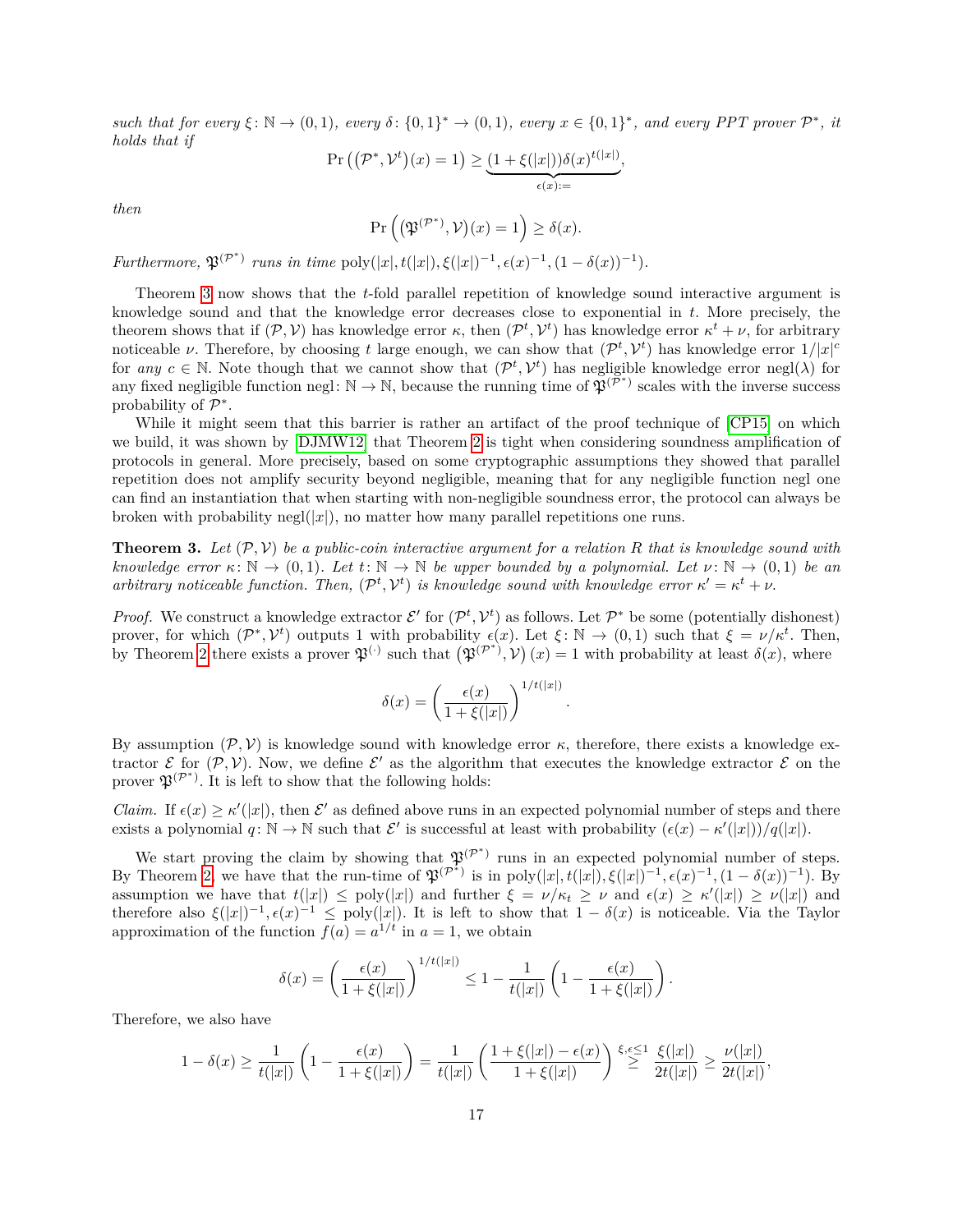as required.

Next, note that if  $\epsilon(x) \geq \kappa'(|x|)$ , then  $\delta(x) \geq \kappa(x)$ . This is a simple consequence of the definition of  $\xi$  and  $\delta$ , because  $\epsilon(x) \ge \kappa(|x|)^{t(|x|)} + \nu(|x|) = \kappa(|x|)^{t(|x|)}(1+\xi(|x|))$  implies  $\delta(x) = (\epsilon(x)/(1+\xi(|x|))^{1/t(|x|)} \ge \kappa(|x|)$ as required.

Altogether, this shows that if  $\epsilon(x) \geq \kappa'(|x|)$ , then  $\mathcal{E}'$  runs in an expected polynomial number of steps and there exists a polynomial  $p: \mathbb{N} \to \mathbb{N}$ , such that  $\mathcal{E}'$  outputs a witness  $w \in R(x)$  with probability at least  $(\delta(x) - \kappa(|x|))/p(|x|)$ . It is left to show that if  $\epsilon(x) \ge \kappa'(|x|)$ , there exists a polynomial  $q: \mathbb{N} \to \mathbb{N}$  such that

$$
\frac{\delta(x)-\kappa(|x|)}{p(|x|)}\geq \frac{\epsilon(x)-\kappa(|x|)^{t(|x|)}-\nu(|x|)}{q(|x|)}.
$$

To express the success probability of  $\mathcal{E}'$  in terms of  $\epsilon(x)$ , let us define the functions  $f(a) = t(a^{1/t} - b)$ and  $g(a) = a - b^t$ , for  $b \in [0, 1]$ . Observe that  $f(a)$  is concave for  $a \ge 0$ . Moreover,  $f(b^t) = g(b^t) = 0$  and  $f(1) = t(1 - b) \ge (1 - b) \sum_{i=0}^{t-1} b^i = g(1)$ . Hence  $\max(f(a), 0) \ge g(a)$  for all  $a \in [0, 1]$ .

From this inequality we have that whenever  $\delta(x) \geq \kappa(|x|)$ , it holds

$$
\delta(x) - \kappa(|x|) \ge \max(\delta(x) - \kappa(|x|), 0)
$$
  
=  $\max\left( \left( \frac{\epsilon(x)}{(1 + \xi(|x|))} \right)^{1/t(|x|)} - \kappa(|x|), 0 \right)$   
 $\ge \frac{1}{t(|x|)(1 + \xi(|x|))} \left( \epsilon(x) - (1 + \xi(|x|))\kappa(|x|)^{t(|x|)} \right)$   
 $\ge \frac{1}{2t(|x|)} \left( \epsilon(x) - \kappa(|x|)^{t(|x|)} - \nu(|x|) \right).$ 

Thus, choosing  $q = 2tp$  yields the desired result, which proves the claim and completes the proof of the theorem. П

*Remark 3.* The properties *completeness* and *special honest verifier zero-knowledge* are easily seen to be preserved by parallel repetition, although the completeness error increases in the number parallel repetitions.

*Remark 4.* Let *M* be the total size of the challenge set, i.e.,  $M = \prod_{i=1}^{\mu} |\mathcal{C}_i|$  where the *i*<sup>th</sup> challenge is sampled from challenge set  $C_i$ . If M is polynomial in the security parameter the analysis can be simplified significantly. In this case the knowledge extractor can query all possible challenges and still run in polynomial time. Both the results from Section [3](#page-8-1) and a parallel repetition theorem then follow by a simple counting argument. This is the approach in the analysis of the 5-round  $(2, 2)$ -special sound signature scheme MQDSS [\[CHR](#page-33-7)<sup>+</sup>16]. It is much more challenging to construct efficient knowledge extractors when *M* is not polynomial.

# <span id="page-17-0"></span>**5 A General Framework for Compressed** *Σ***-Protocols over Lattices**

The main pivot of compressed *Σ*-protocol theory [\[AC20\]](#page-33-0) is a basic *Σ*-protocol for proving that a committed vector satisfies some linear constraint. Subsequently, a compression mechanism is applied (recursively) to reduce the communication complexity from linear down to polylogarithmic in the input size. The composition of these protocols is referred to as a compressed *Σ*-protocol. In this section we present a natural abstraction similar to the one presented in [\[ACF20,](#page-33-15) Appendix A] extended to the lattice setting. This requires a number of non-trivial adaptations that are explained in the following. Subsequently, we show how to instantiate this abstraction from a concrete lattice assumption.

In the following we first give an abstraction of the standard *Σ*-protocol to the lattice setting and then explain how the compression mechanism extends to this setting. Note that we give both protocols in a very abstract fashion, with the goal of allowing to instantiate them from a broad variety of lattice-based assumptions. Note that our abstraction is not restricted to instantiations based on lattices, but is tailored to this setting.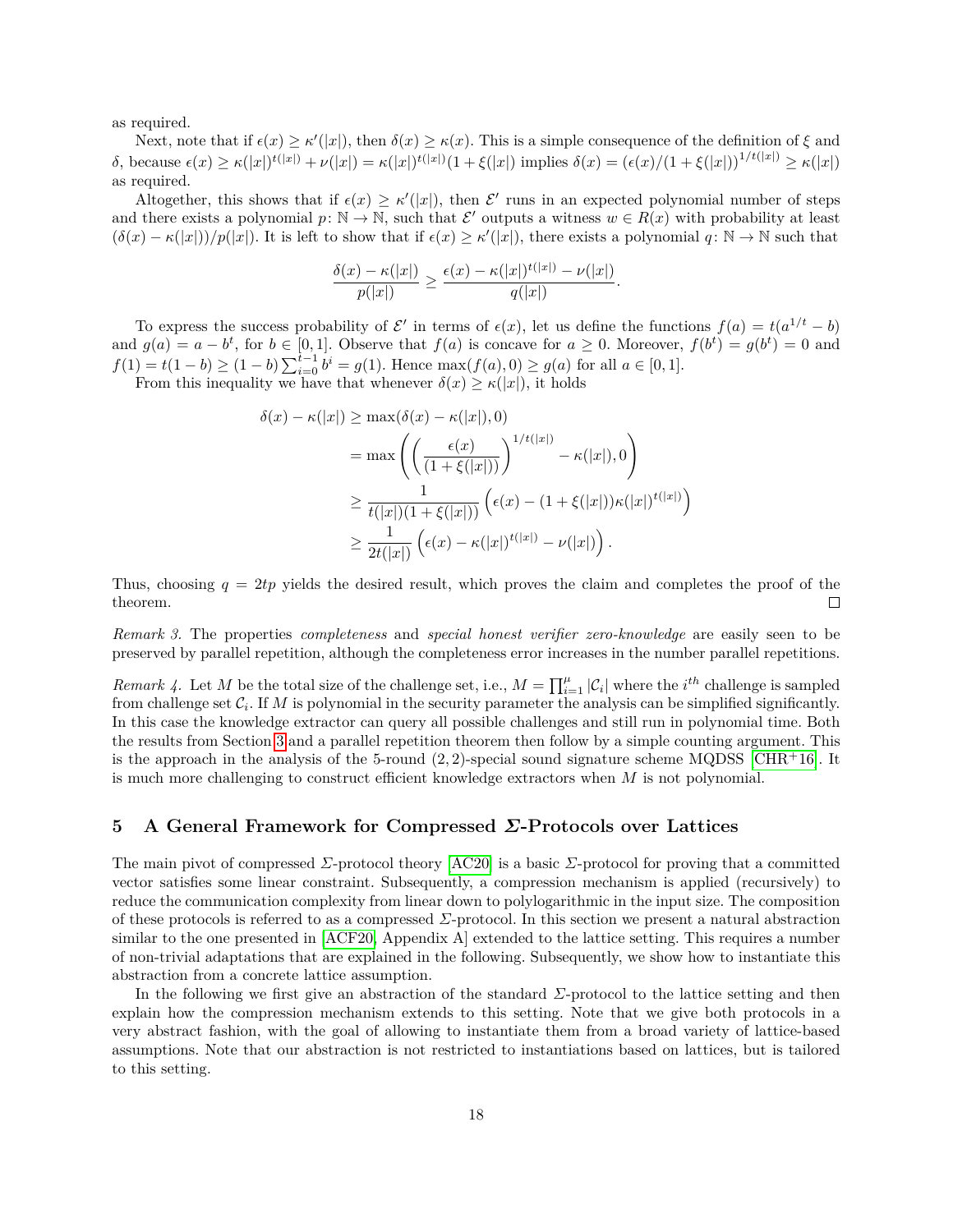#### **5.1 Standard** *Σ***-Protocol**

In this section we recall what we will refer to as *standard Σ-protocol* for proving knowledge of a preimage of some given module homomorphism *Ψ*. [6](#page-18-0) This protocol can be viewed as the abstraction of the protocol of Schnorr [\[Sch90\]](#page-35-3) to arbitrary module homomorphisms, where we have to build in several relaxations in order to make it compatible with the lattice setting.

First, in the lattice setting the witness is required to be small, we therefore define a pair  $(Y; y)$  to be in the target relation if  $Y = \Psi(y)$  *and*  $||y|| \leq \alpha$ , for some  $\alpha \in \mathbb{N}$ . Note that this requires to define a norm in the preimage space, we therefore in the following restrict to modules with norm. If the preimage is not required to be small (as, e.g., is the case in the discrete log setting), one does not have to require a norm on the module and can simply ignore the corresponding requirements in the protocols. The requirement of the witness *y* to have small norm is also where the main difficulty stems from, because one now has to transform a witness *y* into a witness *x*, such that

1. the norm of *x* is not much larger than *y* (as otherwise the statement becomes meaningless), but 2. *x* still hides *y*.

In order to ensure the second without a too large knowledge error, the relation that one can prove knowledge of does not correspond to the target relation *R*, but some relaxed relation *R*′ . In this case, we say the protocol is a protocol for the pair of relations  $(R, R')$ , i.e., an honest prover knows a witness for  $R$  but can only prove knowledge of a witness for *R*′ .

In fact, there are two sources introducing "soundness slack": First, *x* itself will in general already have larger norm than  $y$  (in order to ensure hiding). Second, even worse, extracting a witness  $\tilde{y}$  from two accepting transcripts, introduces additional slack. This slack is more difficult to control, as it depends on the inverse of challenge differences. As challenge differences will not necessarily be invertible over the underlying ring, we introduce an additional relaxation on the relation. Namely, for some fixed element *ζ* (in our examples, we will typically have that  $\zeta$  is a power of two) we will consider relations  $R'$ , such that  $(X; x) \in R'$  if  $\Psi(x) = \zeta \cdot X$ and  $||x|| \leq \beta$ . We refer to  $\zeta$  as an approximation factor.

More formally, let  $\mathcal{R} = {\mathcal{R}_{\lambda}}_{\lambda \in \mathbb{N}}$  be an ensemble of rings, let  $M = {M_{\lambda}}_{\lambda \in \mathbb{N}}$ ,  $N = {N_{\lambda}}_{\lambda \in \mathbb{N}}$  be ensembles of R-modules, let  $\Psi = {\Psi_{\lambda}: M_{\lambda} \to N_{\lambda}}_{\lambda \in \mathbb{N}}$  be an ensemble of efficiently computable R-module homomorphisms and let  $\zeta = {\zeta_{\lambda}}_{\lambda \in \mathbb{N}}$  be an ensemble of approximation factors (i.e.,  $\zeta_{\lambda} \in \mathcal{R}_{\lambda}$  for all  $\lambda$ ). Let further  $\|\cdot\|$  be a norm on *M*, let  $\alpha, \beta : \mathbb{N} \to \mathbb{N}$  with  $\alpha \leq \beta$ . Then, we define the relations  $R(\Psi, \alpha) = \{R_\lambda(\Psi, \alpha)\}_{\lambda \in \mathbb{N}}$ and  $R(\Psi, \beta, \zeta) = \{R_\lambda(\Psi, \beta, \zeta)\}_{\lambda \in \mathbb{N}}$  via

$$
R_{\lambda}(\Psi,\alpha) = \Big\{ (Y; y) : y \in M_{\lambda}, Y = \Psi_{\lambda}(y), ||y|| \leq \alpha(\lambda) \Big\},
$$
  

$$
R_{\lambda}(\Psi,\beta,\zeta) = \Big\{ (Y; y) : y \in M_{\lambda}, \zeta_{\lambda} \cdot Y = \Psi_{\lambda}(y), ||y|| \leq \beta(\lambda) \Big\}.
$$

In the following we abstract the notion of *rejection sampling* [\[Lyu09,](#page-34-14) [Lyu12\]](#page-35-4), which is used in lattice based cryptography to sample a value, such that

- 1. the sample algorithm is somewhat norm-preserving, i.e., the norm of the sampled value is not too much larger than the norm of the witness,
- 2. adding this value to the witness statistically hides the witness or the rejection sampling strategy aborts, and, finally,
- 3. the abort probability is essentially independent of the witness.

**Definition 15 (***V***-Hiding and**  $\beta$ **-Bounded Sampling).** Let  $\mathcal{R} = {\mathcal{R}_{\lambda}}_{\lambda \in \mathbb{N}}$  be an ensemble of rings and *let*  $M = \{M_{\lambda}\}_{\lambda \in \mathbb{N}}$  *be an ensemble of*  $\mathcal{R}$ *-modules. Let*  $V = \{V_{\lambda}\}_{\lambda \in \mathbb{N}}$  *be an ensemble of sets with*  $V_{\lambda} \subseteq M_{\lambda}$  *for all*  $\lambda$ *. Let*  $(\mathcal{D}, \mathcal{F})$  *such that*  $\mathcal{D}$  *is an ensemble of efficiently sampleable distributions*  $\mathcal{D} = {\mathcal{D}_\lambda}_{\lambda \in \mathbb{N}}$  *over*  $M$ *,* and  $\mathcal F$  a PPT algorithm. We say  $(D, \mathcal F)$ -is V-hiding, if there exists a PPT algorithm  $\mathcal F'$  such that for each *λ* ∈ N*:*

<span id="page-18-0"></span> $6$  For an introduction into modules and module homomorphisms we refer to [\[Lan02\]](#page-34-15).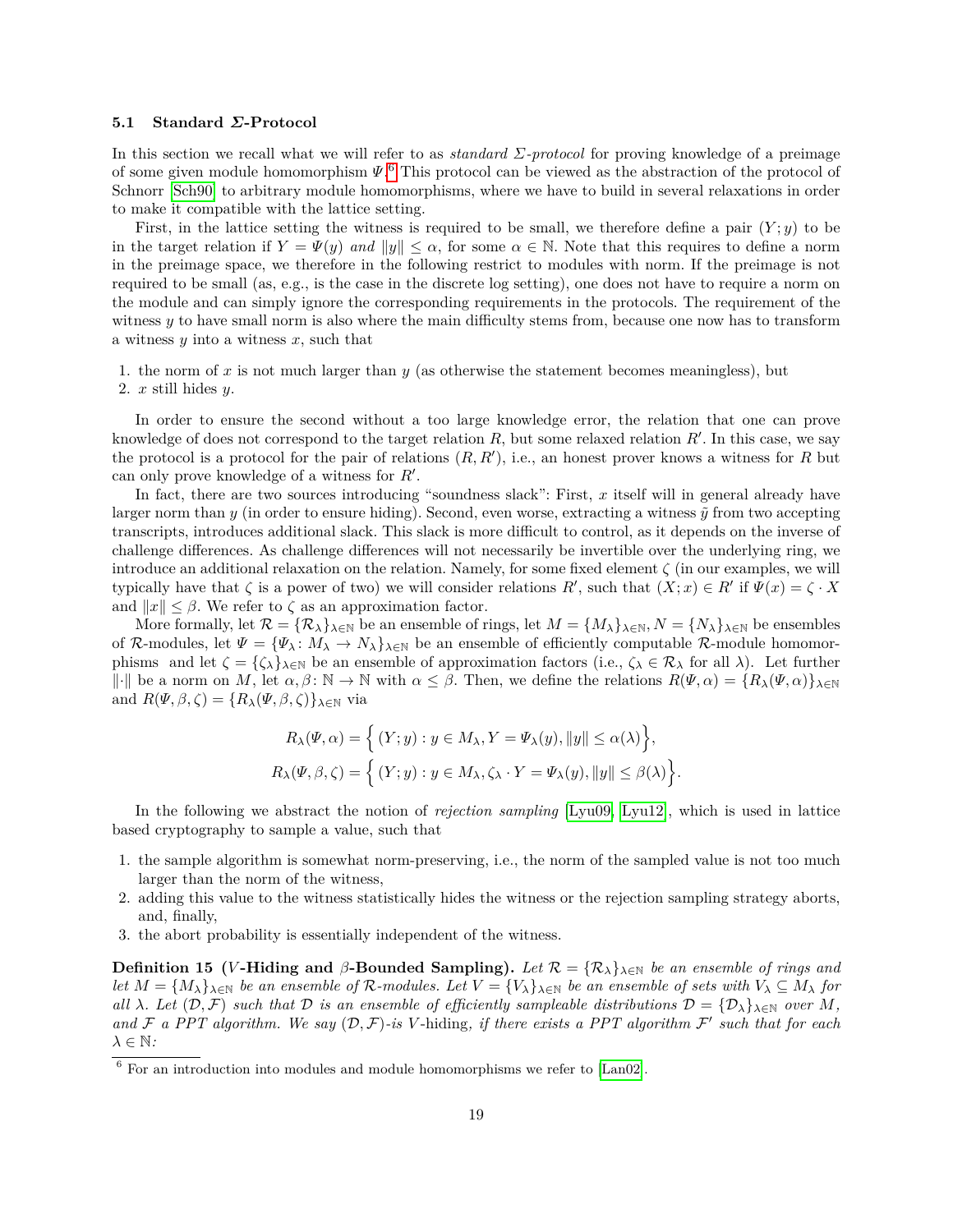$\mathcal{F}$  *on input*  $r \in M_\lambda$  *and*  $v \in V_\lambda$ *, outputs*  $r + v$  *or*  $\perp$ *,* 

 $\mathcal{F}'$  *on input*  $1^{\lambda}$ *, outputs an element*  $z \in M_{\lambda}$  *or*  $\bot$ *,* 

such that the output distributions of  $(D, \mathcal{F})$  and  $\mathcal{F}'$  are statistically close. More precisely, there exists a *negligible function* negl:  $\mathbb{N} \to \mathbb{N}$  *such that for all*  $\lambda \in \mathbb{N}$  *and for all*  $v \in V_\lambda$  *we have* 

$$
\Delta\left(\{\mathcal{F}(r,v) \mid r \leftarrow \mathcal{D}_{\lambda}\}, \{\mathcal{F}'(1^{\lambda})\}\right) \le \mathrm{negl}(\lambda),
$$

*where the probability is taken over the randomness of*  $D_{\lambda}$  *and the random coins of*  $\mathcal{F}, \mathcal{F}'$ *. If the distribution of*  $(D, \mathcal{F})$  *and*  $\mathcal{F}'$  *are equal, we say*  $(D, \mathcal{F})$ *-is* perfectly *V*-hiding.

*Note that by the above considerations we can upper bound the abort probability of*  $(D, \mathcal{F})$  *by* 

$$
\delta(\lambda) = \Pr[\mathcal{F}'(1^{\lambda}) = \bot] + \text{negl}(\lambda),
$$

*for all*  $\lambda \in \mathbb{N}$ *.* 

*Let further*  $\beta: \mathbb{N} \to \mathbb{N}$ *. We say that*  $(D, \mathcal{F})$  *is*  $\beta$ -bounded *if for all*  $\lambda \in \mathbb{N}$ *,*  $v \in V_{\lambda}$  *and r in the support of*  $\mathcal{D}_{\lambda}$  *it holds*  $\|\mathcal{F}(r, v)\| \leq \beta(\lambda)$  *whenever*  $\mathcal{F}(r, v) \neq \bot$ *.* 

To improve readability, we will in the following omit the security parameter, and, e.g., simply say "Let R be a ring...", or "Let  $\alpha \in \mathbb{N}$ ...", even though we assume all variables to be parametrized by the security parameter.

Before stating the *Σ*-protocol, we introduce the notion of an *ζ-exceptional subset*, which will ensure that the protocol satisfies special soundness.

**Definition 16** ( $\zeta$ **-Exceptional Subset).** Let R be a ring,  $\zeta \in \mathbb{R}$  and  $\mathcal{C} \subseteq \mathbb{R}$  be a set. We say C is an *ζ*-exceptional subset *of* R*, if for all pairs of distinct elements c, c*′ ∈ C *there exists a non-zero element a* ∈ R *such that*  $a(c - c') = \zeta$ . If C *is a* 1*-exceptional subset of* R, we simply say that C *is an* exceptional subset.

We further need to give bounds on the soundness slack introduced by extraction. To this end, for *ζ*exceptional subsets  $\mathcal{C} \subset \mathcal{R}$  we define  $w(\mathcal{C})$  and  $\overline{w}(\mathcal{C}, \zeta)$ :

$$
w(C) = \max_{c \in C, x \in \mathcal{R} \setminus \{0\}} \frac{\|cx\|}{\|x\|},
$$
  

$$
\bar{w}(C, \zeta) = \max_{c \neq c' \in C, x \in \mathcal{R} \setminus \{0\}} \max_{a \in \mathcal{R}: a(c-c') = \zeta} \frac{\|ax\|}{\|x\|}.
$$
 (8)

<span id="page-19-0"></span>The value  $w(\mathcal{C})$  gives an upper bound on how much the norm of an element in  $\mathcal R$  increases when multiplied by an element in C, i.e.,  $w(C)$  is such that  $||cx|| \leq w(C)||x||$  for all  $c \in C$  and  $x \in \mathcal{R}$ . Note that if  $\mathcal{R} = \mathbb{Z}$  and with absolute value  $|\cdot|$ , we simply have  $w(\mathcal{C}) = \max\{|c| : c \in \mathcal{C}\}.$ 

The value  $\bar{w}(\mathcal{C}, 1)$  gives an upper bound on how much the norm of an element in R increases when multiplied with the inverse of challenge differences, i.e.,  $\bar{w}(\mathcal{C}, 1)$  is such that  $||(c - c')^{-1}x|| \leq \bar{w}(\mathcal{C}, 1)||x||$  for all  $x \in \mathcal{R}$  and distinct  $c, c' \in \mathcal{C}$ . In general, the value  $\bar{w}(\mathcal{C}, \zeta)$  gives an upper bound on how much the norm of an element in R increases when multiplied with an *a* such that  $a(c - c') = \zeta$  for challenges  $c \neq c'$ . Note that  $\bar{w}(\mathcal{C}, \zeta)$  is only well-defined if  $\mathcal C$  is  $\zeta$ -exceptional.

The maximum over  $a \in \mathcal{R}$  in Equation [8](#page-19-0) can be replaced by a minimum, potentially resulting in tighter norm bounds. More precisely, the extractor can choose the element *a* that minimizes ∥*ax*∥*/*∥*x*∥. However, this requires the minimum to be efficiently computable. To avoid this additional assumption we take the maximum over all *a*. Moreover, in most practical applications R does not have zero-divisors and  $a \in R$  is uniquely defined.

For a module *M* over  $\mathcal R$  with norm  $\|\cdot\|$ , similarly we define

$$
w_M(\mathcal{C}) = \max_{c \in \mathcal{C}, x \in M \setminus \{0\}} \frac{\|cx\|}{\|x\|} \text{ and } \bar{w}_M(\mathcal{C}, \zeta) = \max_{c \neq c' \in \mathcal{C}, x \in M \setminus \{0\}} \max_{a \in \mathcal{R}: a(c-c') = \zeta} \frac{\|ax\|}{\|x\|}.
$$

Note that for  $M = \mathbb{R}^n$  and  $\|\cdot\|$  over M defined as  $\ell_p$ -norm (for  $p \in \mathbb{N} \cup \{\infty\}$ ), we have  $w_M(\mathcal{C}) = w(\mathcal{C})$  and  $\overline{w}_M(\mathcal{C}, \zeta) = \overline{w}(\mathcal{C}, \zeta).$ 

<span id="page-19-1"></span>We now state the standard *Σ*-protocol  $\Pi_0$  for the pair of relations  $(R(\Psi, \alpha), R(\Psi, 2\beta, \zeta))$  in Protocol [1.](#page-20-0) Further, we summarize its properties in Theorem [4.](#page-19-1)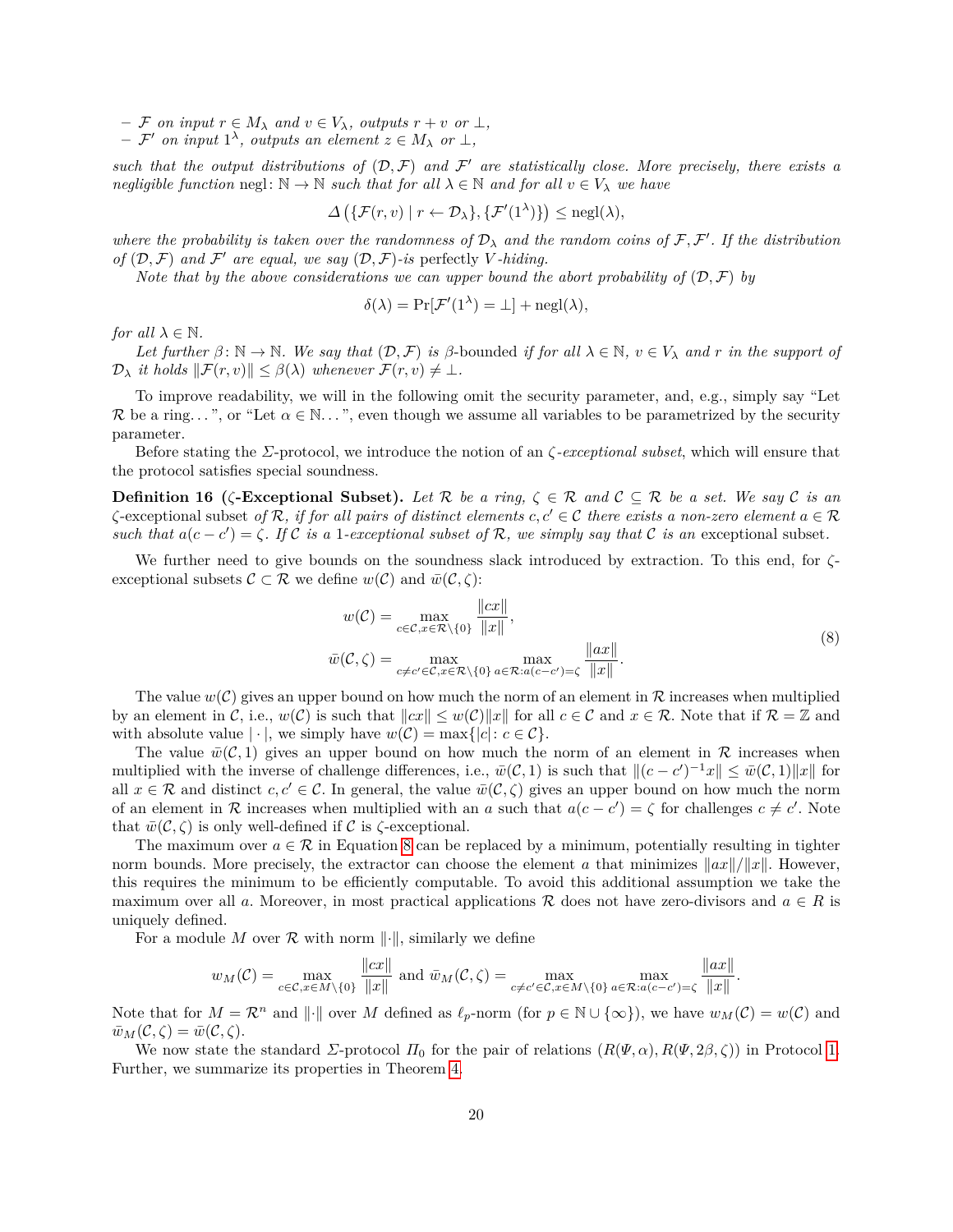| ere, $(D, \mathcal{F})$ is V-hiding and $\beta$ -bounded, where $V = \{cy   y \in M,   y   \leq \alpha, c \in \mathcal{C}\}\$ . |                              |                                                       |  |
|---------------------------------------------------------------------------------------------------------------------------------|------------------------------|-------------------------------------------------------|--|
|                                                                                                                                 | INPUT(Y; y)<br>$Y = \Psi(y)$ |                                                       |  |
| Prover                                                                                                                          |                              | Verifier                                              |  |
| $w \leftarrow_R \mathcal{D}, W = \Psi(w)$                                                                                       | W                            | $c_0 \leftarrow_R C \subset \mathcal{R}$              |  |
| If $\mathcal{F}(w,c_0y)=\perp$ :<br>Abort<br>Else: $x = w + c_0y$                                                               | $c_0$                        |                                                       |  |
|                                                                                                                                 | $\boldsymbol{x}$             | $  x   \leq \beta, \Psi(x) \stackrel{?}{=} W + c_0 Y$ |  |

<span id="page-20-0"></span>**Protocol 1** Standard *Σ*-Protocol *Π*<sup>0</sup> for the pair of relations  $(R(\Psi, \alpha), R(\Psi, 2\beta\sigma, \zeta))$ , where  $\sigma = \bar{w}_M(\mathcal{C}, \zeta)$ . Here,  $(\mathcal{D}, \mathcal{F})$  is *V*-hiding and  $\beta$ -bounded, where  $V = \{cy \mid y \in M, ||y|| \leq \alpha, c \in \mathcal{C}\}.$ 

**Theorem 4 (Standard**  $\Sigma$ **-Protocol).** Let  $\mathcal{R}$  be a ring, let  $M, N$  be  $\mathcal{R}$ -modules and let  $\Psi: M \to N$  be *an efficiently computable* R*-module homomorphism.*

*Further, let*  $\zeta \in \mathcal{R}$  *and*  $\mathcal{C} \subset R$  *be a finite*  $\zeta$ -exceptional subset of  $\mathcal{R}$ *, let*  $\alpha, \beta \in \mathbb{N}$  *and*  $\delta \in [0,1)$ *, let*  $V = \{cy \mid y \in M, ||y|| \leq \alpha, c \in C\}$  and let  $(D, \mathcal{F})$  be a  $\beta$ -bounded *V*-hiding distribution with abort probability *δ.*

*Then, the protocol*  $\Pi_0$  *(as defined in Protocol [1\)](#page-20-0) is a* 3*-move protocol for relations*  $(R(\Psi, \alpha), R(\Psi, 2\beta\sigma, \zeta))$ *defined via*

$$
R(\Psi,\alpha) = \left\{ (Y;y) : y \in M, Y = \Psi(y), ||y|| \le \alpha \right\},\newline R(\Psi,2\beta\sigma,\zeta) = \left\{ (Y;y) : y \in M, \zeta \cdot Y = \Psi(y), ||y|| \le 2\beta\sigma \right\},\newline
$$

*where*  $\sigma = \bar{w}_M(\mathcal{C}, \zeta)$ *.* 

*It is complete with completeness error δ, unconditionally* 2*-special sound and statistical non-abort special honest verifier zero-knowledge.*

- *Proof.* **Completeness** follows directly, because  $(\mathcal{D}, \mathcal{F})$  is *β*-bounded and has abort probability  $\delta$ , and  $\Psi$  is a module homomorphism.
- 2-Special Soundness: Let  $(W, c, x)$ ,  $(W, c', x')$  be two accepting transcripts for  $c \neq c' \in \mathcal{C}$ . Define  $\tilde{y} =$  $a(x-x')$ , where a is such that  $a(c-c') = \zeta$ . Then, we have  $\|\tilde{y}\| = \|a(x-x')\| \le \bar{w}_M(\mathcal{C},\zeta)(\|x\| + \|x'\|) \le$  $2\beta \bar{w}_M(\mathcal{C}, \zeta)$ . Further, we have  $\Psi(\tilde{y}) = a(\Psi(x) - \Psi(x')) = a(c - c') \cdot Y = \zeta \cdot Y$  as required.
- **Non-abort SHVZK:** We simulate a transcript as follows: Let  $\mathcal{F}'$  be the PPT algorithm corresponding to the *V*-hiding of  $(D, \mathcal{F})$ . Given a challenge *c*, the simulator runs  $\mathcal{F}'$  on input  $1^{\lambda}$ . If  $\mathcal{F}'$  outputs  $\perp$ , the simulator return  $(\perp, c, \perp)$ . Else, the simulator sets  $x \leftarrow \mathcal{F}'(1^{\lambda})$ , computes the first message as  $W = \Psi(x) - cY$  and outputs  $(W, c, x)$ . Since by the *V*-hiding property the output distributions of F and  $\mathcal{F}'$  are statistically close, and W can be derived deterministically from the values  $c, x$  and Y, statistical non-abort SHVZK follows.

$$
\Box
$$

*Remark 5.* In some settings it is beneficial to introduce another relaxation. For example, if *ζ* = 1 (i.e., if challenge difference are invertible), the aforementioned approach requires *inverses* of challenge differences to be of small norm. The following relaxed relation only requires challenge differences, and not necessarily their inverses, to be of small norm. It introduces an adapted approximation factor  $\bar{c} \in \bar{\mathcal{C}} = \{c - c'; c, c' \in \mathcal{C}, c \neq c'\}$ and is defined as follows

$$
R(\Psi,\beta,\bar{\mathcal{C}})=\Big\{\left(Y;y,\bar{c}\right):y\in M,\bar{c}\cdot Y=\Psi(y),\|y\|\leq\beta,\bar{c}\in\bar{\mathcal{C}}\Big\}.
$$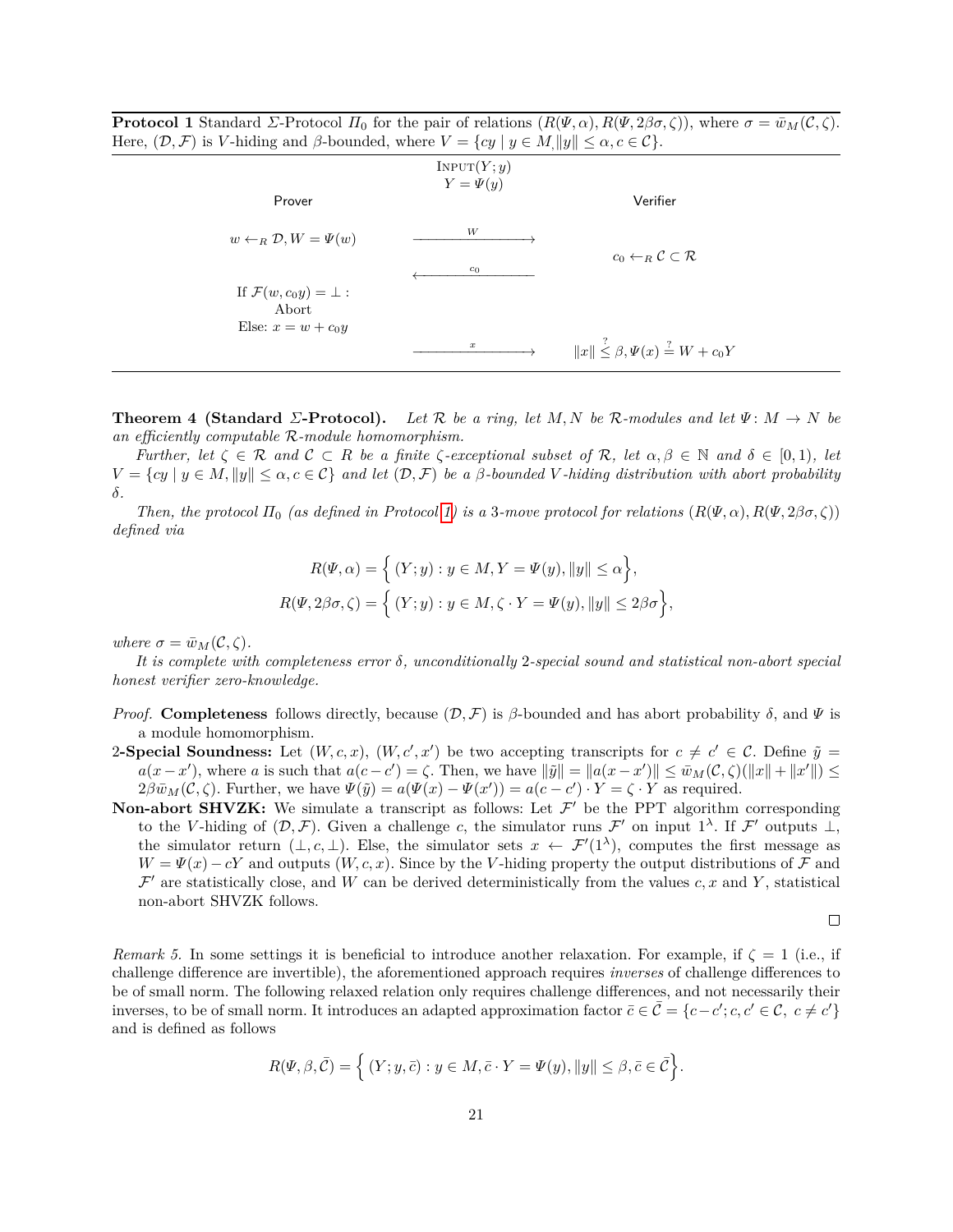The approximation factor  $\bar{c}$  is not fixed and part of the secret witness. This relaxation allows for more efficient *Σ*-protocols. However, when composed with other protocols the fact that the approximation factors are not fixed introduces additional difficulties. These can be handled, but in most settings the required adjustments negate the benefits of this relaxed relation, we therefore do not consider it further.

*From non-abort SHVZK to SHVZK.* Rejection sampling, and therefore also our abstraction of rejection sampling, in general does not allow to simulate the first message for aborting transcripts (see e.g. [\[Lyu09,](#page-34-14) [Lyu12\]](#page-35-4)). For this reason, the standard *Σ*-protocol presented above provides only non-abort SHVZK. When applying the Fiat-Shamir transform and using the proof system in the non-interactive setting this is not a problem, because the prover simply does not output aborting transcripts (for more details see Section [5.5\)](#page-25-0). But, when using the *Σ*-protocol in the interactive setting, we have to apply an additional measure in order to guarantee zero-knowledge also in the cases where the prover has to abort. In [\[DOTT20\]](#page-34-16) it was recently shown how to deal with this problem for the purpose of constructing lattice-based multi-signature scheme, which is more challenging and therefore requires to either rely on random oracles or trapdoor commitments. We observe that in our case to go from non-abort SHVZK to standard SHVZK it suffices to replace the first message by a statistically hiding commitment, on the cost of going from perfect soundness to computational soundness. Note that replacing the commitment by a trapdoor commitment scheme in the transformation below, one can even achieve standard zero-knowledge.

<span id="page-21-0"></span>**Lemma 6.** *If Π is a Σ protocol that is complete,* 2*-special sound and non-abort special honest verifier zeroknowledge for the pair of relations* (*R, R*′ ) *and* Com *is a statistically hiding and computationally binding commitment scheme, then there exists a Σ protocol Π*′ *that is complete,* computationally 2*-special sound and* special honest verifier zero knowledge*.*

*Proof.* The idea of the protocol is simply to replace the first message of the protocol by a commitment to the first message. The protocol *Π*′ can be described as follows. First, the prover computes the first message *W* according to *Π*. Further, the prover samples randomness  $\gamma$  for the commitment scheme and sends COM( $W$ ;  $\gamma$ ) to the Verifier, who responds with a challenge *c*. In the last round the prover computes *x* according to the second prover's message in *Π* depending on *W* and the challenge *c*. If *Π* does not abort, the prover sends  $W, \gamma, x$  to the verifier. The verifier accepts if  $W, \gamma$  is a valid opening of the commitment sent in the first round, and  $(W, c, x)$  is an accepting transcript for  $\Pi$ . It is left to show that  $\Pi'$  indeed satisfies the required properties.

#### **Completeness** follows directly.

- **Computational 2-Special Soundness:** Let  $(C, c, W, \gamma, x)$  and  $(C, c', W', \gamma', x')$  be two accepting transcripts. Then, either we have that  $W' = W$  and we can rely on the 2-Special Soundness of  $\Pi$ , or the prover broke the computational binding property of Com by finding two valid openings *W, γ* and *W*′ *, γ*′ with  $W \neq W'$ .
- **Special Honest Verifier Zero Knowledge:** Given a challenge *c*, the simulator runs the simulator for the underlying protocol *Π*. If the underlying simulator returns  $(\bot, c, \bot)$ , the simulator samples randomness *γ* and outputs  $(COM(0; γ), c, \perp)$ . If the underlying simulator returns  $(W, c, x)$ , then the simulator samples randomness  $\gamma$  and outputs  $(\text{Com}(W;\gamma), c, W, \gamma, x)$ . SHVZK follows by the statistical hiding property of Com and the non-abort SHVZK property of the underlying protocol *Π*.

 $\Box$ 

*Remark 6.* Applying this transformation to the standard *Σ*-protocol, the prover does not have to send *W*, because the verifier can first compute *W* as  $\Psi(x) - cY$  and then verify if  $W, \gamma$  is indeed a valid opening. Therefore, instantiating Com with a compressing commitment scheme leads to an overall improvement in the communication complexity.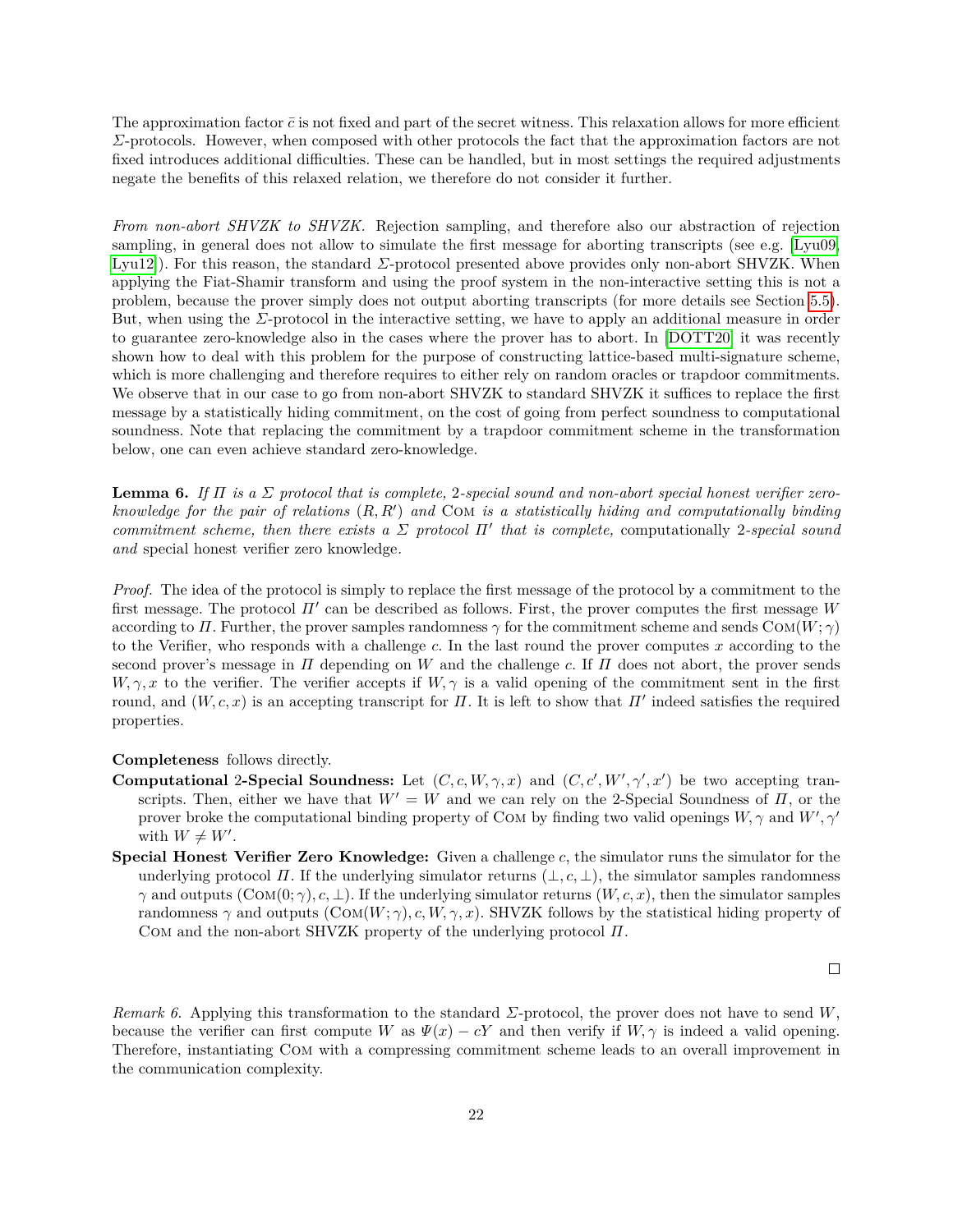*Example.* The basic *Σ*-protocol of [\[AC20\]](#page-33-0), for proving that a committed vector satisfies a linear constraint, is a special case of protocol  $\Pi_0$ . It can be derived by instantiating  $\Pi_0$  with

$$
\Psi\colon \mathbb{Z}_q^n\times \mathbb{Z}_q\to \mathbb{G}\times \mathbb{Z}_q, \quad (\mathbf{x},\gamma)\mapsto \left(\mathrm{Com}(\mathbf{x},\gamma),L(\mathbf{x})\right),
$$

for some prime *q* and where G is a group of order *q*, Com is the Pedersen vector commitment scheme and *L* is a linear form. Both  $M = \mathbb{Z}_q^n \times \mathbb{Z}_q$  and  $N = \mathbb{G} \times \mathbb{Z}_q$  are  $\mathbb{Z}_q$  modules and, since  $\mathcal{C} = \mathbb{Z}_q$  is a field, the subset  $C = \mathbb{Z}_q$  is exceptional as required. Further, we can choose  $\mathcal D$  as the uniform distribution, which is trivially *V*-hiding for any set  $V \subseteq \mathbb{Z}_q$  without abort, i.e., the resulting protocol is perfectly correct. Finally, note that as this instantiation does not require the witness to be small, we do not need to consider a norm (i.e., the verifier will only check if the equation is satisfied).

#### <span id="page-22-0"></span>**5.2 Compression Mechanism**

Observe that the final message *x* of protocol  $\Pi_0$  is a witness for statement  $X := W + c_0Y$ , i.e., the final message can be viewed as a trivial proof of knowledge for  $X \in L_{R(\Psi,\beta)}$ . In the following, we will present a general view on the compression mechanism that allows to replace this trivial PoK by a more efficient one, using Bulletproof's folding mechanism  $[BCC<sup>+</sup>16, BBB<sup>+</sup>18]$  $[BCC<sup>+</sup>16, BBB<sup>+</sup>18]$  $[BCC<sup>+</sup>16, BBB<sup>+</sup>18]$  $[BCC<sup>+</sup>16, BBB<sup>+</sup>18]$ . This protocol does not need to be SHVZK, since it is a replacement for the trivial PoK.

*Compression function.* The Bulletproof folding mechanism relies on an compression function that allows to compress the witness iteratively. In the following, we outline the properties the compression function has to satisfy. The main purpose of giving this abstraction is to improve readability of the protocols. In Appendix [A,](#page-36-0) we further give an abstraction generalizing to larger compression rate and the corresponding compression mechanism.

**Definition 17 (Extractable compression function).** *Let M, M*′ *be* R*-modules, such that M is of even rank n and*  $M'$  *of rank*  $n/2$ *. Let*  $C \subset \mathcal{R}$  *be an exceptional subset of*  $\mathcal{R}$ *. Let*  $\text{Comp} = \{\text{Comp}_c : M \to M' : c \in \mathcal{R} \}$  $\mathcal{C}\}\$ and  $\Phi = {\Phi_c : M' \to M : c \in \mathcal{C}}\$ , where  $\Phi_c$  is an R-module homomorphism for each  $c \in \mathcal{C}$ . Then, *we say* (Comp*, Φ*) *is an* extractable compression function *for* C*, if the following holds: There exist maps*  $\pi_L, \pi_R$ :  $M \to M$ *, such that for all*  $c \in \mathcal{C}$ *:* 

$$
\Phi_c(\text{Comp}_c(x)) = \pi_L(x) + c \cdot x + c^2 \cdot \pi_R(x).
$$

*We further say that*  $(\textsf{Comp}, \Phi)$  *is*  $(\tau, \tau')$ -norm preserving, if for all  $c \in \mathcal{C}, x \in M, z \in M'$ :

$$
\|\textsf{Comp}_c(x)\| \leq \tau \cdot \|x\| \text{ and } \|\varPhi_c(z)\| \leq \tau' \cdot \|z\|.
$$

The reason why  $\Phi_c \circ \textsf{Comp}_c$  has to be of this specific form is to allow *extractability* even if the maps  $\pi_L, \pi_R$  are not evaluated honestly. More precisely, let  $\Psi: M \to N$ . Then, given pairwise distinct  $c_1, c_2, c_3 \in \mathcal{C}$ and  $z_1, z_2, z_3 \in M'$  such that  $\Psi \circ \Phi_{c_i}(z_i) = A + c_i X + c_i^2 B$  for  $i \in [3]$  (for arbitrary  $A, B \in N$ ), it is possible to extract an  $x \in M$  with  $\Psi(x) = X$  (resulting in 3-special soundness of the compression mechanism). In the lattice setting it is further crucial that we can give a meaningful bound on the norm of the extracted *x*. In the proof of Theorem [5](#page-23-0) we will show that this is indeed the case (with bound depending on  $\tau$  and  $\tau'$ ).

*Example 1 (Bulletproof compression function*  $\left| BCC^{+}16, BBB^{+}18 \right|$  $\left| BCC^{+}16, BBB^{+}18 \right|$  $\left| BCC^{+}16, BBB^{+}18 \right|$ *).* Let  $M = \mathcal{R}^n$  and  $M' = \mathcal{R}^{n/2}$ . Then, the Bulletproof compression function is obtained as

Comp<sub>c</sub>
$$
((x_L, x_R)) = x_L + c \cdot x_R,
$$
  

$$
\Phi_c(z) = (cz, z),
$$

and

$$
\pi_L((x_L, x_R)) = (0, x_L),
$$
  

$$
\pi_R((x_L, x_R)) = (x_R, 0).
$$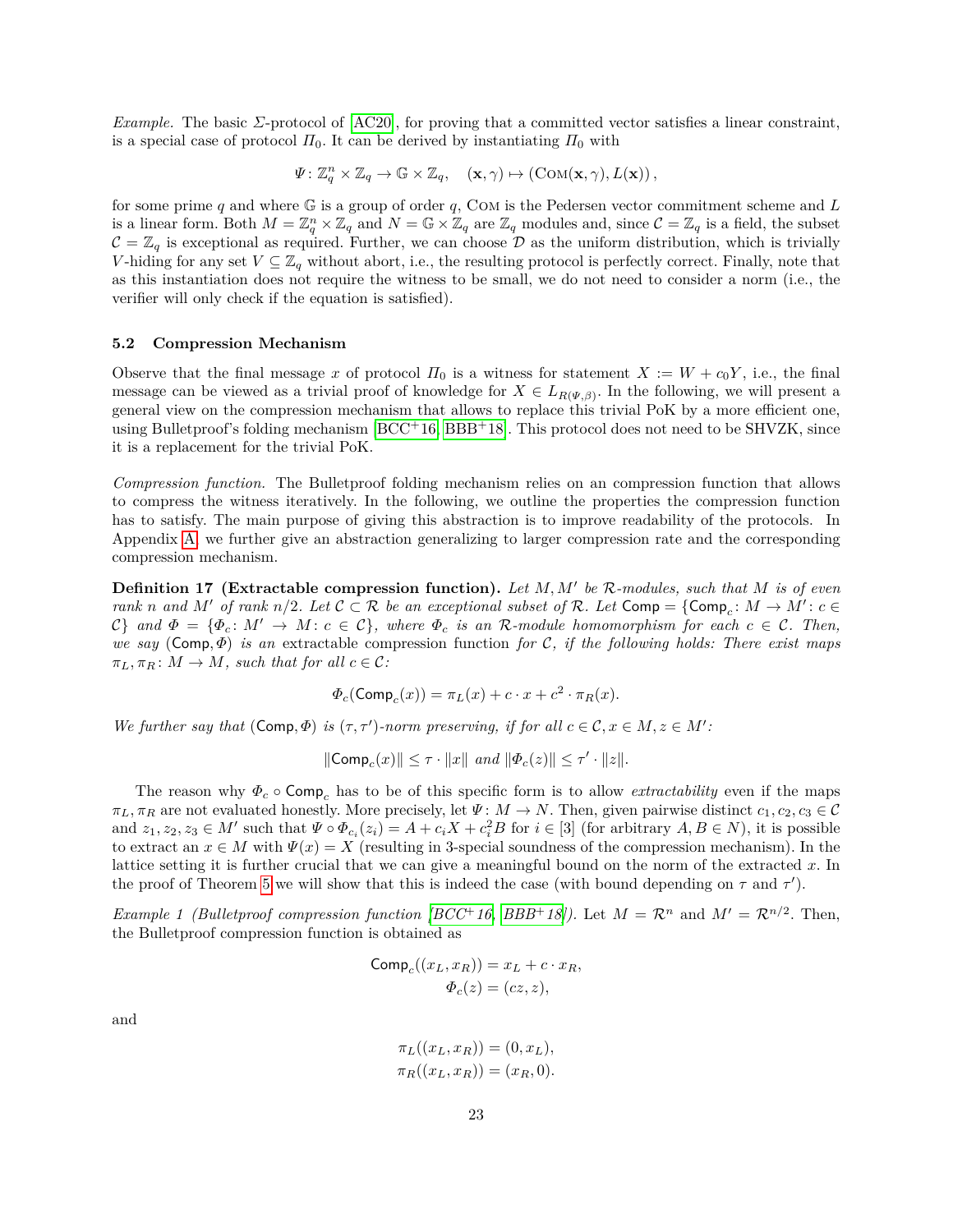Recall that  $w(C) = \max_{c \in C, x \in \mathcal{R} \setminus \{0\}} ||cx||_{\infty} / ||x||_{\infty}$ . The Bulletproof compression function is  $(1 +$  $w(\mathcal{C}), w(\mathcal{C})$ -norm preserving, as for all  $c \in \mathcal{C}, x \in M$ 

$$
||x_L + c \cdot x_R||_{\infty} \le ||x||_{\infty} + w(\mathcal{C})||x||_{\infty},
$$
  

$$
||(cz, z)||_{\infty} \le w(\mathcal{C})||z||_{\infty},
$$

whenever  $w(\mathcal{C}) \geq 1$  (which will be the case for our instantiations).

Using the Bulletproof compression function with the *p*-norm  $||\cdot||_p$  for arbitrary  $p \in \mathbb{N} \cup \{\infty\}$  instead of restricting to the infinity norm, we obtain that the Bulletproof compression function is  $(1+w_p(\mathcal{C}), 1+w_p(\mathcal{C}))$ norm preserving, because in general we can only guarantee

$$
||(cz, z)||_p \le w_p(\mathcal{C})||z||_p + ||z||_p,
$$

where now  $w_p(\mathcal{C}) = \max_{c \in \mathcal{C}, x \in \mathcal{R} \setminus \{0\}} ||cx||_p / ||x||_p$ .

The idea of the compression mechanism is as follows: First the prover commits to  $A = \Psi(\pi_L(x))$  and  $B = \Psi(\pi_R(x))$ . Next, the verifier sends a challenge  $c \in \mathcal{C}$ . Using the compression mechanism, the prover then compresses *x* as  $z = \text{Comp}_c(x)$ . Now, the verifier can check if indeed  $\Psi(\Phi_c(z)) = A + cX + c^2B$ . As  $\mathsf{Comp}_c(x)$  is 2-compressing, this strategy reduces communication complexity by roughly a factor 2. Note that this factor 2 reduction comes at the cost of sending two elements  $A, B \in N$ . Hence, in practice the reduction of the communication cost depends on the size of the R-module *N*. Finally, by extrability it follows that the compression mechanism is 3-special sound.

The compression mechanism is graphically displayed in Protocol [2](#page-23-1) and its properties are summarized in Theorem [5.](#page-23-0)

<span id="page-23-1"></span>**Protocol 2** Generic Compression Mechanism  $\Pi_1$  for relations  $(R(\Psi, \beta), R(\Psi, \beta\sigma, \zeta^3))$ , where  $\sigma =$  $6\tau\tau'w_M(\mathcal{C})^2\bar{w}_M(\mathcal{C},\zeta)^3$ . Recall that  $(\text{Comp},\Phi)$  is a  $(\tau,\tau')$ -norm preserving extractable compression map, i.e. for all  $c \in \mathcal{C}$ :

$$
\varPhi_c(\textsf{Comp}_c(x))=\pi_L(x)+cx+c^2\pi_R(x).
$$

|                                                                        | INPUT(X; x)<br>$X = \Psi(x) \in N$                                                              |
|------------------------------------------------------------------------|-------------------------------------------------------------------------------------------------|
| Prover                                                                 | Verifier                                                                                        |
| $A = \Psi(\pi_L(x))$<br>$B=\Psi(\pi_R(x))$<br>$z = \textsf{Comp}_c(x)$ | A, B<br>$c \leftarrow_B C \subset \mathcal{R}$<br>$\boldsymbol{c}$<br>$\boldsymbol{z}$          |
|                                                                        | $  z   \stackrel{?}{\leq} \beta \cdot \tau,$<br>$\Psi(\Phi_c(z)) \stackrel{?}{=} A + cX + c^2B$ |

<span id="page-23-0"></span>**Theorem 5 (Compression Mechanism).** *Let M, M*′ *, N be* R*-modules, such that M has even rank n and M*<sup> $\prime$ </sup> *has rank*  $n/2$  *over*  $\mathcal{R}$ *, and let*  $\Psi: M \to N$  *be an*  $\mathcal{R}$ *-module homomorphism. Further, let*  $\zeta \in \mathcal{R}$  *and let*  $\mathcal{C}$  *be a finite ζ-exceptional subset of* R*, let* (Comp*, Φ*) *be a* (*τ, τ* ′ )*-norm preserving extractable compression function* for C with projection maps  $\pi_L, \pi_R$ , and let  $\sigma = 6\tau \tau' w_M(\mathcal{C})^2 \bar{w}_M(\mathcal{C}, \zeta)^3$ . Then,  $\Pi_1$  as given in Protocol [2](#page-23-1) is a 3-move protocol for relations  $(R(\Psi, \beta), R(\Psi, \beta\sigma, \zeta^3))$  which satisfies perfect completeness and unconditional 3*-special soundness.*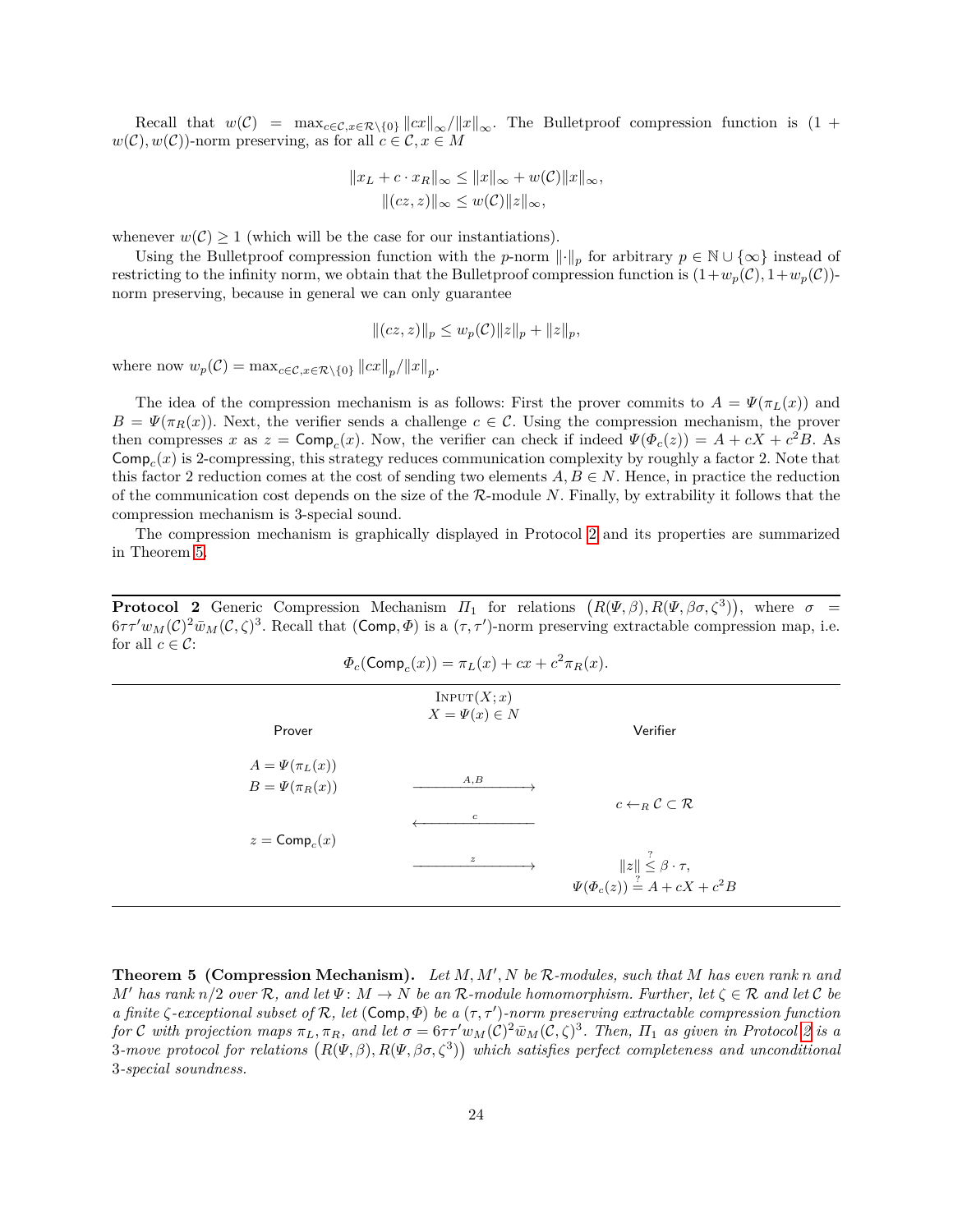*Proof.* **Completeness** follows, because we have  $\textsf{Comp}_c$  is  $\tau$ -preserving for all  $c \in \mathcal{C}$ , i.e.,  $||z|| = ||\textsf{Comp}_c(x)|| \le$ *τ* · ∥*x*∥, as required. Further, by the considerations above, also the second verification equation will always be true for an honest prover.

**3-Special Soundness**: Let  $(A, B, c_1, z_1)$ ,  $(A, B, c_2, z_2)$  and  $(A, B, c_3, z_3)$  be three accepting transcripts for pairwise distinct challenges  $c_1, c_2, c_3 \in \mathcal{C} \subset \mathcal{R}$ . Let

$$
(a_1, a_2, a_3) = (c_3^2 - c_2^2, c_1^2 - c_3^2, c_2^2 - c_1^2).
$$

Then,

$$
\begin{pmatrix} 1 & 1 & 1 \ c_1 & c_2 & c_3 \ c_1^2 & c_2^2 & c_3^2 \end{pmatrix} \begin{pmatrix} a_1 \ a_2 \ a_3 \end{pmatrix} = \tilde{c} \begin{pmatrix} 0 \ 1 \ 0 \end{pmatrix},
$$

where  $\tilde{c} = (c_1 - c_2)(c_1 - c_3)(c_2 - c_3) \in \mathcal{R}^*$ .

Let *a* such that  $a \cdot \tilde{c} = \zeta^3$  (such an *a* exists because C is  $\zeta$ -exceptional) and let

$$
\tilde{x} = a \cdot \sum_{i=1}^{3} a_i \cdot \Phi_{c_i}(z_i) \in M.
$$

Then, we have

$$
\Psi(\tilde{x}) = a \cdot \sum_{i=1}^{3} a_i \cdot \Psi(\Phi_{c_i}(z_i)) = a \cdot \sum_{i=1}^{3} a_i (A + c_i X + c_i^2 B) = a \cdot (0 \cdot A + \tilde{c} \cdot X + 0 \cdot B) = \zeta^3 \cdot X.
$$

Further, we have

$$
\|\bar{x}\| \leq \bar{w}_M(\mathcal{C}, \zeta)^3 \cdot \sum_{i=1}^3 2 \cdot w_M(\mathcal{C})^2 \cdot \tau' \cdot \|z_i\| \leq 6 \cdot \bar{w}_M(\mathcal{C}, \zeta)^3 \cdot w_M(\mathcal{C})^2 \cdot \tau' \cdot \tau \cdot \beta = \beta \cdot \sigma,
$$

where  $\sigma = 6\tau \tau' w_M(\mathcal{C})^2 \bar{w}_M(\mathcal{C}, \zeta)^3$ . This completes the proof.

### **5.3 Compressed** *Σ***-Protocol**

In this setting we build on the previous sections in order to present the compressed *Σ*-Protocol  $\Pi_{\text{comb}}$ , allowing to reduce complexity to polylogarithmic in the input length (when choosing a suitable instantiation).

The introduced soundness slack makes concatenating protocols a bit more involved than in the plain setting. For more details and a formal treatment of this issue we refer to the Appendix [B.](#page-40-0) Informally

$$
\Pi_{\text{comp}} = \Pi_1 \diamond \cdots \diamond \Pi_1 \diamond \Pi_0,
$$

for the appropriate instantiations of  $\Pi_0$  and  $\Pi_1$ . Recall, that in the composition  $\Pi_b \diamond \Pi_a$ , the final message of protocol  $\Pi_a$  is replaced by an execution of  $\Pi_b$ .

Building on the composition theorem and the results of the previous sections, where the compression function is instantiated with the Bulletproof compression function, we obtain the following corollary.

<span id="page-24-0"></span>**Corollary 2 (Generic Compressed**  $\Sigma$ **-Protocol).** Let  $\mu \in \mathbb{N}$ . Let  $M = \mathcal{R}^{2^{\mu}}$  and  $\|\cdot\|_{\infty}$  the infinity norm *on M* (for some underlying norm on  $\mathcal{R}$ ). Let  $\Psi: M \to N$  be an  $\mathcal{R}$ -module homomorphism, let  $\zeta \in \mathcal{R}$  and let C *be a finite*  $\zeta$ -exceptional subset of  $\mathcal{R}$ *. Let*  $\alpha, \beta \in \mathbb{N}$  and  $\delta \in [0,1)$ *, let*  $V = \{cy \mid y \in M, ||y||_{\infty} \leq \alpha, c \in \mathcal{C}\}\$ and *let*  $(D, \mathcal{F})$  *be a β-bounded V-hiding distribution with abort probability*  $\delta$ *. Then, there exists a* (2*µ* + 3)*-move public-coin protocol Π*comp *for the pair of relations*

$$
(R(\Psi,\alpha), R(\Psi,2\beta \cdot \bar{w}(\mathcal{C},\zeta) \cdot \sigma^{\mu},\zeta^{3\mu+1})),
$$

*where*  $\sigma = 6 \cdot w(\mathcal{C})^3 \cdot (1 + w(\mathcal{C})) \cdot \overline{w}(\mathcal{C}, \zeta)^3$ .

*It is complete with completeness error δ, unconditionally* (2*,* 3*, . . . ,* 3)*-special sound and non-abort special honest-verifier zero-knowledge. Moreover, the communication costs are:*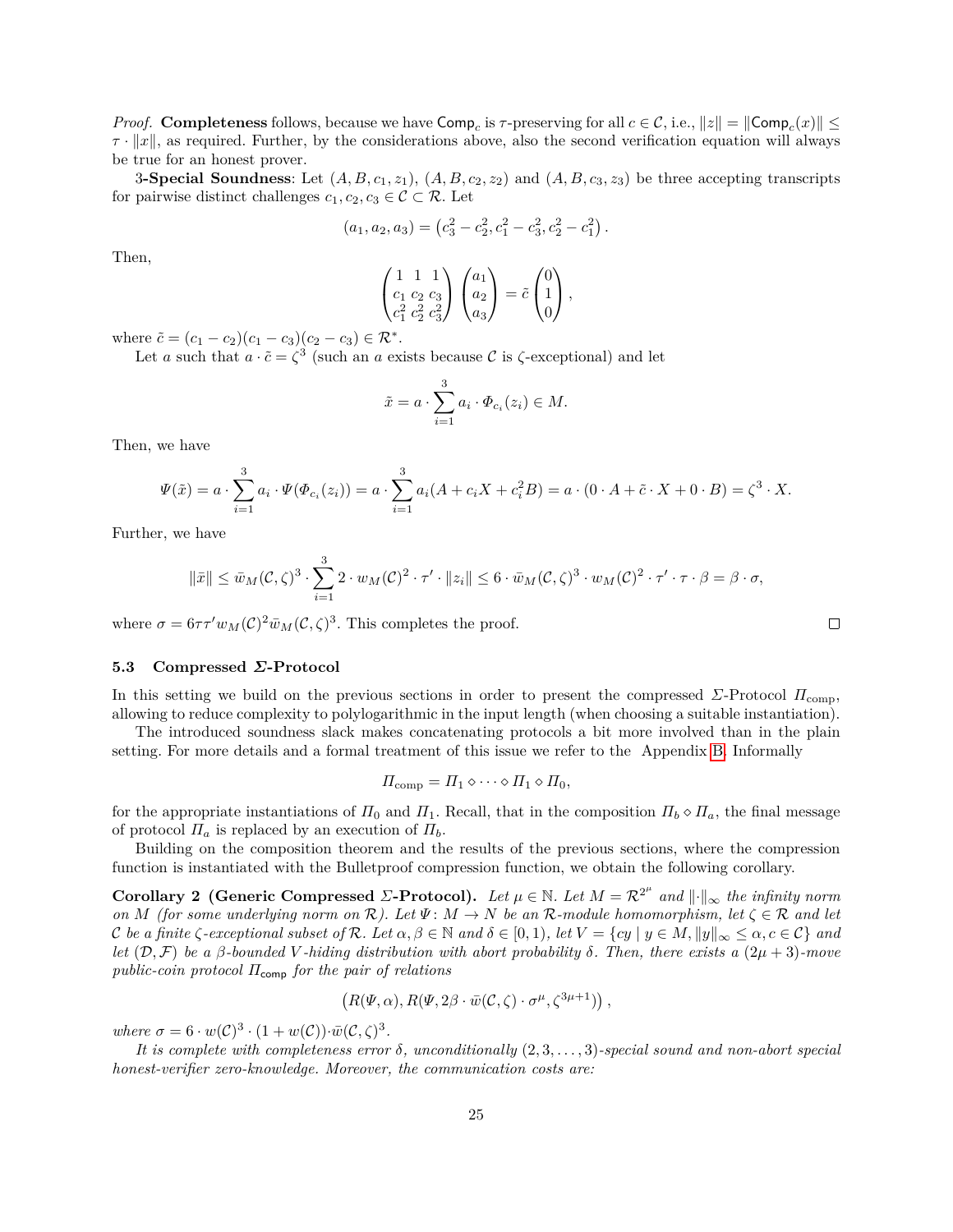$P \rightarrow V: 2\mu + 1$  *elements of N and* 1 *element of*  $R$ *.*  $\rightarrow$   $\nu \rightarrow \mathcal{P}$ :  $\mu + 1$  *elements of* C.

*Remark 7.* When instantiating the norm in the corollary above with the *p*-norm  $\|\cdot\|_p$  for arbitrary  $p \in \mathbb{N} \cup \{\infty\}$ instead of restricting to the infinity norm, then  $\sigma$  in the above corollary increases to  $\sigma = 6 \cdot w(\mathcal{C})^2 \cdot (1 +$  $w(\mathcal{C})^2 \cdot \bar{w}(\mathcal{C}, \zeta)^3$ . This is due to the fact that the Bulletproof compression function instantiated with an arbitrary *p*-norm can only guaranteed to be  $(w(\mathcal{C}) + 1, w(\mathcal{C}) + 1)$ -norm preserving in general.

### **5.4 From Compressed** *Σ***-Protocols to Proof of Knowledge**

With our tight knowledge extractor theorem (Theorem [1\)](#page-8-0), we obtain the following corollary.

**Corollary 3.** Let  $\mu \in \mathbb{N}$ ,  $\mathcal{C} \subset \mathcal{R}$  and  $\Pi_{\text{comp}}$  as in Corollary [2.](#page-24-0) Then, the protocol  $\Pi_{\text{comp}}$  is knowledge sound *with knowledge error*

$$
\kappa \le \frac{2\mu + 1}{|\mathcal{C}|}.
$$

In order to bring the knowledge error down to  $1/\lambda^d$  for arbitrary constant  $d \in \mathbb{N}$ , we can apply the parallel repetition theorem (Theorem [3\)](#page-16-0).

**Corollary** 4. Let  $\mu \in \mathbb{N}$ ,  $\delta \in [0,1)$ ,  $\mathcal{C} \subset \mathcal{R}$  and  $\Pi_{\text{comp}}$  as in Corollary [2.](#page-24-0) Let  $t \in \mathbb{N}$  such that  $|\mathcal{C}|^t$  is negligible. *Let*  $d \in \mathbb{N}$  *be an arbitrary constant. Then, the <i>t*-times parallel repetition  $\Pi_{\text{comp}}^t$  of  $\Pi_{\text{comp}}$  is complete with  $completeness error 1 - (1 - \delta)^t$ , knowledge sound with knowledge error

$$
\kappa \leq \frac{1}{\lambda^d}
$$

*and non-abort honest verifier zero-knowledge.*

Note that the above requires that  $1 - (1 - \delta)^t$  is noticeable. This can be achieved by chosing a rejection sampling strategy such that  $\delta$  is constant and  $t \in \mathcal{O}(\log \lambda)$ .

Applying Lemma [6,](#page-21-0) one can further obtain an interactive protocol that satisfies honest verifier zeroknowledge (or even standard zero-knowledge, when building on trapdoor commitment schemes), at the cost of increasing the knowledge error by the advantage an adversary has to break the binding property of the commitment scheme.

#### <span id="page-25-0"></span>**5.5 From Interactive to Non-Interactive Proofs**

The Fiat-Shamir paradigm [\[FS87\]](#page-34-17) yields a generic conversion from interactive public-coin zero-knowledge proofs to non-interactive zero-knowledge proofs. The idea of the Fiat-Shamir paradigm is that the next challenge is computed as a hash of the statement, together with all previous messages of the protocol. The prover can thus generate a proof without interacting with the verifier, and the verifier check if the challenges were indeed computed correctly and the transcript verifies. The Fiat-Shamir paradigm can be proven secure in the (quantum) random-oracle model [\[DFMS19,](#page-34-18) [LZ19,](#page-35-5) [DFM20\]](#page-34-12).

Unfortunately, when applying the Fiat-Shamir transform in our setting, the following issue arises: For a  $(2\mu + 3)$ -move public coin protocol the security loss of the reduction equals  $Q^{\mu+1}$ , where *Q* is the number of random oracle queries by the adversary, i.e., the security loss is exponential in the number of rounds. Since we have to rely on parallel repetition in order to reduce the soundness error, we are stuck with soundness error 1*/*|*x*| *c* (for arbitrary large *c*). Therefore, applying Fiat-Shamir to our protocol would result in losing any asymptotic security guarantees.

We still believe that applying Fiat-Shamir does not actually render our protocol insecure. Namely, the parallel repetition result of Section [4](#page-15-0) is generically applicable to public-coin interactive arguments, i.e., it does not make use of the fact that a single invocation of protocol  $\Pi_{\text{comp}}$  is  $(2, 3, ..., 3)$ *-special sound*. We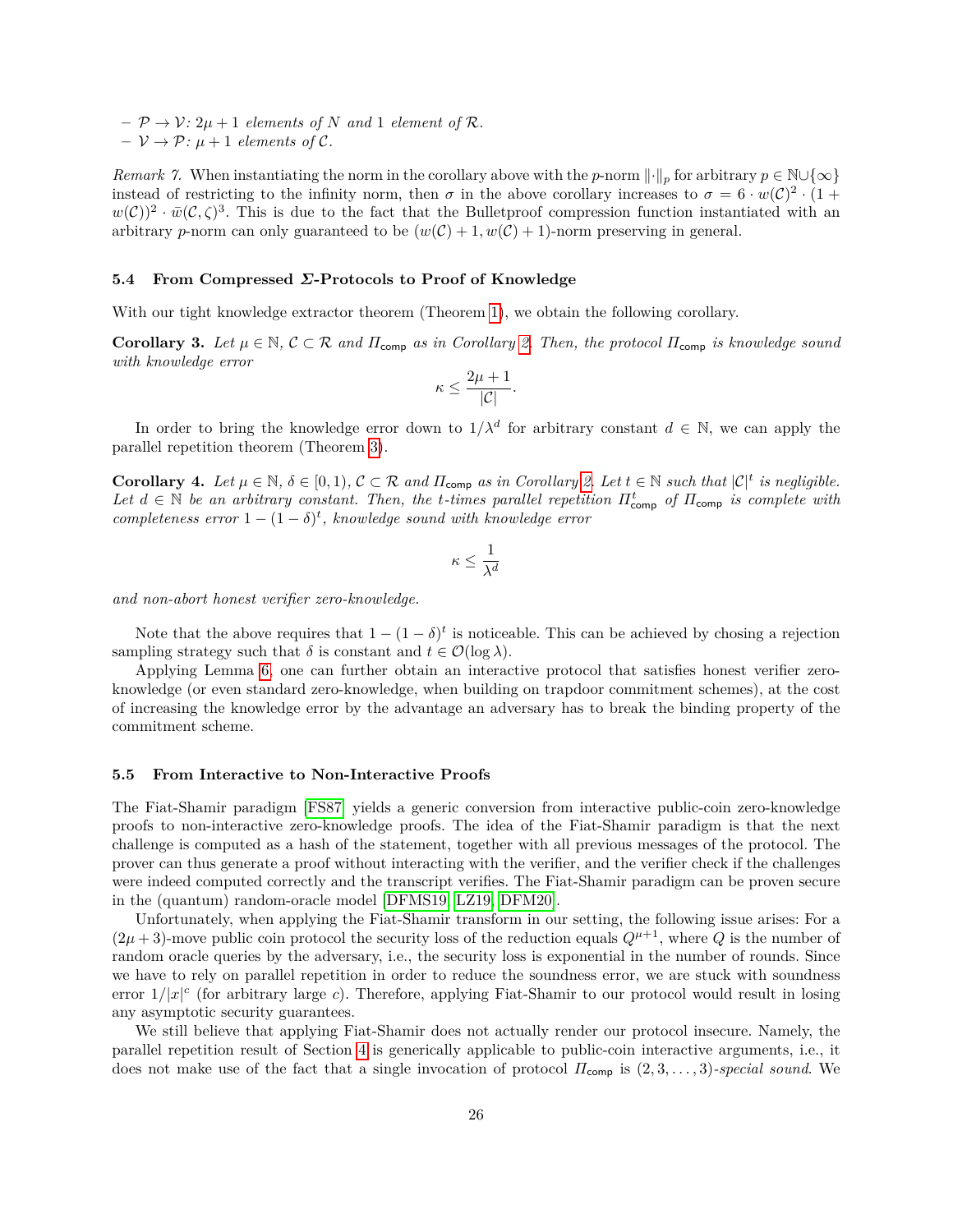believe that parallel repetition of a (2*,* 3*, . . . ,* 3)-special sound protocol should allow the knowledge error to become negligible. Unfortunately, we do not have a proof for this claim.

Note that, when choosing concrete parameters, the Bulletproof line of work  $[BCC<sup>+</sup>16, BBB<sup>+</sup>18]$  $[BCC<sup>+</sup>16, BBB<sup>+</sup>18]$  $[BCC<sup>+</sup>16, BBB<sup>+</sup>18]$  $[BCC<sup>+</sup>16, BBB<sup>+</sup>18]$  implicitly assumes that the Fiat-Shamir security loss is linear in *Q*, i.e., it does not depend on the number of rounds *μ*. Intuitively, the best strategy of a cheating prover, attacking a single instantiation of  $\Gamma_{\text{comp}}$ , is to decide on one round and query the random oracle until it returns a "good" challenge, i.e., a challenge for which the prover can generate an accepting transcript (in our protocol getting a "good" challenge in one round will indeed be sufficient to generate a complete accepting transcript, independent of future challenges). This attack therefore succeeds with probability at most  $Q \cdot 2/|\mathcal{C}| \leq Q \cdot \kappa$ , indicating that the security loss might indeed be linear in *Q*. This belief was only recently supported by [\[GT20\]](#page-34-19), who gave a proof in the algebraic group model that the loss for [\[BBB](#page-33-2)<sup>+</sup>18] is indeed only in the order of *Q*. Unfortunately there are no known similar results in the standard model that would apply to the lattice setting.

Moreover, this claim no longer holds if we consider the parallel repetition of protocol  $\Gamma_{\text{comp}}$ . The reason is that a cheating prover does not have to attack every parallel instance simultaneously. For example, it can decide to attack the first instance in the first round of the protocol while attacking the second instance in the second round. This additional degree of freedom implies that the security loss is exponential in the minimum of the number of rounds and the number of parallel repetitions.

# <span id="page-26-0"></span>**6 Compressed** *Σ***-Protocols from the MSIS Assumption**

The compressed *Σ*-protocol  $\Pi_{\text{comp}}$  of Corollary [2](#page-24-0) is typically instantiated with  $\Psi(\mathbf{x}, \gamma) = (\text{Com}(\mathbf{x}, \gamma), L(\mathbf{x}))$ for a commitment scheme COM and a linear form  $L$ , where  $\gamma$  is the commitment randomness. This allows a prover to show that a committed vector **x** satisfies a *linear* constraint. When instantiated with a compact or compressing commitment scheme, for which the size of a commitment is at most polylogarithmic in the size of the secret vector, protocol  $\Pi_{\rm comp}$  achieves communication complexity polylogarithmic in the input size. In Section [7,](#page-29-0) we show how to linearize non-linear constraints and thereby prove that committed vectors satisfy arbitrary *non-linear* constraints. Therefore compressed  $\Sigma$ -protocol  $\Pi_{\text{comp}}$  is only required to handle linear instances.

The generalizations of Section [5](#page-17-0) were introduced to handle *lattice-based* commitment schemes. In this section, we instantiate compressed  $\Sigma$ -protocol  $\Pi_{\text{comp}}$  for the following lattice-based commitment function (Definition [13\)](#page-7-0)

$$
COM\colon \mathcal{R}^n \times \mathcal{R}^r \to \mathcal{R}_q^k, \quad (\mathbf{x}, \gamma) \mapsto A_1 \gamma + A_2 \mathbf{x} \mod q.
$$

Recall that,  $\mathcal{R} = \mathbb{Z}[X]/f(X)$  for a monic irreducible polynomial  $f(X)$ ,  $\mathcal{R}_q = \mathcal{R}/(q)$  for a rational prime *q*, and  $A_1 \in \mathcal{R}_q^{k \times r}$  and  $A_2 \in \mathcal{R}_q^{k \times n}$  are sampled uniformly at random in the setup phase. This commitment scheme allows a prover to commit to "short" ring elements. We use it to commit to secret vectors of  $\mathcal{R}_p^n$ via their unique representation in  $\{x \in \mathcal{R} : ||x||_{\infty} \leq [(p-1)/2]\}$ . Subsequently, we aim to prove that a committed vector  $\mathbf{x} \in \mathcal{R}_p^n$  satisfies an  $\mathcal{R}_p$ -linear constraint  $L(\mathbf{x}) = y$  for a linear form  $L: \mathcal{R}_p^n \to \mathcal{R}_p$ . To this end, we instantiate protocol  $\Pi_{\text{comp}}$  with  $\alpha = \lfloor (p-1)/2 \rfloor$  for the R-module homomorphism

$$
\Psi\colon \mathcal{R}^n\times \mathcal{R}^r\to \mathcal{R}_q^k\times \mathcal{R}_p,\quad (\mathbf{x},\gamma)\mapsto (\mathrm{Com}(\mathbf{x},\gamma),L(\mathbf{x})\mod p)\,.
$$

Note that the protocol of Corollary [2](#page-24-0) contains an approximation factor  $\zeta^{3\mu+1}$ . This means that, in the instantiation of this section, a prover claims to know an exact opening  $(\mathbf{x}, \gamma)$  of a commitment *P* satisfying  $L(\mathbf{x}) = y$ , but is only capable of proving knowledge of a relaxed opening  $(\mathbf{x}', \gamma')$  such that  $COM(\mathbf{x}', \gamma') =$  $\zeta^{3\mu+1} \cdot P$  and  $L(\mathbf{x}) = \zeta^{3\mu+1} \cdot y \in \mathcal{R}_p$ . For this reason, we require the approximation factor  $\zeta$  to be invertible in  $\mathcal{R}_p$ . In this case, a commitment to a vector  $\mathbf{x}' \in \mathcal{R}_p^n$  is also a commitment to the vector  $\tilde{\mathbf{x}} = \zeta^{-3\mu-1} \mathbf{x}' \in \mathcal{R}_p^n$ <br>satisfying the linear constraint  $L(\tilde{\mathbf{x}}) = y$ . Hence, if  $\zeta \in \mathcal{R}_p^*$ , we d proving that a committed vector satisfies a linear constraint.

The lattice instantiation requires a distribution-algorithm pair  $(D, \mathcal{F})$  that is *V*-hiding, for  $V = \{cy |$  $y \in M$ ,  $||y||_{\infty} \leq \alpha, c \in C$ , and *β*-bounded for some reasonably small  $\beta \in \mathbb{N}$ . We let  $D$  be a uniform distribution over an appropriate subset of  $\mathcal{R}^{n+r}$ . The following lemma shows that this approach gives the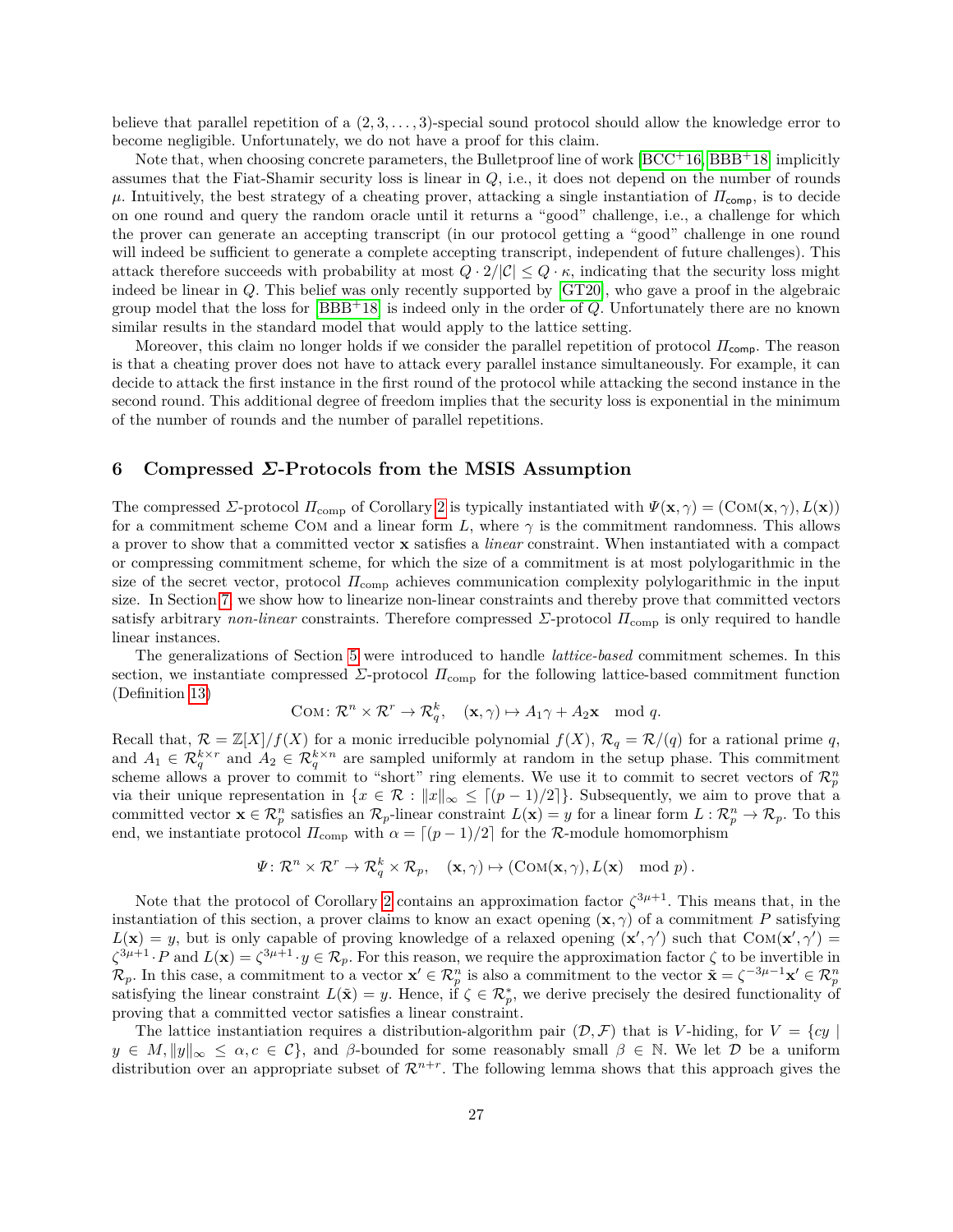required properties. The smallest lattice-based signatures take  $\mathcal D$  to be a Gaussian distribution. Namely, when the secrets have a bounded *ℓ*2-norm, the Gaussian distribution results in better protocol parameters. In our scenario this is not the case; our secrets are bounded in the *ℓ*∞-norm. Additionally, uniform sampling is less prone to side-channel attacks. For this reason, the digital signature scheme Dilithium also deploys a uniform rejection sampling approach  $[DKL+18]$  $[DKL+18]$ .

**Lemma 7 (Uniform Rejection Sampling).** Let  $\mathcal{R} = \mathbb{Z}[X]/f(X)$  *for a monic and irreducible polynomial*  $f(X) \in \mathbb{Z}[X]$  *of degree*  $d, C \subset \mathbb{R}$  *and*  $m, \eta \in \mathbb{N}$ *. Let*  $||z||_{\infty}$  *be the*  $\ell_{\infty}$ *-norm of the coefficient vector of*  $z \in \mathbb{R}^m$ *and let*  $w(C) = \max_{c \in \mathcal{R}, x \in \mathcal{R} \setminus \{0\}} ||cx||_{\infty} / ||x||_{\infty}$ . Let  $V = \{cx \in \mathcal{R}^m : c \in \mathcal{C} \subset \mathcal{R}, ||x||_{\infty} \leq [(p-1)/2] \}$ . Let  $\mathcal{D}$ *be the uniform distribution over*  $\{x \in \mathcal{R}^m : ||x||_{\infty} \leq \eta\}$  *and let* 

$$
\mathcal{F}(r,v) = \begin{cases} \bot, & \text{if } ||v+r||_{\infty} > \eta - w(\mathcal{C}) \left[ (p-1)/2 \right], \\ v+r, & \text{otherwise.} \end{cases}
$$

*Then*  $(D, \mathcal{F})$  *is perfectly V -hiding and*  $(\eta - w(\mathcal{C}) \lceil (p-1)/2 \rceil)$ *-bounded, with abort probability* 

$$
\delta \leq 1 - e^{-\frac{w(C)pmd}{2\eta + 1}}.
$$

*Proof.* Note that, for all  $v \in V$ , it holds that  $||v||_{\infty} \leq w(\mathcal{C})$   $[(p-1)/2]$ . Hence, the abort probability of the probabilistic algorithm  $\{\mathcal{F}(r, v) \mid r \leftarrow \mathcal{D}\}\)$  equals

$$
\delta = 1 - \left(1 - \frac{2w(\mathcal{C})\left\lceil (p-1)/2 \right\rceil}{2\eta + 1}\right)^{md}
$$
  

$$
\leq 1 - e^{md \log\left(1 - \frac{w(\mathcal{C})p}{2\eta + 1}\right)}
$$
  

$$
\leq 1 - e^{-\frac{w(\mathcal{C})pmd}{2\eta + 1}}.
$$

Now let F' be the algorithm that aborts with probability  $\delta$  and otherwise outputs a  $z \in \{x \in \mathbb{R}^m :$  $||x||_{\infty}$  ≤  $\eta$  − *w*(C)  $[(p-1)/2]$ } sampled uniformly at random. Then it is easily seen that  $\{\mathcal{F}(r, v) | r \leftarrow \mathcal{D}\}\$ and  $\{\mathcal{F}'\}$  have exactly the same output distributions, i.e.,  $(\mathcal{D}, \mathcal{F})$  is *V*-hiding.  $\Box$ 

Finally,  $(\mathcal{D}, \mathcal{F})$  is clearly  $(\eta - w(\mathcal{C}) \lceil (p-1)/2 \rceil)$ -bounded.

The resulting instantiation of  $\Pi_{\text{comp}}$ , denoted by  $\Lambda_{\text{comp}}(\eta)$ , is parameterized by  $\eta \in \mathbb{N}$  allowing for a trade-off between the abort probability and communication complexity of the protocol. Its properties are summarized in Corollary [5.](#page-27-0)

<span id="page-27-0"></span>**Corollary 5 (Lattice-Based Compressed** *Σ***<b>-Protocol).** Let  $n, r, \mu, \eta \in \mathbb{N}$  such that  $n + r = 2^{\mu}$  and let  $p, q \in \mathbb{N}$  *be primes. Let*  $\mathcal{R} = \mathbb{Z}[X]/f(X)$  *for a monic and irreducible polynomial*  $f(X) \in \mathbb{Z}[X]$  *of degree d.* Let  $\zeta \in \mathcal{R}$  such that  $\zeta \in \mathcal{R}_p^*$  and let C be a  $\zeta$ -exceptional subset of  $\mathcal{R}$ . Let  $A_1 \in \mathcal{R}_q^{k \times r}$ ,  $A_2 \in \mathcal{R}_q^{k \times n}$  and

$$
\Psi\colon \mathcal{R}^n\times \mathcal{R}^r\to \mathcal{R}_q^k\times \mathcal{R}_p,\quad (\mathbf{x},\gamma)\mapsto (A_1\gamma+A_2\mathbf{x}\mod q, L(\mathbf{x})\mod p)\,.
$$

*Then, there exists a* (2*µ* + 3)*-move public-coin protocol Λcomp*(*η*) *for the pair of relations*

$$
R = \left\{ (P; x) : P = \Psi(x), ||x||_{\infty} \le [(p-1)/2] \right\},\
$$
  

$$
R' = \left\{ (P; x) : \zeta^{3\mu+1} \cdot P = \Psi(x), ||x||_{\infty} \le 2\sigma^{\mu} \bar{w}(\mathcal{C}, \zeta)(\eta - w(\mathcal{C})[(p-1)/2]) \right\},\
$$

*where*  $\sigma = 6 \cdot w(C)^3 \cdot (1 + w(C)) \cdot \overline{w}(C, \zeta)^3$  *with*  $w(\cdot)$  *and*  $\overline{w}(\cdot)$  *defined as in Equation [8.](#page-19-0)* 

*It is unconditionally* (2*,* 3*, . . . ,* 3)*-special sound, non-abort special honest-verifier zero-knowledge and complete with completeness error*

$$
\delta \leq 1 - e^{-\frac{w(C)p(n+r)d}{2\eta+1}}.
$$

*Moreover, the communication costs are:*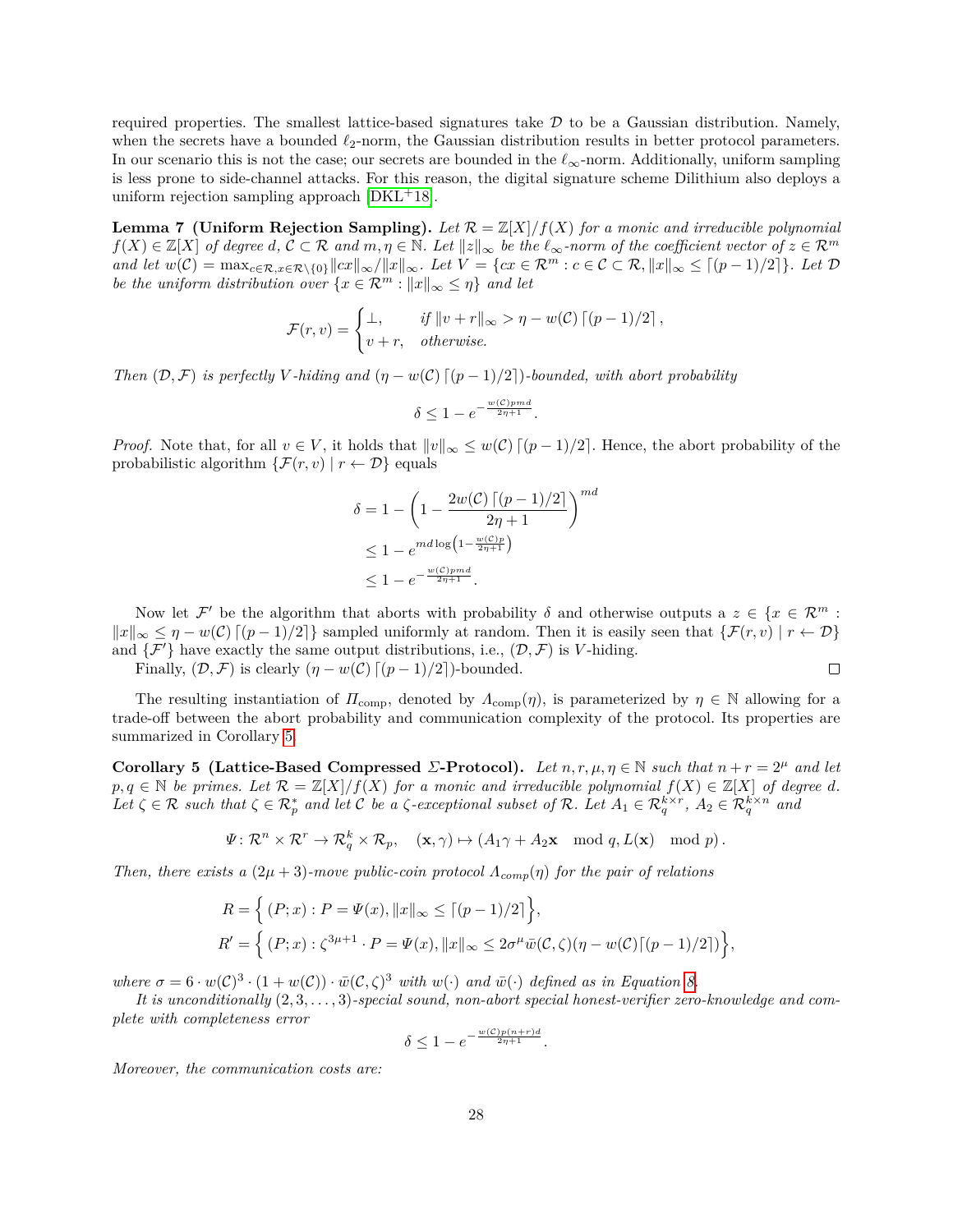$-\mathcal{P} \rightarrow \mathcal{V}: 2\mu + 1$  elements of  $\mathcal{R}_q^k$ ,  $2\mu + 1$  elements of  $\mathcal{R}_p$  and 1 element of  $\mathcal{R}$ .  $\rightarrow$   $V \rightarrow \mathcal{P}$ :  $\mu + 1$  *elements of* C.

*Remark 8.* Corollary [5](#page-27-0) does not require  $\zeta$  to be invertible in  $\mathcal{R}_p$ . In particular, this result is still valid for  $\zeta = 0$ . However, in this case 0 is a witness for all statements  $P \in L_{R'}$  and thereby the claim that is being proven becomes vacuous. For this reason, in most practical scenarios we assume that  $\zeta \in \mathcal{R}_p^*$ .

### **6.1 Parameters**

In this section, we consider compressed *Σ*-protocol  $\Lambda_{\text{comp}}(\eta)$  defined over the cyclotomic number ring  $\mathcal{R} =$  $\mathbb{Z}[X]/(X^d+1)$  with *d* a power of two and with challenge set  $\mathcal{C} = \{0, \pm 1, \pm X, \ldots, \pm X^{d-1}\}\.$  We show that this protocol has communication complexity *polylogarithmic* in the input size. We only consider the simplified scenario of proving knowledge of a commitment opening.

Power-of-two cyclotomic number rings  $R$  and their monomial challenge set  $C$  have certain convenient properties. In particular,  $w(C) = 1$  and C is a 2-exceptional subset of R. More precisely,  $2/(c - c') \in \mathcal{R}$ is a polynomial with coefficients in  $\{-1, 0, 1\}$  for all distinct  $c, c' \in \mathcal{C}$  [\[BCK](#page-33-16)+14]. From this it follows that  $\bar{w}(\mathcal{C}, 2) \leq d$ . For a more detailed discussion on optimal challenge sets see [\[LS18,](#page-34-21) [ACX21\]](#page-33-17).

Let us now determine the asymptotic communication complexity. First note that, by Theorem [1,](#page-8-0)  $\Lambda_{\text{comp}}(\eta)$ has knowledge error  $\kappa \leq (2\log(n+r)+1)/(2d+1) \leq \log(n+r)/d$  (assuming that  $\log(n+r) < d$ ). For this reason  $t = \Theta(\lambda/(\log d - \log \log (n + r)))$  parallel repetitions are required, where  $\lambda$  is the security parameter. Note that, in the analysis of the lattice-based Bulletproof folding technique it is incorrectly claimed that their protocol achieves O(1*/d*) knowledge error [\[BLNS20,](#page-33-3) p. 20].[7](#page-28-0) However, similar to our protocol, it achieves a  $\mathcal{O}(\log(n+r)/d)$  knowledge error.

Moreover, we assume  $\eta = \Theta(tdp(n+r))$ , which by Corollary [5](#page-27-0) is enough to achieve a constant completeness error. From Corollary [5](#page-27-0) it now follows that the extractor outputs a  $(B, 2^{3\mu+1})$ -relaxed commitment opening, where

$$
B = 2d \cdot (12d^3)^{\mu} \left( \eta - \left\lceil \frac{p-1}{2} \right\rceil \right) = \Theta(d^2tp(n+r)^{3 + \log 3 + 3\log d}).
$$

Hence, the commitment scheme must be instantiated to be binding with respect to  $(B, 2^{3\mu+1})$ -relaxed commitment openings, i.e., the  $\text{MSIS}_{k,n+r,2B}^{\infty}$  problem over  $\mathcal{R}_q$  must be computationally infeasible (Lemma [3\)](#page-8-2). Recall that commitments are vectors in  $\mathcal{R}_q^k$ . From the Micciancio-Regev bound (Equation [1\)](#page-6-1) it follows that this problem is hard if

$$
dk \log q \ge \frac{\log^2(2B\sqrt{n+r})}{4\log \delta} = \Theta\left(\frac{\log^2 d \log^2 t}{\log \delta}\right),\tag{9}
$$

where  $\delta$  is the root Hermite factor. Note that we derive an additional  $\sqrt{n+r}$  factor because we reduce the MSIS-problem from the *ℓ*∞-norm to the *ℓ*2-norm. When these commitments are considered stand-alone their size is independent of the input rank *n*, i.e., they are compact. However, the soundness slack of our protocols depends (polynomially) on *n*. Hence, the commitment scheme must be instantiated such that the bit size *dk* log *q* of commitments is polylogarithmic.

By Lemma [1](#page-7-1) it now follows that *r* is polylogarithmic in the input size. Together with Corollary [5](#page-27-0) and the fact that  $t = \Theta(\lambda/(\log d - \log \log(n+r)))$ , this shows that the prover has to send

$$
\mathcal{O}\left(\frac{\lambda\log^2 d\log n\log^2\lambda dpn}{\log\delta(\log d-\log\log n)}\right)
$$

bits of information to the verifier. Hence, this instantiation of  $\Lambda_{\text{comp}}(\alpha, \eta)$  indeed achieves communication complexity polylogarithmic in the input size.

<span id="page-28-0"></span> $\frac{7}{7}$  This was confirmed to us by the authors in personal communication and also observed in [\[AL21\]](#page-33-4).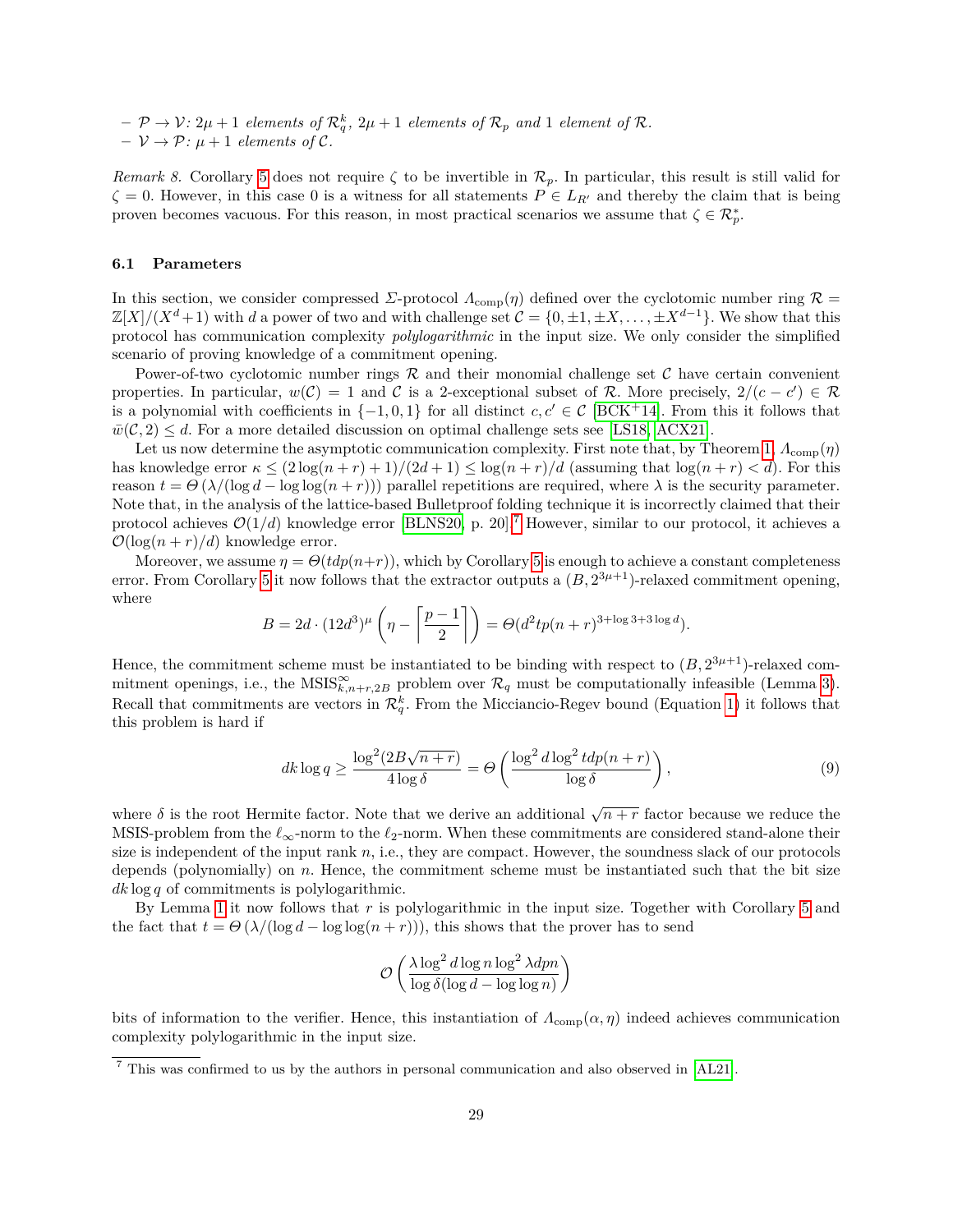*Remark 9.* The lattice based Bulletproof instantiation of [\[BLNS20\]](#page-33-3) considers the case *k* = 1 and they derive a communication complexity of  $\mathcal{O}(d\lambda \log n \log pn / \log \delta)$  (using our notation) under the assumption that  $\log q = \Theta(\log d \log m)$ . However, to ensure that the underlying commitment scheme is binding they must choose  $d = \Theta(\log q)$ . Moreover, they incorrectly estimate their knowledge error to be  $\mathcal{O}(1/d)$  instead of  $\mathcal{O}(\log n/d)$ . Taking these two issues into account gives their protocol a communication complexity of

$$
\mathcal{O}\left(\frac{\lambda\log^2 d\log n\log^2 pn}{\log\delta(\log d-\log\log n)}\right).
$$

The additional factor *λd* inside the logarithm of our communication complexity can be explained by the fact that, in contrast to [\[BLNS20\]](#page-33-3), our protocol is zero-knowledge. Besides this factor, our communication complexity is the same.

*Remark 10.* Because the security loss of the Fiat-Shamir transform is exponential in the number of rounds, the non-interactive variant of the *t*-fold parallel repetition of protocol  $\Lambda_{\text{comp}}(\eta)$  requires a factor  $\mathcal{O}(\mu)$  =  $\mathcal{O}(\log n)$  more parallel repetitions than the interactive variant. Therefore, the communication complexity of the non-interactive variant is a factor  $\mathcal{O}(\log n)$  larger. This issue has been overlooked in prior works.

# <span id="page-29-0"></span>**7 Proving Non-Linear Relations**

The compressed *Σ*-protocol  $\Lambda_{\text{comp}}$  of Section [6](#page-26-0) allows a prover to show that a committed vector  $\mathbf{x} \in \mathcal{R}_p^n$ satisfies an  $\mathcal{R}_p$ -linear constraint, i.e., prove that  $L(\mathbf{x}) = y$  for a public linear form  $L: \mathcal{R}_p^n \to \mathcal{R}_p$  and a public  $y \in \mathcal{R}_p = \mathbb{F}_p[X]/(f(X))$ . We also say that his protocol allows a prover to *open* a linear form *L* on a committed vector **x**. It trivially follows that  $\Lambda_{\text{comp}}$  allows a prover to open affine maps  $L: \mathcal{R}_p^n \to \mathcal{R}_p^m$ .<sup>[8](#page-29-1)</sup> Our protocols have an approximation factor  $\zeta^{\ell}$  for some  $\ell \in \mathbb{N}$  and  $\zeta \in \mathcal{R}$  such that the challenge set  $\mathcal{C}$  is *ζ*-exceptional. Recall that to be able to prove that a committed vector satisfies a linear constraint *exactly* we must assume that  $\zeta$  is invertible in  $\mathcal{R}_n$ .

In this section, we consider *non-linear* constraints. More precisely, we aim to construct a protocol for proving that a committed vector **x** satisfies  $C(\mathbf{x}) = 0$  for a circuit  $C : \mathcal{R}_p^n \to \mathcal{R}_p$ . We follow the linearization strategy of [\[AC20\]](#page-33-0). The main idea is to linearize the non-linear multiplication gates of the circuit *C* by deploying an appropriate *arithmetic secret sharing scheme*. This explains why *Λ*comp is only required to prove linear relations. The linearization technique reduces the unconditional soundness of protocol *Λ*comp to computational soundness. More precisely, it requires the commitment scheme to be binding. Hence, our protocols for proving non-linear constraints are *arguments of knowledge* and not proofs of knowledge. We briefly recall the techniques from [\[AC20\]](#page-33-0) and subsequently describe the adaptations required for our lattice instantiation.

### **7.1 Discrete-Log Setting**

The protocols of  $[AC20]$  consider arithmetic circuits  $C: \mathbb{F}_p^n \to \mathbb{F}_p$  defined over a finite field  $\mathbb{F}_p$ . Let us assume that *C* has *m* multiplication gates with two variable inputs.<sup>[9](#page-29-2)</sup> We let  $\mathbf{a} = (a_1, \ldots, a_m)$  denote the left input wires,  $\mathbf{b} = (b_1, \ldots, b_m)$  the right input wires and  $\mathbf{c} = (c_1, \ldots, c_m)$  the output wires of the multiplication gates. For a wire *w* we write  $w(\mathbf{x}) \in \mathbb{F}_p$  for the value it takes when the circuit *C* is evaluated in  $\mathbf{x} \in \mathbb{F}_p^n$ . It is easily seen that all wires *w* of *C* correspond to an affine form  $L_w : \mathbb{F}_p^{n+m} \to \mathbb{F}_p$  such that  $w(\mathbf{x}) = L_w(\mathbf{x}, \mathbf{c}(\mathbf{x}))$ for all  $\mathbf{x} \in \mathbb{F}_p^n$ . A naive protocol for proving knowledge of an **x** such that  $C(\mathbf{x}) = 0$  therefore goes as follows:

- 1. The prover commits to the vector  $(\mathbf{x}, \mathbf{c}(\mathbf{x})) \in \mathbb{F}_p^{n+m}$ ;
- 2. The prover opens the linear forms  $L_o$  and  $L_{a_i}, L_{b_i}, L_{c_i}$  for  $1 \leq i \leq m$ , where *o* is the output wire;

<span id="page-29-1"></span><sup>8</sup> An affine map is a linear map plus a constant.

<span id="page-29-2"></span><sup>&</sup>lt;sup>9</sup> The multiplication gates with one constant input value are linear operators. For this reason, we are only interested in the multiplication gates with two variable inputs.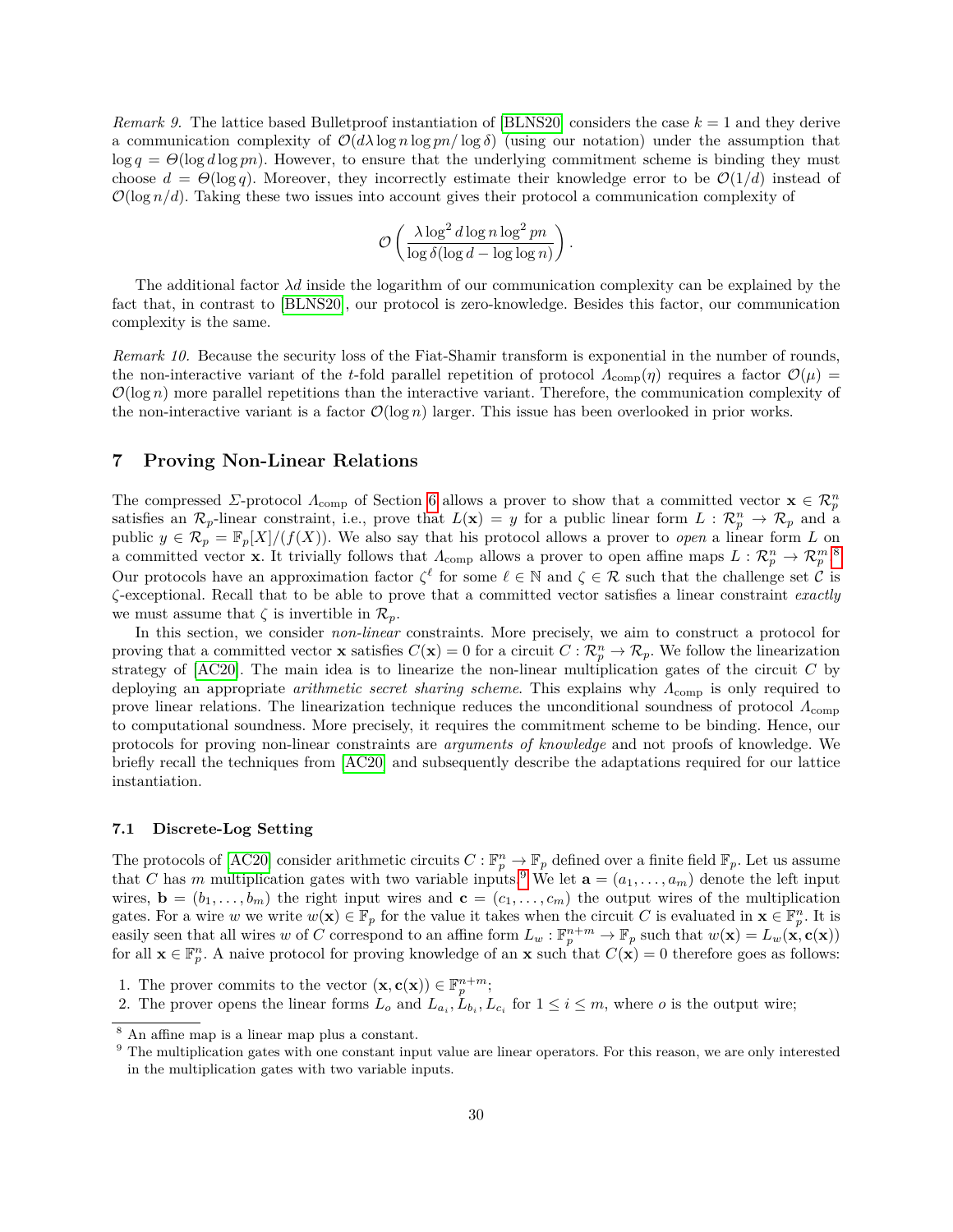3. The verifier checks that  $L_o(\mathbf{x}, \mathbf{c}) = 0$  and that  $L_{a_i}(\mathbf{x}, \mathbf{c}) L_{b_i}(\mathbf{x}, \mathbf{c}) = L_{c_i}(\mathbf{x}, \mathbf{c})$  for all  $1 \leq i \leq m$ .

The first verification shows that, on input **x**, the circuit evaluates to 0. The second verification shows that the committed vector **c** of auxiliary information has been constructed honestly, i.e., that it equals  $c(x)$ .

However, this approach is not zero-knowledge; the input and output wire values of the multiplication gates are revealed. Moreover, the communication complexity is linear in the number of multiplication gates *m*. To solve these issues, a multiplicative (packed) secret sharing scheme with 1-privacy is used. The secret sharing scheme allows the complexity of the *m* verifications to be amortized and its 1-privacy guarantees zero-knowledge.

More precisely, the prover samples  $r_1, r_2 \in \mathbb{F}_p$  uniformly at random and determines the unique polynomials  $F(Z), G(Z) \in \mathbb{F}_p[Z]$  of degree at most *m* that satisfy

$$
F(0) = r_1, F(1) = a_1(\mathbf{x}), \dots, F(m) = a_m(\mathbf{x}),
$$
  
\n
$$
G(0) = r_2, G(1) = b_1(\mathbf{x}), \dots, G(m) = b_m(\mathbf{x}).
$$

Hence,  $F(Z)$  and  $G(Z)$  define packed secret sharings (Shamir's scheme) of the vectors  $\mathbf{a}(\mathbf{x}), \mathbf{b}(\mathbf{x}) \in \mathbb{F}_p^m$ , with 1-privacy. Subsequently, the prover computes the product polynomial  $H(Z) = F(Z)G(Z)$  of degree at most 2*m*, and commits to the vector

$$
\mathbf{y} = (\mathbf{x}, \mathbf{c}(\mathbf{x}), F(0), G(0), H(0), H(m+1), \dots, H(2m)) \in \mathbb{F}_p^{n+2m+3}.
$$

As before any wire value can be computed as an affine form evaluated in **y**. Note that the "absent" evaluations,  $F(i)$ ,  $G(i)$  and  $H(i)$  for  $1 \leq i \leq m$ , can be computed as affine forms evaluated in the committed vector **y**. Hence, by Lagrange interpolation, it is, in addition, possible to compute any evaluation of the polynomials  $F(Z)$ ,  $G(Z)$  and  $H(Z)$  as a linear form evaluated in **y**.

Therefore, instead of opening all inputs and outputs of the multiplication gates the prover simply opens  $F(\rho)$ ,  $G(\rho)$  and  $H(\rho)$  for an evaluation point  $\rho \in \mathbb{F}_p \setminus \{1, \ldots, m\}$  selected uniformly at random by the verifier. Since this secret sharing scheme has 1-privacy, these evaluation points do not reveal any information about the secret vector **x**. The verifier subsequently checks that  $F(\rho)G(\rho) = H(\rho)$ . If the committed vector **y** is not created honestly, it follows that the committed polynomials do not satisfy  $F(Z)G(Z) = H(Z)$ . In this case, the verification passes with probability at most  $2m/(p-m)$ . In the discrete log setting the number of multiplication gates *m* can be assumed to be polynomial and the prime *p* is exponential in the security parameter, resulting in a negligible cheating probability.

### <span id="page-30-0"></span>**7.2 Lattice Setting**

In the lattice setting relations are defined over the ring

$$
\mathcal{R}_p = \mathbb{Z}[X]/(p, f(X)) = \mathbb{F}_p[X]/\left(\prod_{i=1}^g f_i(X)^{e_i}\right)
$$

*,*

where  $f_i(X)$  is irreducible modulo  $p$  and of degree  $d_i$  for all  $i$ . This introduces two difficulties. First, the ring  $\mathcal{R}_p$  is not necessarily a field. Second, the prime p is typically small. Let us now address these issues.

If  $\mathcal{R}_p$  is not a field, Shamir's secret sharing scheme has to be instantiated more carefully. Lagrange interpolation requires differences of evaluation points to be invertible. For this reason, the subset  $S_p \subset \mathcal{R}_p$ of evaluation points has to be exceptional. The largest exceptional subset of  $\mathcal{R}_p$  has cardinality  $p^D$ , where  $D = \min_i(d_i)$  is the minimum of the degrees of the irreducible factors of  $f(X)$  modulo *p*. So let us assume that  $S_p = \{s_0, \ldots, s_{p^D-1}\}\$  has cardinality  $p^D$ .

The secret sharing of the left input wire values  $\mathbf{a}(\mathbf{x})$  of the multiplication gates is now defined by the unique polynomial  $F(Z) \in \mathcal{R}_p[Z]$  that satisfies

$$
F(s_0) = r_1, F(s_1) = a_1(\mathbf{x}), \dots, F(s_m) = a_m(\mathbf{x}),
$$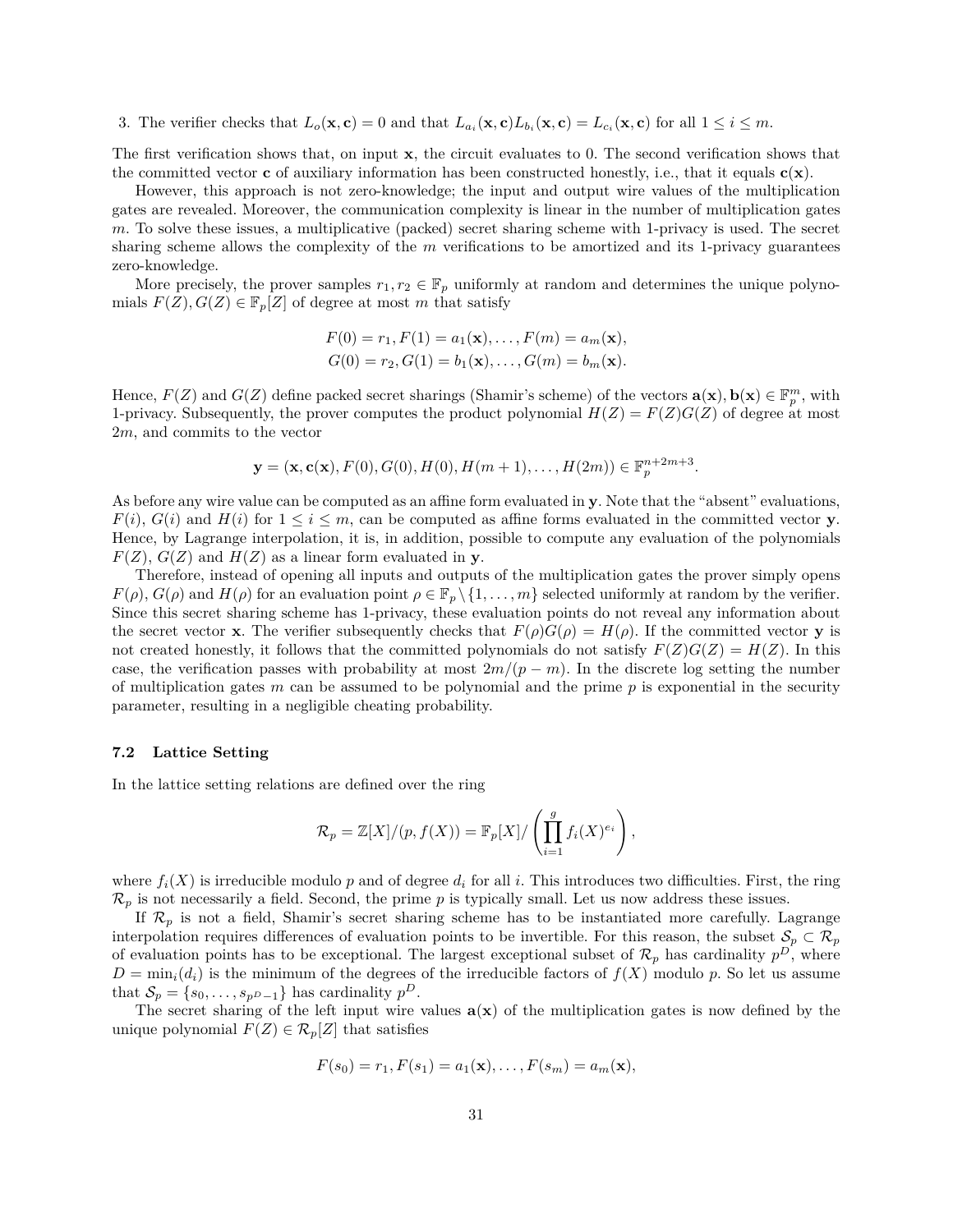for an element  $r_1 \in \mathcal{R}_p$  sampled uniformly at random by the prover. The polynomials  $G(Z)$  and  $H(Z)$  $F(Z)G(Z)$  and the vector  $\mathbf{y} \in \mathcal{R}_p^{n+2m+3}$  are defined as before (now considering evaluation points in  $\mathcal{S}_p$ ). Subsequently, the prover sends a commitment to **y** to the verifier. The verifier selects a random evaluation *ρ* point from  $S_p \setminus \{s_1, \ldots, s_m\}$ , asks the prover to open  $F(\rho)$ ,  $G(\rho)$  and  $H(\rho)$  and checks that  $F(\rho)G(\rho) = H(\rho)$ . A dishonest prover succeeds with probability at most  $2m/(p<sup>D</sup> - m)$ . Clearly, this requires  $p<sup>D</sup>$  to be larger than 3*m*. However, note that  $2m/(p^D - m)$  does not necessarily have to be negligible. Namely, it might very well be the case that the knowledge error of compressed *Σ*-protocol *Λ*comp is noticeable and parallel repetitions are required anyway. In practice, we want  $2m/(p<sup>D</sup> - m)$  to be of the same order of magnitude as the knowledge error of *Λ*comp (see Equation [2\)](#page-8-3). In Appendix [C.1,](#page-43-0) a complete protocol description and theorem summarizing the protocol's properties are given. In Appendix [C.2,](#page-44-0) we show how to handle the situation where  $p^D$  is too small, e.g.,  $p^D \leq 3m$ .

*Remark 11.* The protocol for proving non-linear relations described thus far requires the prover to be committed to the secret vector  $\mathbf{x} \in \mathcal{R}_p^n$  and the auxiliary input  $\mathsf{aux} = (\mathbf{c}(\mathbf{x}), F(s_0), \dots, H(s_{2m})) \in \mathcal{R}_p^{2m+3}$  in a single commitment. It does not allow a prover to prove non-linear relations about a committed vector **x** that has been committed to without the auxiliary input aux, i.e., it is not a *commit-and-prove* protocol. In Section [8.3,](#page-32-0) it is explained how to transform this approach into a commit-and-prove protocol.

*Remark 12.* Thus far we have considered a somewhat non-standard circuit model, i.e., circuits defined over the ring  $\mathcal{R}_p$ . However, our approach is easily adaptable to circuit satisfiability arguments over the field  $\mathbb{F}_p$ . For example, by choosing the ring  $R$  such that  $p$  fully splits. In this case, each NTT coefficient can be used to commit to an  $\mathbb{F}_p$ -element. Running the  $\mathcal{R}_p$ -circuit argument for an  $\mathbb{F}_p$ -circuit then corresponds to *d* simultaneous  $\mathbb{F}_p$ -circuit satisfiability arguments, where *d* is the degree of  $\mathcal{R}$ .

### <span id="page-31-0"></span>**8 Extensions**

In this section we discuss a number of extensions of the techniques presented thus far. These extensions almost directly carry over from the discrete log setting to the lattice setting and demonstrate the plug and play nature of compressed *Σ*-protocol theory.

#### **8.1 Amortizing over Many Linear Forms**

The compressed *Σ*-protocol *Λ*comp allows a prover to open a linear form on a committed vector. The naive approach for opening *s* linear form  $L_1, \ldots, L_s$  is to consider the following  $\mathcal{R}$ -module homomorphism:

$$
\Psi\colon \mathcal{R}^n\times \mathcal{R}^r\to \mathcal{R}^k_q\times \mathcal{R}^s_p,\quad (\mathbf{x},\gamma)\mapsto (\mathrm{Com}(\mathbf{x},\gamma),L_1(\mathbf{x}),\cdots,L_s(\mathbf{x})).
$$

However, this requires a prover to send 2s elements of  $\mathcal{R}_p$  in every round of the compression mechanism *Λ*1, thereby increasing the communication costs with respect to opening a single linear form. A standard amortization technique, known for example from MPC, allows a prover to open *s* linear forms for the price of one. Instead of opening all s linear forms separately, the prover opens *one* linear form  $L_p(\mathbf{x}) =$  $\sum_{i=1}^s L_i(\mathbf{x}) \rho^{i-1}$ , where  $\rho$  is selected uniformly at random by the verifier from an exceptional subset  $\mathcal{S}_p \subset \mathcal{R}_p$ of size  $p^D$ . If  $L_\rho(\mathbf{x}) = \sum_{i=1}^s y_i \rho^{i-1}$ , for a random  $\rho \leftarrow_R \mathcal{S}_p$ , it follows that  $L_i(\mathbf{x}) = y_i$  for all i with probability at least  $1 - (s - 1)/p^D$ , i.e., a dishonest prover succeeds with probability at most  $(s - 1)/p^D$ . If the cheating probability is too large, the techniques from Appendix [C.2](#page-44-0) can be applied. This amortization technique reduces the unconditional soundness of *Λ*comp to computational soundness, i.e., the amortized protocol is an argument of knowledge and not a proof of knowledge.

As an example, let us consider our protocol for proving non-linear arithmetic circuit relations. This protocol requires the prover to open four linear forms, three corresponding to secret shares and one corresponding to the output of the circuit. These amortization techniques are therefore directly applicable and reduce the communication complexity.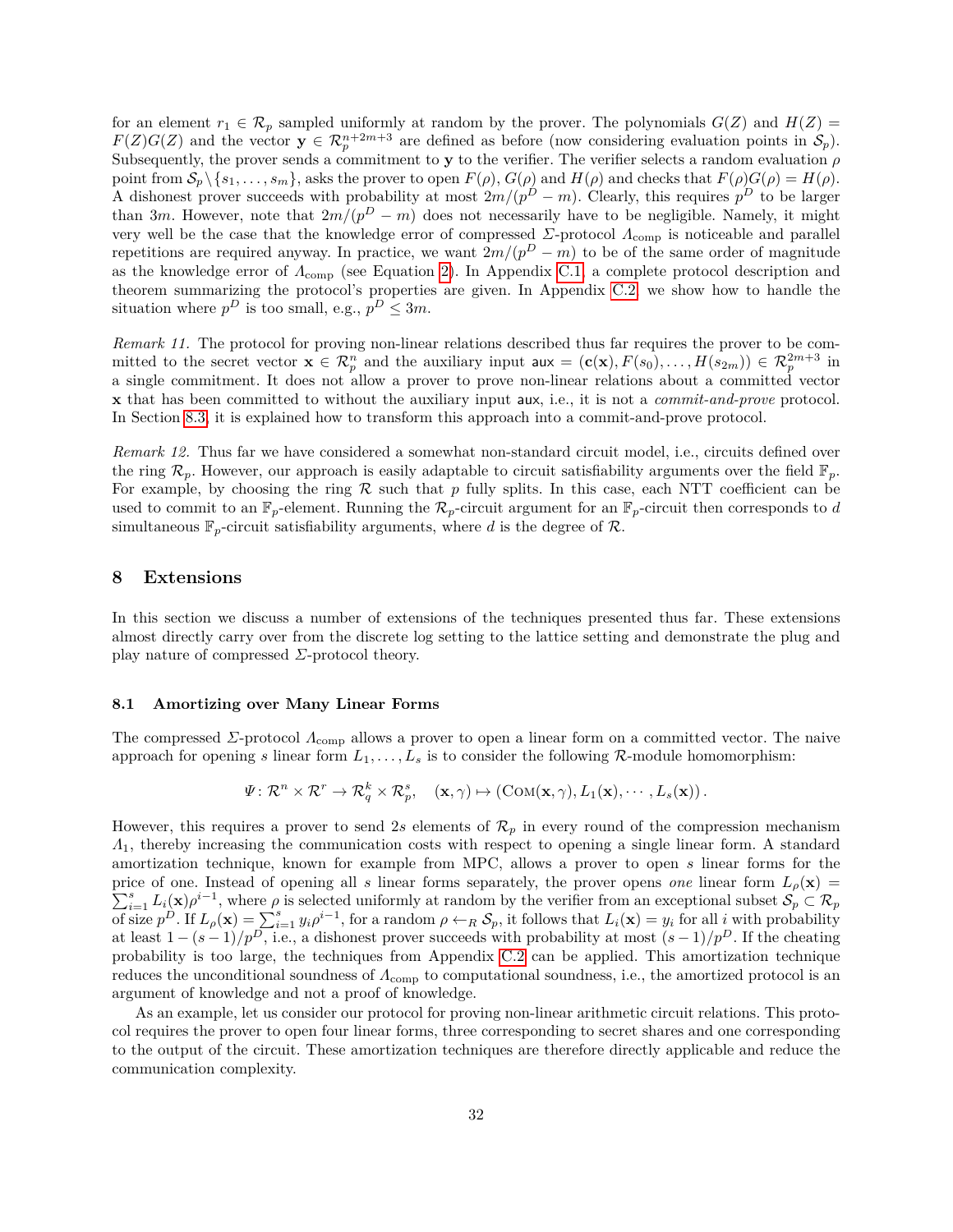#### **8.2 Reducing the Communication Complexity**

Bulletproofs [\[BBB](#page-33-2)<sup>+</sup>18] and the discrete-log based compressed *Σ*-protocol of [\[AC20\]](#page-33-0) apply an additional reduction to "incorporate" the linear form evaluation into the commitment. More precisely, on input a challenge  $\rho$  from an exceptional subset of  $S_p \subset \mathcal{R}_p$  sampled uniformly at random by the verifier, the following homomorphism in considered,

$$
\Psi_{\rho} \colon \mathcal{R}^n \times \mathcal{R}^r \to \mathcal{R}_q^k, \quad (\mathbf{x}, \gamma) \mapsto \text{Com}\left((\mathbf{x}, \rho L(\mathbf{x})), \gamma\right).
$$

The advantage of this homomorphism is that its codomain is smaller; images of *Ψ<sup>ρ</sup>* are commitments and do not contain linear form evaluations. For details we refer to [\[AC20,](#page-33-0) Section 4.1]. Applying the compressed *Σ*protocol *Λ*comp to this homomorphism results in smaller communication costs than directly applying *Λ*comp for the original homomorphism *Ψ*. In the discrete log setting, linear form evaluations and commitments have approximately the same size, therefore this improvement reduces the communication costs by roughly a factor 2. In the lattice setting, commitments are elements in  $\mathcal{R}^k_q$  and linear form evaluations are elements in the much smaller ring  $\mathcal{R}_p$ , therefore the reduction is less profitable in this setting. For this reason, we have not included this reduction into our main protocol  $Λ_{\text{comp}}$ . Finally, we note that this technique reduces knowledge soundness from unconditional to computational.

#### <span id="page-32-0"></span>**8.3 Commit-and-Prove Protocols**

The linearization approach of Section [7](#page-29-0) for proving that a committed vector  $\mathbf{x} \in \mathcal{R}_p^n$  satisfies certain non-linear constraints requires a prover to be committed to the vector **x** together with a vector  $\mathbf{a}$ ux =  $(\mathbf{c}(\mathbf{x}), F(s_0), \ldots, H(s_{2m}))$  of auxiliary information in a single commitment. However, in many practical scenarios, a prover is already committed to the vector **x**, without the auxiliary information aux. The secret vector can be contained in a single commitment or it can be dispersed over many different commitments. We wish to construct a protocol for proving non-linear statements about commitments that have been created *before* the proof of knowledge is evaluated. This is also referred to as *commit-and-prove* functionality. To achieve this functionality, the secret vector **x** and the auxiliary information aux are first *compactified* into a single (compact) commitment using the compactification techniques from [\[AC20\]](#page-33-0).

We describe the most straightforward compactification technique, by considering the scenario that *P* is a commitment to a secret vector  $\mathbf{x} \in \mathcal{R}_p^n$  and  $\mathsf{aux} \in \mathcal{R}_p^t$  is the auxiliary information required to prove a certain non-linear statement about **x**. Note that, the commitment *P* can also be considered a commitment to the vector  $(\mathbf{x},0) \in \mathcal{R}_p^{n+t}$ . The compactification now goes as follows. The prover sends a commitment *Q* to  $(0, \text{aux}) \in \mathcal{R}_p^{n+t}$  to the verifier and, by running  $\Lambda_{\text{comp}}$  amortized over *n* linear forms, proves that the first *n* coefficients of the committed vector are 0. Prover and verifier compute a commitment  $P + Q$  to the vector  $(\mathbf{x}, \text{aux})$  containing both the secret vector **x** and the auxiliary information. Using  $P + Q$  the non-linear statements about **x** can be proven.

This approach increases the communication complexity of by roughly a factor 2; the prover has to prove linear constraints for both commitment  $Q$  and commitment  $P + Q$ . Protocol 9 in the full version of  $[AC20]$ gives a more advanced protocol for avoiding this factor 2 loss in communication efficiency in the discretelog setting. This technique caries over to the lattice setting at the cost of introducing a minor amount of additional soundness slack. This additional slack is caused by the fact that the prover has to commit to two additional  $\mathcal{R}_p$  elements.

### **9 Acknowledgements**

We thank Jelle Don, Serge Fehr, Michael Klooß, Vadim Lyubashevsky and Gregor Seiler for the helpful and insightful discussions. Furthermore, we thank Andrej Bogdanov for pointing out an oversight regarding the composition theorem in the first version of this work.

Thomas Attema has been supported by EU H2020 project No 780701 (PROMETHEUS). Ronald Cramer has been supported by ERC ADG project No 74079 (ALGSTRONGCRYPTO) and by the NWO Gravitation project QSC. Lisa Kohl has been supported by the NWO Gravitation project QSC.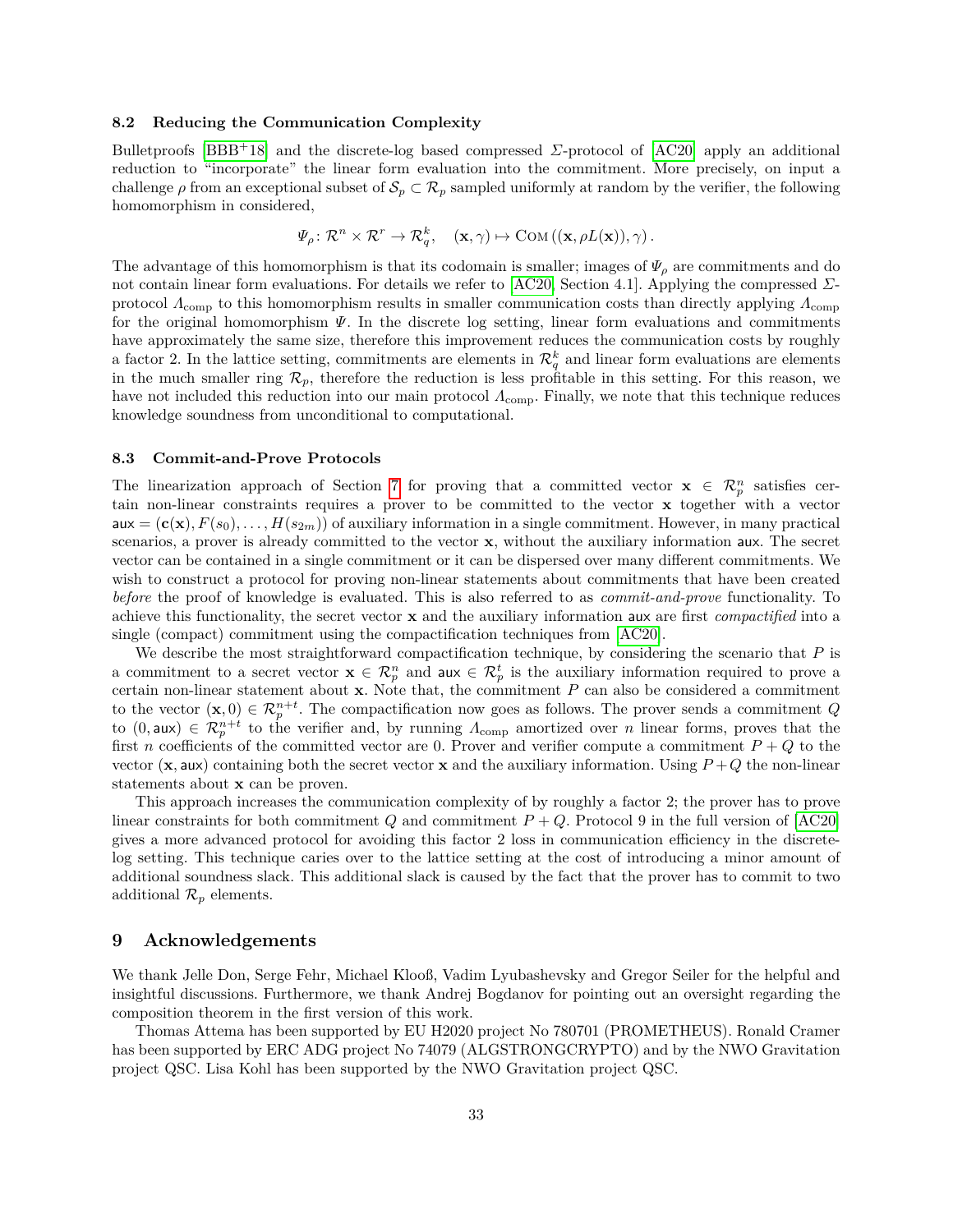# **References**

- <span id="page-33-0"></span>AC20. Thomas Attema and Ronald Cramer. Compressed *Σ*-protocol theory and practical application to plug & play secure algorithmics. In Daniele Micciancio and Thomas Ristenpart, editors, *CRYPTO 2020, Part III*, volume 12172 of *LNCS*, pages 513–543. Springer, Heidelberg, August 2020.
- <span id="page-33-15"></span>ACF20. Thomas Attema, Ronald Cramer, and Serge Fehr. Compressing proofs of *k*-out-of-*n* partial knowledge. Cryptology ePrint Archive, Report 2020/753, 2020. <https://eprint.iacr.org/2020/753>.
- <span id="page-33-17"></span>ACX21. Thomas Attema, Ronald Cramer, and Chaoping Xing. A note on short invertible ring elements and applications to cyclotomic and trinomials number fields. *Mathematical Cryptology*, 1(1):45–70, 2021.
- <span id="page-33-8"></span>AHIV17. Scott Ames, Carmit Hazay, Yuval Ishai, and Muthuramakrishnan Venkitasubramaniam. Ligero: Lightweight sublinear arguments without a trusted setup. In Bhavani M. Thuraisingham, David Evans, Tal Malkin, and Dongyan Xu, editors, *ACM CCS 2017*, pages 2087–2104. ACM Press, October / November 2017.
- <span id="page-33-13"></span>Ajt96. Miklós Ajtai. Generating hard instances of lattice problems (extended abstract). In *STOC*, pages 99–108. ACM, 1996.
- <span id="page-33-4"></span>AL21. Martin R. Albrecht and Russel W.F. Lai. Subtractive sets over cyclotomic rings: Limits of schnorr-like arguments over lattices. *IACR Cryptol. ePrint Arch.*, 2021:202, 2021.
- <span id="page-33-12"></span>APS15. Martin R. Albrecht, Rachel Player, and Sam Scott. On the concrete hardness of learning with errors. *J. Mathematical Cryptology*, 9(3):169–203, 2015.
- <span id="page-33-2"></span>BBB<sup>+</sup>18. Benedikt Bünz, Jonathan Bootle, Dan Boneh, Andrew Poelstra, Pieter Wuille, and Greg Maxwell. Bulletproofs: Short proofs for confidential transactions and more. In *2018 IEEE Symposium on Security and Privacy*, pages 315–334. IEEE Computer Society Press, May 2018.
- <span id="page-33-9"></span>BBC<sup>+</sup>17. Eli Ben-Sasson, Iddo Bentov, Alessandro Chiesa, Ariel Gabizon, Daniel Genkin, Matan Hamilis, Evgenya Pergament, Michael Riabzev, Mark Silberstein, Eran Tromer, and Madars Virza. Computational integrity with a public random string from quasi-linear PCPs. In Jean-Sébastien Coron and Jesper Buus Nielsen, editors, *EUROCRYPT 2017, Part III*, volume 10212 of *LNCS*, pages 551–579. Springer, Heidelberg, April / May 2017.
- <span id="page-33-11"></span>BBC<sup>+</sup>18. Carsten Baum, Jonathan Bootle, Andrea Cerulli, Rafaël del Pino, Jens Groth, and Vadim Lyubashevsky. Sub-linear lattice-based zero-knowledge arguments for arithmetic circuits. In Hovav Shacham and Alexandra Boldyreva, editors, *CRYPTO 2018, Part II*, volume 10992 of *LNCS*, pages 669–699. Springer, Heidelberg, August 2018.
- <span id="page-33-1"></span>BCC<sup>+</sup>16. Jonathan Bootle, Andrea Cerulli, Pyrros Chaidos, Jens Groth, and Christophe Petit. Efficient zeroknowledge arguments for arithmetic circuits in the discrete log setting. In Marc Fischlin and Jean-Sébastien Coron, editors, *EUROCRYPT 2016, Part II*, volume 9666 of *LNCS*, pages 327–357. Springer, Heidelberg, May 2016.
- <span id="page-33-16"></span>BCK<sup>+</sup>14. Fabrice Benhamouda, Jan Camenisch, Stephan Krenn, Vadim Lyubashevsky, and Gregory Neven. Better zero-knowledge proofs for lattice encryption and their application to group signatures. In Palash Sarkar and Tetsu Iwata, editors, *ASIACRYPT 2014, Part I*, volume 8873 of *LNCS*, pages 551–572. Springer, Heidelberg, December 2014.
- <span id="page-33-10"></span>BCR<sup>+</sup>19. Eli Ben-Sasson, Alessandro Chiesa, Michael Riabzev, Nicholas Spooner, Madars Virza, and Nicholas P. Ward. Aurora: Transparent succinct arguments for R1CS. In Yuval Ishai and Vincent Rijmen, editors, *EUROCRYPT 2019, Part I*, volume 11476 of *LNCS*, pages 103–128. Springer, Heidelberg, May 2019.
- <span id="page-33-14"></span>BIN97. Mihir Bellare, Russell Impagliazzo, and Moni Naor. Does parallel repetition lower the error in computationally sound protocols? In *38th FOCS*, pages 374–383. IEEE Computer Society Press, October 1997.
- <span id="page-33-3"></span>BLNS20. Jonathan Bootle, Vadim Lyubashevsky, Ngoc Khanh Nguyen, and Gregor Seiler. A non-PCP approach to succinct quantum-safe zero-knowledge. In Daniele Micciancio and Thomas Ristenpart, editors, *CRYPTO 2020, Part II*, volume 12171 of *LNCS*, pages 441–469. Springer, Heidelberg, August 2020.
- <span id="page-33-7"></span>CHR<sup>+</sup>16. Ming-Shing Chen, Andreas Hülsing, Joost Rijneveld, Simona Samardjiska, and Peter Schwabe. From 5 pass MQ-based identification to MQ-based signatures. In Jung Hee Cheon and Tsuyoshi Takagi, editors, *ASIACRYPT 2016, Part II*, volume 10032 of *LNCS*, pages 135–165. Springer, Heidelberg, December 2016.
- <span id="page-33-5"></span>CL10. Kai-Min Chung and Feng-Hao Liu. Parallel repetition theorems for interactive arguments. In Daniele Micciancio, editor, *TCC 2010*, volume 5978 of *LNCS*, pages 19–36. Springer, Heidelberg, February 2010.
- <span id="page-33-6"></span>CP15. Kai-Min Chung and Rafael Pass. Tight parallel repetition theorems for public-coin arguments using KLdivergence. In Yevgeniy Dodis and Jesper Buus Nielsen, editors, *TCC 2015, Part II*, volume 9015 of *LNCS*, pages 229–246. Springer, Heidelberg, March 2015.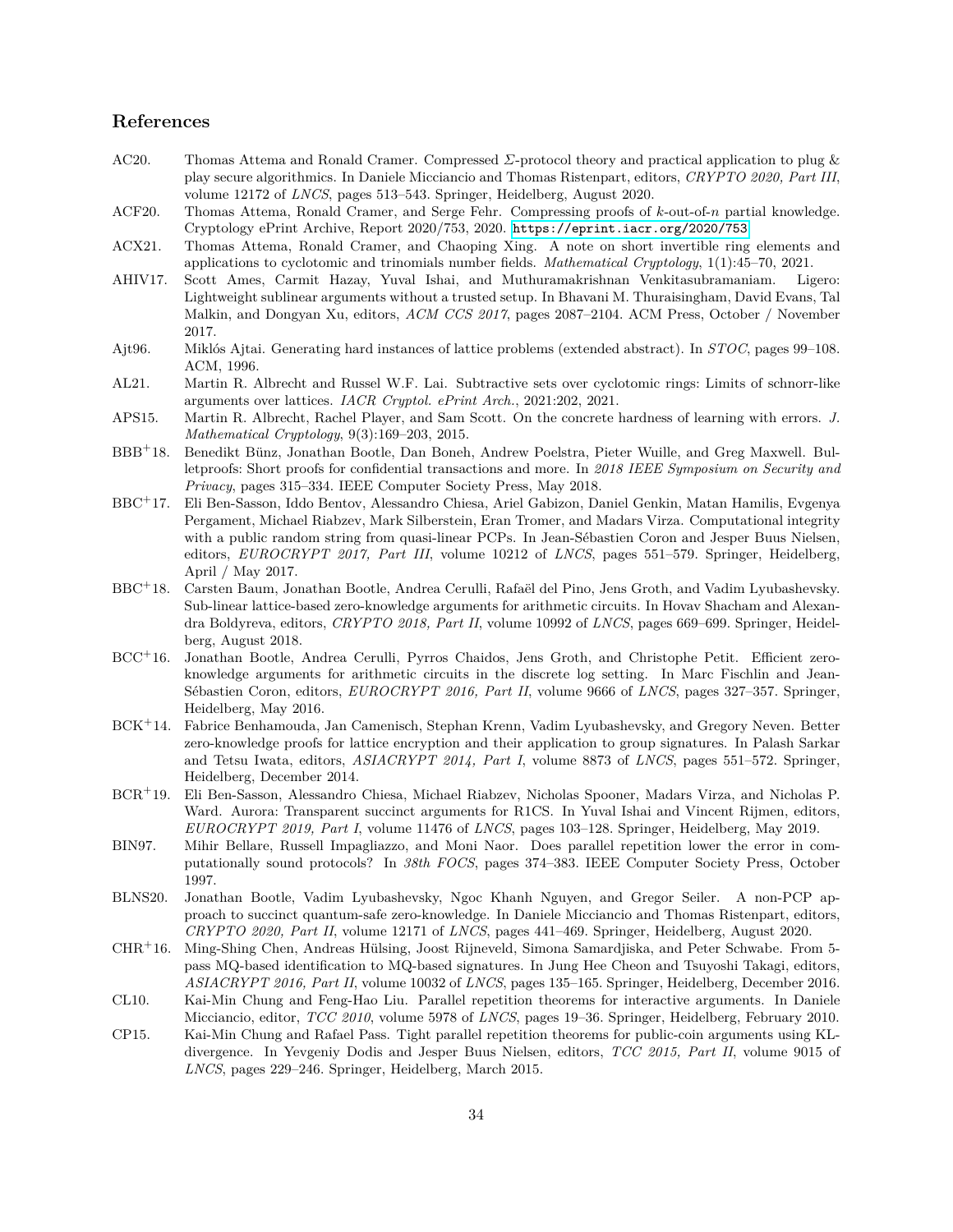- <span id="page-34-8"></span>Cra96. Ronald Cramer. *Modular Design of Secure yet Practical Cryptographic Protocols*. PhD thesis, CWI and University of Amsterdam, 1996.
- <span id="page-34-12"></span>DFM20. Jelle Don, Serge Fehr, and Christian Majenz. The measure-and-reprogram technique 2.0: Multi-round fiat-shamir and more. In Daniele Micciancio and Thomas Ristenpart, editors, *CRYPTO 2020, Part III*, volume 12172 of *LNCS*, pages 602–631. Springer, Heidelberg, August 2020.
- <span id="page-34-18"></span>DFMS19. Jelle Don, Serge Fehr, Christian Majenz, and Christian Schaffner. Security of the Fiat-Shamir transformation in the quantum random-oracle model. In Alexandra Boldyreva and Daniele Micciancio, editors, *CRYPTO 2019, Part II*, volume 11693 of *LNCS*, pages 356–383. Springer, Heidelberg, August 2019.
- <span id="page-34-13"></span>DJMW12. Yevgeniy Dodis, Abhishek Jain, Tal Moran, and Daniel Wichs. Counterexamples to hardness amplification beyond negligible. In Ronald Cramer, editor, *TCC 2012*, volume 7194 of *LNCS*, pages 476–493. Springer, Heidelberg, March 2012.
- <span id="page-34-20"></span>DKL<sup>+</sup>18. Léo Ducas, Eike Kiltz, Tancrède Lepoint, Vadim Lyubashevsky, Peter Schwabe, Gregor Seiler, and Damien Stehlé. CRYSTALS-Dilithium: A lattice-based digital signature scheme. *IACR TCHES*, 2018(1):238–268, 2018. <https://tches.iacr.org/index.php/TCHES/article/view/839>.
- <span id="page-34-2"></span>dLS19. Rafa´'el del Pino, Vadim Lyubashevsky, and Gregor Seiler. Short discrete log proofs for FHE and ring-LWE ciphertexts. In Dongdai Lin and Kazue Sako, editors, *PKC 2019, Part I*, volume 11442 of *LNCS*, pages 344–373. Springer, Heidelberg, April 2019.
- <span id="page-34-16"></span>DOTT20. Ivan Damgård, Claudio Orlandi, Akira Takahashi, and Mehdi Tibouchi. Two-round *n*-out-of-*n* and multisignatures and trapdoor commitment from lattices. Cryptology ePrint Archive, Report 2020/1110, 2020. <https://eprint.iacr.org/2020/1110>.
- <span id="page-34-7"></span>ESS<sup>+</sup>19. Muhammed F. Esgin, Ron Steinfeld, Amin Sakzad, Joseph K. Liu, and Dongxi Liu. Short lattice-based one-out-of-many proofs and applications to ring signatures. In *ACNS*, volume 11464 of *Lecture Notes in Computer Science*, pages 67–88. Springer, 2019.
- <span id="page-34-0"></span>FS86. Amos Fiat and Adi Shamir. How to prove yourself: Practical solutions to identification and signature problems. In *CRYPTO*, volume 263 of *Lecture Notes in Computer Science*, pages 186–194. Springer, 1986.
- <span id="page-34-17"></span>FS87. Amos Fiat and Adi Shamir. How to prove yourself: Practical solutions to identification and signature problems. In Andrew M. Odlyzko, editor, *CRYPTO'86*, volume 263 of *LNCS*, pages 186–194. Springer, Heidelberg, August 1987.
- <span id="page-34-5"></span>GMR85. Shafi Goldwasser, Silvio Micali, and Charles Rackoff. The knowledge complexity of interactive proofsystems (extended abstract). In *STOC*, pages 291–304. ACM, 1985.
- <span id="page-34-11"></span>Gol01. Oded Goldreich. *Foundations of Cryptography: Basic Tools*, volume 1. Cambridge University Press, Cambridge, UK, 2001.
- <span id="page-34-19"></span>GT20. Ashrujit Ghoshal and Stefano Tessaro. Tight state-restoration soundness in the algebraic group model. Cryptology ePrint Archive, Report 2020/1351, 2020. <https://eprint.iacr.org/2020/1351>.
- <span id="page-34-1"></span>HKR19. Max Hoffmann, Michael Klooß, and Andy Rupp. Efficient zero-knowledge arguments in the discrete log setting, revisited. In Lorenzo Cavallaro, Johannes Kinder, XiaoFeng Wang, and Jonathan Katz, editors, *ACM CCS 2019*, pages 2093–2110. ACM Press, November 2019.
- <span id="page-34-9"></span>HL10. Carmit Hazay and Yehuda Lindell. *Efficient Secure Two-Party Protocols - Techniques and Constructions*. Information Security and Cryptography. Springer, 2010.
- <span id="page-34-4"></span>HPWP10. Johan Håstad, Rafael Pass, Douglas Wikström, and Krzysztof Pietrzak. An efficient parallel repetition theorem. In Daniele Micciancio, editor, *TCC 2010*, volume 5978 of *LNCS*, pages 1–18. Springer, Heidelberg, February 2010.
- <span id="page-34-3"></span>JT20. Joseph Jaeger and Stefano Tessaro. Expected-time cryptography: Generic techniques and applications to concrete soundness. In *TCC (3)*, volume 12552 of *Lecture Notes in Computer Science*, pages 414–443. Springer, 2020.
- <span id="page-34-15"></span>Lan02. Serge Lang. *Algebra*, volume 211 of *Graduate Texts in Mathematics*. Springer-Verlag New York, 3 edition, 2002.
- <span id="page-34-10"></span>Lin03. Yehuda Lindell. Parallel coin-tossing and constant-round secure two-party computation. *J. Cryptology*, 16(3):143–184, 2003.
- <span id="page-34-6"></span>LS15. Adeline Langlois and Damien Stehlé. Worst-case to average-case reductions for module lattices. *Des. Codes Cryptogr.*, 75(3):565–599, 2015.
- <span id="page-34-21"></span>LS18. Vadim Lyubashevsky and Gregor Seiler. Short, invertible elements in partially splitting cyclotomic rings and applications to lattice-based zero-knowledge proofs. In Jesper Buus Nielsen and Vincent Rijmen, editors, *EUROCRYPT 2018, Part I*, volume 10820 of *LNCS*, pages 204–224. Springer, Heidelberg, April / May 2018.
- <span id="page-34-14"></span>Lyu09. Vadim Lyubashevsky. Fiat-Shamir with aborts: Applications to lattice and factoring-based signatures. In Mitsuru Matsui, editor, *ASIACRYPT 2009*, volume 5912 of *LNCS*, pages 598–616. Springer, Heidelberg, December 2009.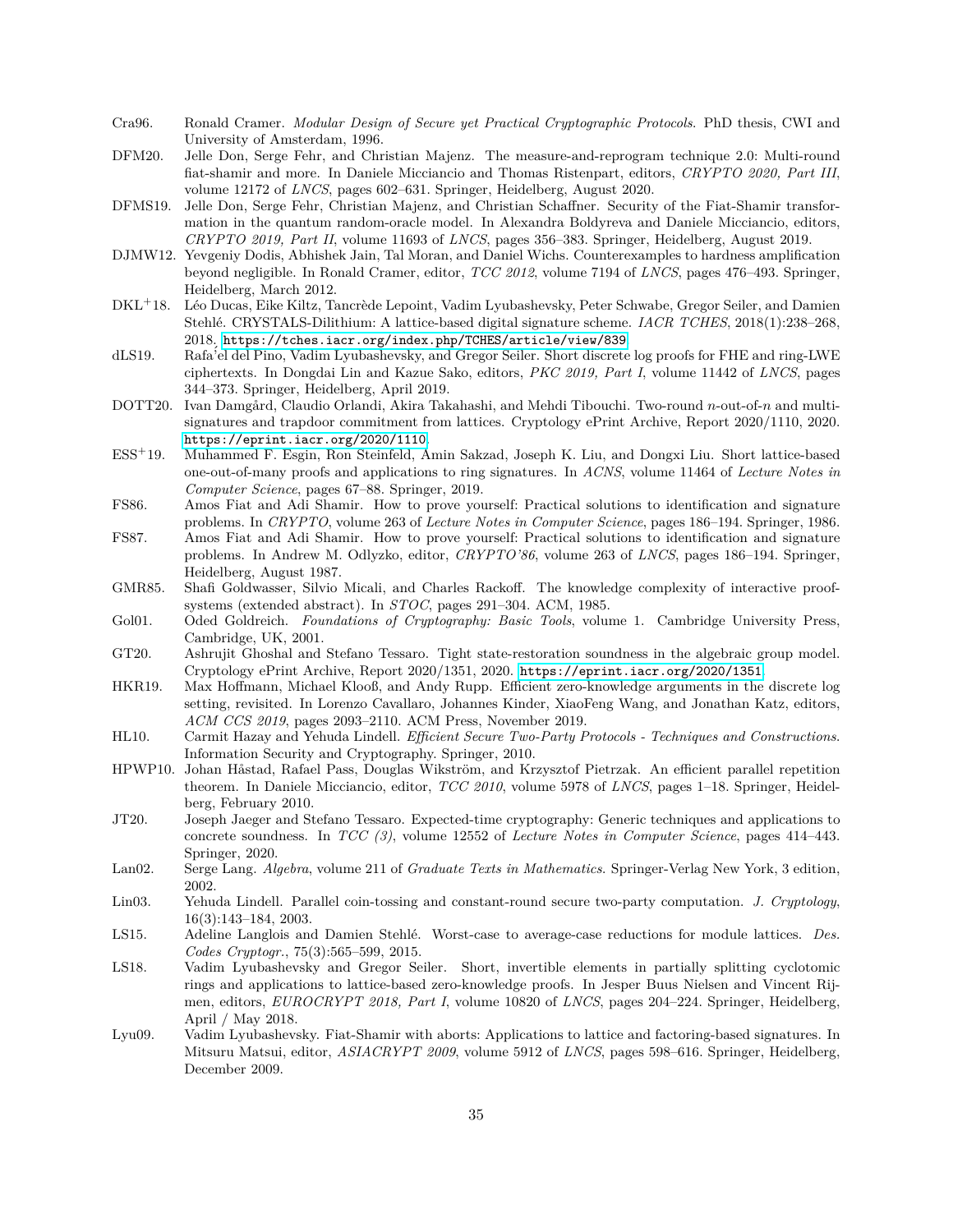- <span id="page-35-4"></span>Lyu12. Vadim Lyubashevsky. Lattice signatures without trapdoors. In David Pointcheval and Thomas Johansson, editors, *EUROCRYPT 2012*, volume 7237 of *LNCS*, pages 738–755. Springer, Heidelberg, April 2012.
- <span id="page-35-5"></span>LZ19. Qipeng Liu and Mark Zhandry. Revisiting post-quantum Fiat-Shamir. In Alexandra Boldyreva and Daniele Micciancio, editors, *CRYPTO 2019, Part II*, volume 11693 of *LNCS*, pages 326–355. Springer, Heidelberg, August 2019.
- <span id="page-35-1"></span>MR09. Daniele Micciancio and Oded Regev. *Lattice-based Cryptography*, pages 147–191. Springer Berlin Heidelberg, 2009.
- <span id="page-35-2"></span>PW07. Krzysztof Pietrzak and Douglas Wikström. Parallel repetition of computationally sound protocols revisited. In Salil P. Vadhan, editor, *TCC 2007*, volume 4392 of *LNCS*, pages 86–102. Springer, Heidelberg, February 2007.
- <span id="page-35-3"></span>Sch90. Claus-Peter Schnorr. Efficient identification and signatures for smart cards. In Gilles Brassard, editor, *CRYPTO'89*, volume 435 of *LNCS*, pages 239–252. Springer, Heidelberg, August 1990.
- <span id="page-35-0"></span>Wik18. Douglas Wikström. Special soundness revisited. Cryptology ePrint Archive, Report 2018/1157, 2018. <https://eprint.iacr.org/2018/1157>.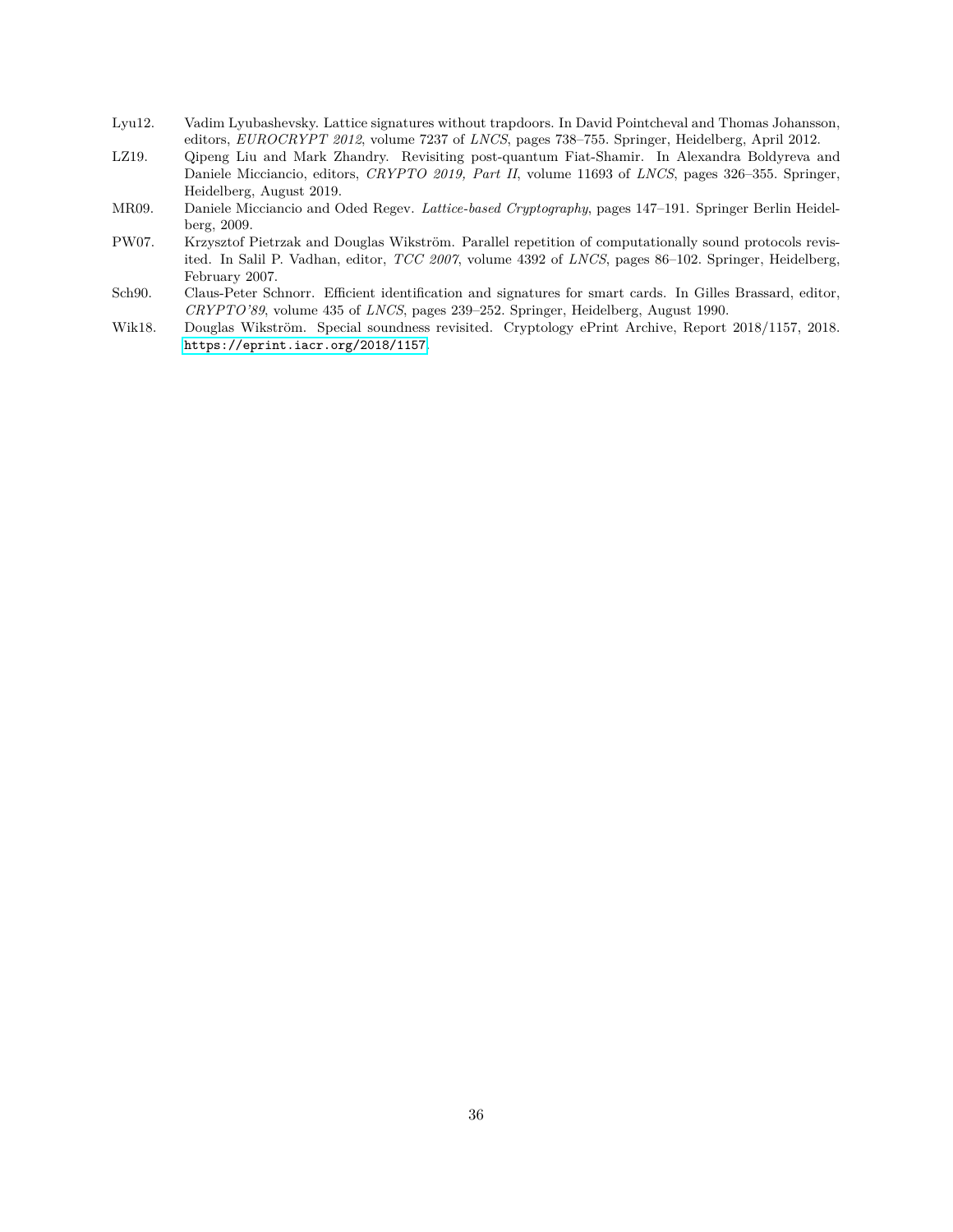# **Appendix**

## <span id="page-36-0"></span>**A Compression Functions**

The compression mechanism *Π*<sup>2</sup> of Section [5.2](#page-22-0) makes uses a specific compression function. This compression allows a prover to reduce the communication complexity and it has certain extractability properties required by the knowledge extractor of *Π*2. In this section, we generalize the notion of *compression functions* to large compression rates. Subsequently, we define a class of compression functions and prove that these indeed satisfy the properties required.

#### **A.1 Generalized compression functions**

**Definition 18 (Extractable compression function).** *Let M, M*′ *be* R*-modules, such that M is of rank n* and  $M'$  of rank  $n/k$ . Let  $C \subset \mathcal{R}$  be an exceptional subset of  $\mathcal{R}$ . Let  $\textsf{Comp} = \{\textsf{Comp}_c : M \to M' : c \in C\}$  and  $\Phi = {\Phi_c : M' \to M : c \in \mathcal{C}}$ *, where*  $\Phi_c$  *is an* R-module homomorphism for each  $c \in \mathcal{C}$ *. Then, we say* (Comp,  $\Phi$ ) *is an* extractable *k*-compression function *for* C, *if the following holds: There exists maps*  $\pi_i$ :  $M \to M$  *for*  $i \in [2k-2]$ *, such that for all*  $c \in \mathcal{C}$ *:* 

$$
\Phi_c(\textsf{Comp}_c(x)) = \sum_{i=1}^{k-1} c^{i-1} \pi_i(x) + c^{k-1} \cdot x + \sum_{i=1}^{k-1} c^{k+i-1} \cdot \pi_{k+i-1}(x).
$$

*We further say that*  $(\textsf{Comp}, \Phi)$  *is*  $(\tau, \tau')$ -norm preserving, if for all  $c \in C, x \in M, z \in M'$ :

 $||$  Comp<sub>*c*</sub>(*x*) $|| ≤ τ · ||x||$  *and*  $||Φ<sub>c</sub>(z)|| ≤ τ' · ||z||$ .

### **A.2 Generalized Compression Mechanism**

**Theorem 6 (Compression Mechanism).** *Let M, M*′ *, N be* R*-modules, such that M has rank n and M'* has rank  $n/k$  *over*  $\mathcal{R}$ *, and let*  $\Psi: M \to N$  *be an*  $\mathcal{R}$ *-module homomorphism. Let*  $\zeta \in \mathcal{R}$  *and let*  $C \subset \mathcal{R}$ *be a finite ζ-exceptional subset of* R*, let* (Comp*, Φ*) *be a* (*τ, τ* ′ )*-norm preserving k-compressing extractable* compression function for C with projection maps  $\pi_L, \pi_R$ , and let  $\sigma = \tau \tau'(2w_M(\mathcal{C}))^{2k^2} \bar{w}_M(\mathcal{C}, \zeta)^{2k^2-3k+1}$ .

*Then,*  $\Pi_1$  *as given in Protocol [3](#page-37-0) is a* 3*-move protocol for relations*  $(R(\Psi, \beta), R(\Psi, \beta \cdot \sigma, \zeta^{2k^2-3k+1})$  *which satisfies perfect completeness and unconditional* (2*k* − 1)*-special soundness.*

*Proof.* **Completeness** follows, because we have  $\textsf{Comp}_c$  is  $\tau$ -preserving for all  $c \in \mathcal{C}$ , i.e.,  $||z|| = ||\textsf{Comp}_c(x)|| \le$ *τ* · ∥*x*∥, as required. Further, it is easy to verify that also the second verification equation will always be true for an honest prover.

(2*k* − 1)**-Special Soundness**: Let  $({A}_{i,j}$ <sub>*i*∈[2*k*−2]*, c<sub>j</sub>, z<sub>j</sub>*) be 2*k* − 1 accepting transcripts for pairwise</sub> distinct challenges  $c_1, \ldots, c_{2k-1} \in \mathcal{C} \subset \mathcal{R}$ .

Let

$$
\tilde{c} := \prod_{1 \le j_1 < j_2 \le 2k - 1} (c_{j_1} - c_{j_2}).
$$

For  $i \in [2k-1]$  let

$$
a_i = (-1)^{k-1} \cdot \tilde{c} \cdot \prod_{j=1, j \neq i}^{2k-1} (c_i - c_j)^{-1} \cdot \sum_{1 \leq j_1 < \dots < j_{k-1} < 2k-1, j_\ell \neq i} c_{j_1} \cdot \dots \cdot c_{j_{k-1}}
$$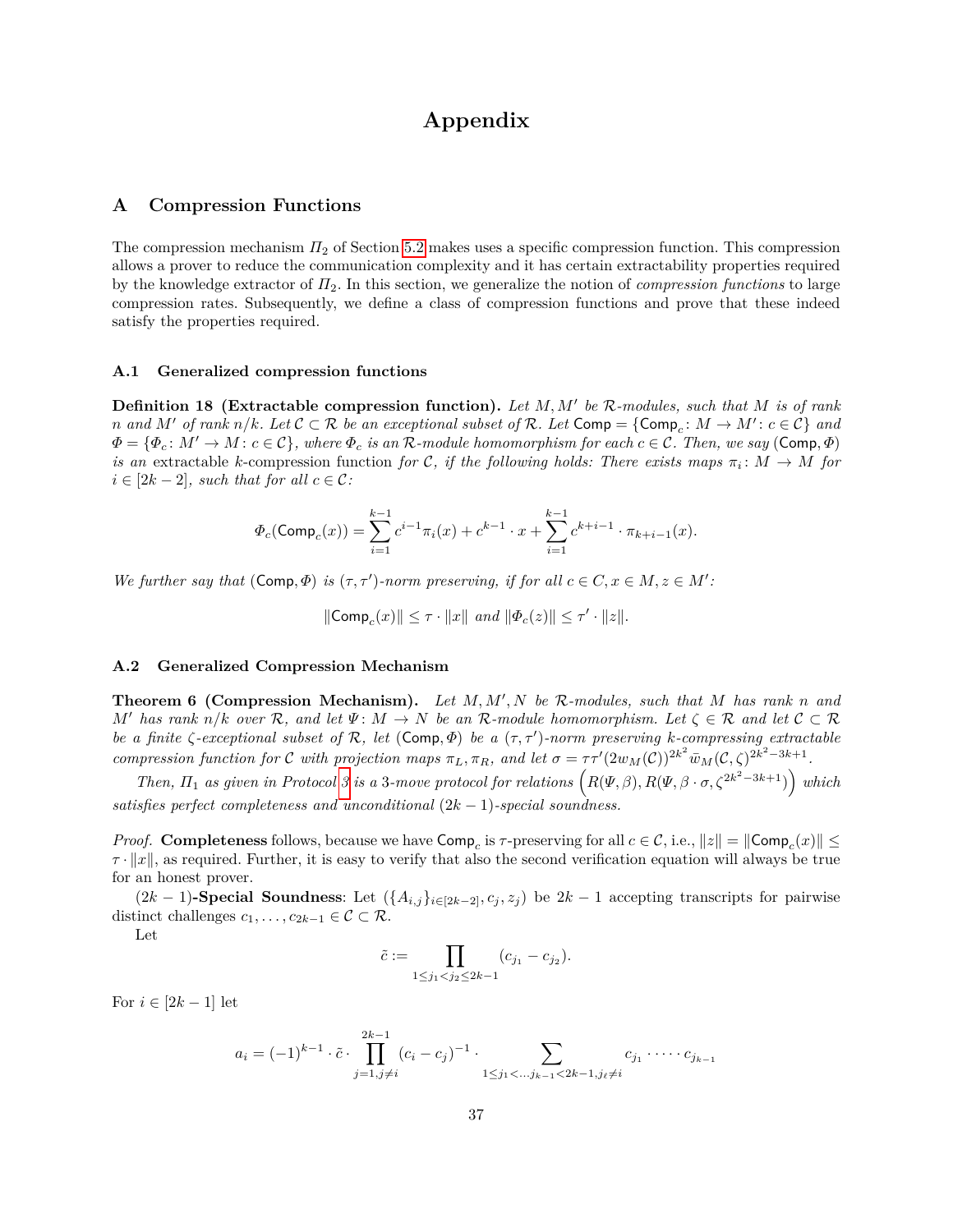<span id="page-37-0"></span>**Protocol 3** Generic Compression Mechanism  $\Pi_1$  for relations  $(R(\Psi, \beta), R(\Psi, \beta \cdot \sigma, \zeta^{2k^2-3k+1}))$ , where  $\sigma =$  $\tau \tau'(2w_M(\mathcal{C}))^{2k^2} \bar{w}_M(\mathcal{C},\zeta)^{2k^2-3k+1}$ . Recall that  $(\mathsf{Comp}, \Phi)$  is a  $(\tau, \tau')$ -norm preserving extractable compression map, i.e., for all  $c \in \mathcal{C}$ :

$$
\Phi_c(\text{Comp}_c(x)) = \sum_{i=1}^{k-1} c^{i-1} \pi_i(x) + c^{k-1} \cdot x + \sum_{i=1}^{k-1} c^{k+i-1} \cdot \pi_{k+i-1}(x).
$$
\n
$$
\text{Prover}
$$
\n
$$
A_i = \Psi(\pi_i(x))
$$
\n
$$
A_i = \Psi(\pi_i(x))
$$
\n
$$
\xrightarrow{\{A_i\}_{i \in [2k-2]}} c \leftarrow_R C \subset \mathcal{R}
$$
\n
$$
z = \text{Comp}_c(x)
$$
\n
$$
\xrightarrow{\begin{array}{c}\n\mathbf{z} \\ \hline\n\end{array}} c \leftarrow \text{Comp}_c(x)
$$
\n
$$
\xrightarrow{\begin{array}{c}\n\mathbf{z} \\ \hline\n\end{array}} c \leftarrow \text{Rep}_c(x)
$$
\n
$$
\xrightarrow{\begin{array}{c}\n\mathbf{z} \\ \hline\n\end{array}} c \leftarrow \text{Rep}_c(x)
$$
\n
$$
\xrightarrow{\begin{array}{c}\n\mathbf{z} \\ \hline\n\end{array}} c \leftarrow \text{Rep}_c(x)
$$
\n
$$
\xrightarrow{\begin{array}{c}\n\mathbf{z} \\ \hline\n\end{array}} c \leftarrow \text{Rep}_c(x)
$$
\n
$$
\xrightarrow{\begin{array}{c}\n\mathbf{z} \\ \hline\n\end{array}} c \leftarrow \text{Rep}_c(x)
$$
\n
$$
\xrightarrow{\begin{array}{c}\n\mathbf{z} \\ \hline\n\end{array}} c \leftarrow \text{Rep}_c(x)
$$
\n
$$
\xrightarrow{\begin{array}{c}\n\mathbf{z} \\ \hline\n\end{array}} c \leftarrow \text{Rep}_c(x)
$$
\n
$$
\xrightarrow{\begin{array}{c}\n\mathbf{z} \\ \hline\n\end{array}} c \leftarrow \text{Rep}_c(x)
$$
\n
$$
\xrightarrow{\begin{array}{c}\n\mathbf{z} \\ \hline\n\end{array}} c \leftarrow \text{Rep}_c(x)
$$
\n
$$
\xrightarrow{\begin{array}{c}\n\mathbf{z} \\ \hline\n\end{array}} c \leftarrow \text{Rep}_c(x)
$$
\n
$$
\xrightarrow{\begin{array}{c}\n\mathbf{z} \\ \hline\n\end{array}} c \leftarrow \text{Rep}_c(x)
$$
\n

then

$$
\begin{pmatrix} 1 & 1 & \dots & 1 \\ c_1 & c_2 & \dots & c_{2k-1} \\ c_1^2 & c_2^2 & \dots & c_{2k-1}^2 \\ \vdots & \vdots & \ddots & \vdots \\ c_1^{2k-2} & c_2^{2k-2} & \dots & c_{2k-1}^{2k-2} \end{pmatrix} \begin{pmatrix} a_1 \\ a_2 \\ \vdots \\ a_{2k-1} \end{pmatrix} = \tilde{c} \begin{pmatrix} 0 \\ \vdots \\ 1 \\ \vdots \\ 0 \end{pmatrix}.
$$

Let  $a \in \mathcal{R}$  such that  $a \cdot \tilde{c} = \zeta^{2k^2-3k+1}$ . (Note that such an *a* exist, because  $\tilde{c}$  is the product of  $\binom{2k-1}{2}$  $2k^2 - 3k + 1$  elements in C, and C is a  $\zeta$ -exceptional subset of R.) Let us now define

$$
\bar{x} = a \cdot \sum_{i=1}^{2k-1} a_i \cdot \Phi_{c_i}(z_i) \in M.
$$

It is easily seen that  $\Psi(\bar{x}) = \zeta^{2k^2 - 3k + 1} \cdot X$  and that

$$
\|\bar{x}\| \leq \bar{w}_M(\mathcal{C}, \zeta)^{2k^2 - 3k + 1} \cdot \sum_{i=1}^{2k - 1} (2w_M(\mathcal{C}))^{(2k - 2)} \cdot {2k - 2 \choose k - 1} \cdot w_M(\mathcal{C})^{k - 1} \cdot \tau' \cdot \|z_i\|
$$
  
\n
$$
\leq \bar{w}_M(\mathcal{C}, \zeta)^{2k^2 - 3k + 1} \cdot 2k \cdot (2e)^{k - 1} \cdot (2w_M(\mathcal{C}))^{2k^2 - 5k + 3} \cdot w_M(\mathcal{C})^{k - 1} \cdot \tau' \cdot \beta \cdot \tau
$$
  
\n
$$
\leq \bar{w}_M(\mathcal{C}, \zeta)^{2k^2 - 3k + 1} \cdot (2w(\mathcal{C}))^{2k^2} \cdot \tau' \cdot \beta \cdot \tau,
$$
\n(10)

which completes the proof.

# **A.3 Instantiating Extractable Compression Functions**

*Example 2 ([\[AC20\]](#page-33-0)).* Let  $M = \mathcal{R}^n$ ,  $M' = \mathcal{R}^{n/k}$ . Then we can define

Comp<sub>c</sub>
$$
((x_1,...,x_k)) = \sum_{i=1}^k c^{i-1}x_i
$$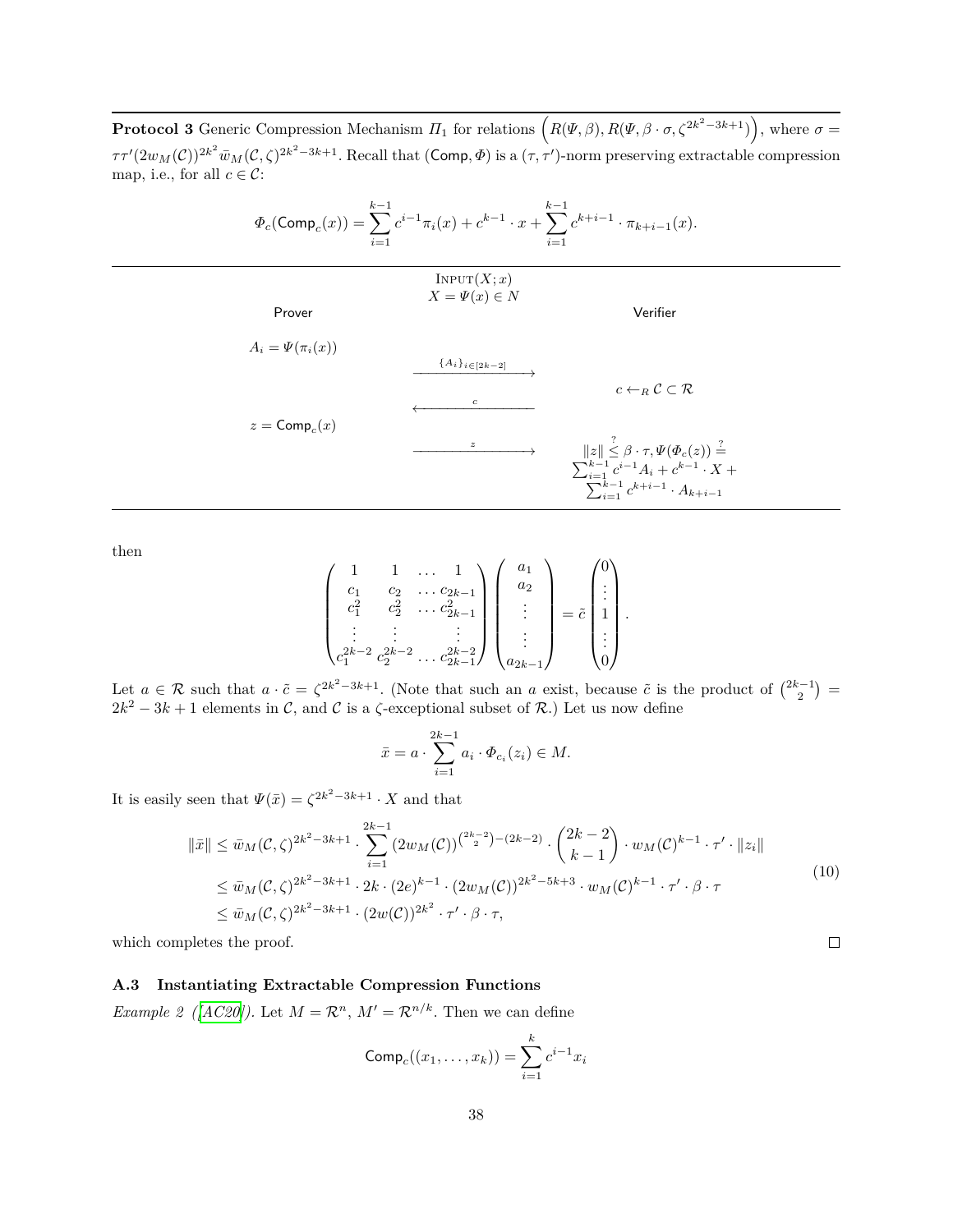and

$$
\Phi_c(z) = (c^{k-1} \cdot z, c^{k-2} \cdot z, \dots, cz, z).
$$

If we choose the infinity norm  $\|\cdot\|_{\infty}$  on R and we have  $w(C) \geq 1$ , then we obtain that  $(\text{Comp}, \Phi)$  is  $(\sum_{i=0}^{k-1} w(C)^i, w(C)^{k-1})$ -norm preserving.

More generally, if we choose the norm  $\lVert \cdot \rVert_p$  for  $p \in \mathbb{N} \cup \{\infty\}$ , then we obtain that  $(\text{Comp}, \Phi)$  is  $(\sum_{i=0}^{k-1} w(C)^i, \sum_{i=0}^{k-1} w(C)^i)$ -norm preserving.

The corresponding projection maps can be defined as follows: Let

$$
f(x) = (0, \ldots, 0, x_1, \ldots, x_{n-n/k})
$$

and

$$
g(x) = (x_{n/k+1}, \dots, x_n, 0, \dots, 0)
$$

Then,  $\pi_i = f^{k-i}, \pi_{k+i-1} = g^i$  for  $i \in [k-1]$ .

In the following we show that we can generalize this instantiation. Note that we are not aware of any instantiation of *f* and *g* that would give an actual efficiency improvement over the choice of *f* and *g* above, the abstraction in the following theorem should therefore be viewed as mostly interesting from a theoretical view point.

**Proposition 1.** Let  $k, n \in \mathbb{N}$  and let M be an R-module of rank n and let  $C \subset \mathcal{R}$  be subset of R. Suppose  $f, g \in \text{End}(M)$  *are such that* 

*1.*  $f^k = g^k = 0$ , *2. for all*  $\ell \in [k-1]$ :  $f^{\ell} \circ g^{\ell} + g^{k-\ell} \circ f^{k-\ell} = \mathrm{Id}$ .

*Let*  $M' = g^{k-1}(M)$ . Then,  $\dim_{\mathcal{R}} M' = n/k$  *and we can obtain a compression function by setting* 

$$
\text{Comp}_c(x) = g^{k-1}(F_c(x))
$$

*and*

$$
\Phi_c(z) = F_c(z),
$$

*where*  $F_c = \sum_{i=1}^{k} c^{i-1} \cdot f^{k-i}$ .

We split the proof of the proposition into a number of intermediary lemmas.

**Lemma 8.** Let  $k, n \in \mathbb{N}$  and let M be an R-module of rank n. Suppose  $f, g \in \text{End}(M)$  are such that

1. 
$$
f^k = g^k = 0
$$
,  
2. for all  $\ell \in [k-1]$ :  $f^{\ell} \circ g^{\ell} + g^{k-\ell} \circ f^{k-\ell} = \text{Id}$ .

*Then, it holds that* dim<sub>*R*</sub>  $(g^{k-1}(M)) = n/k$ .

*Proof.* By 1. it follows  $\dim_{\mathcal{R}}(g^{k-1}(M)) \leq n/k$ . By 2. we have  $f^{k-1} \circ g^{k-1} + g \circ f = \text{Id}$  and thus  $\dim_{\mathcal{R}} (g^{k-1}(M)) + \dim_{\mathcal{R}} (g(M)) \geq n$ . As by 1. we also have  $\dim_{\mathcal{R}} (g(M)) \leq n - n/k$ , the required follows.  $\Box$ 

<span id="page-38-0"></span>**Lemma 9.** Let  $k, n \in \mathbb{N}$  and let  $M$  be an  $\mathcal{R}$ -module of rank  $n$ . Let  $f, g \in \text{End}(M)$  such that

*1.*  $f^k = g^k = 0$ , *2. for all*  $\ell \in [k-1]$ :  $f^{\ell} \circ g^{\ell} + g^{k-\ell} \circ f^{k-\ell} = \text{Id}.$ *Then, for all*  $\ell \in [k]$ :  $f^{\ell} \circ g^{\ell} \circ f^{\ell} = f^{\ell}.$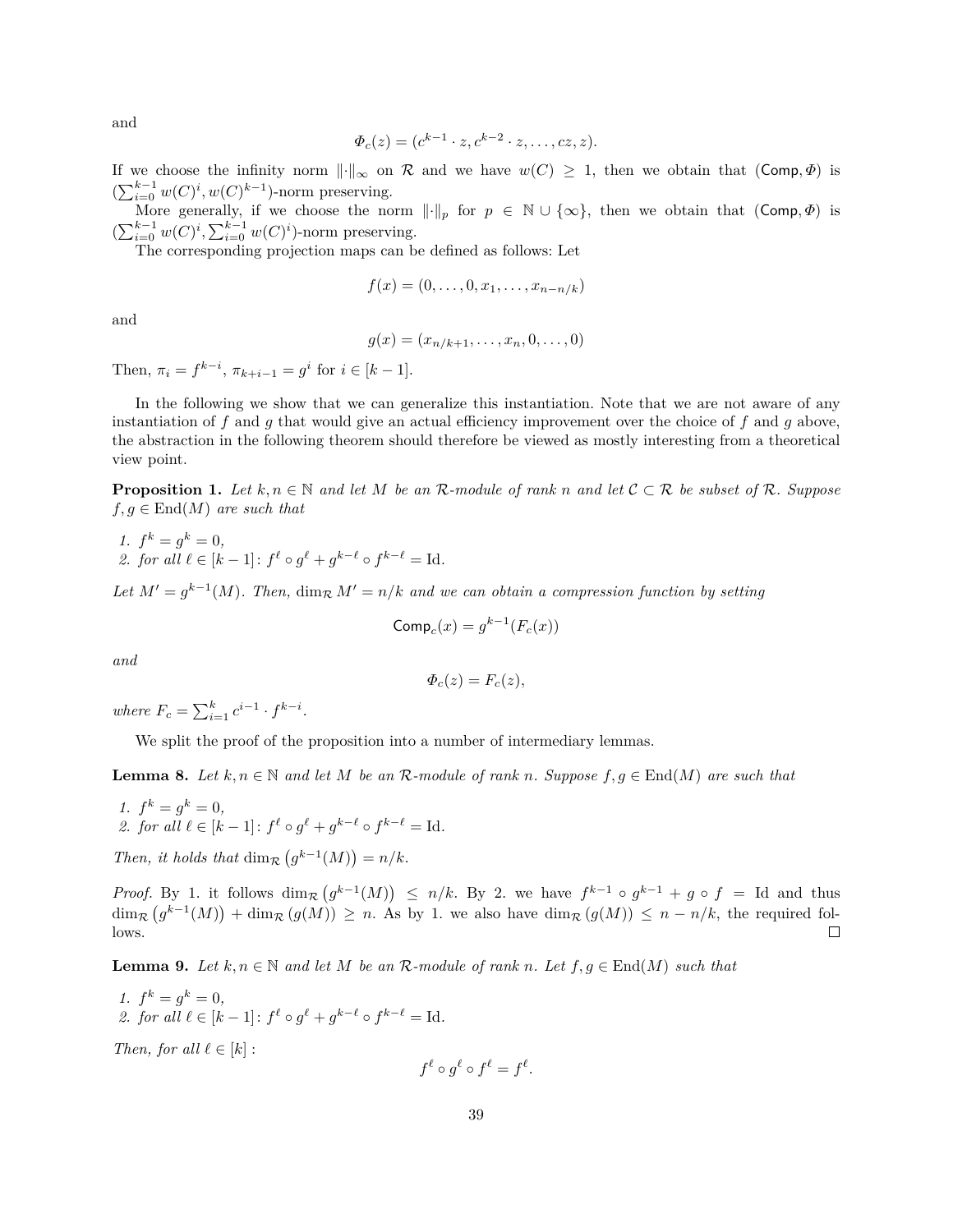*Proof.* For any  $\ell \in [k]$  we have

$$
f^\ell \stackrel{2}{=} f^\ell \circ (g^\ell \circ f^\ell + f^{k-\ell} \circ g^{k-\ell}) \stackrel{1}{=} f^\ell \circ g^\ell \circ f^\ell.
$$

**Lemma 10.** *Let*  $k, n \in \mathbb{N}$  *and let*  $M$  *be an*  $\mathcal{R}$ *-module of rank*  $n$ *. Suppose*  $f, g \in \text{End}(M)$  *are such that 1.*  $f^k = g^k = 0$ , *2. for all*  $\ell \in [k-1]$ :  $f^{\ell}g^{\ell} + g^{k-\ell}f^{k-\ell} = 1$ .

*Let*  $F_c := \sum_{i=1}^k c^{i-1} \cdot f^{k-i}$ . Then, for all  $c \in \mathcal{R}$ ,  $x \in M$  we have

$$
F_c(g^{k-1}(F_c(x))) = \sum_{i=1}^{k-1} c^{i-1} \cdot f^{k-i}(x) + c^{k-1} \cdot x + \sum_{i=1}^{k-1} c^{k+i-1} \cdot g^i(x).
$$

*Proof.* We start by rewriting the left-hand side of the equation as follows:

$$
F_c \circ g^{k-1} \circ F_c = \sum_{j=1}^k c^{j-1} \cdot f^{k-j} \circ g^{k-1} \circ \left(\sum_{i=1}^k c^{i-1} \cdot f^{k-i}\right)
$$
  
= 
$$
\sum_{j=1}^k \sum_{i=1}^k c^{i+j-2} \cdot f^{k-j} \circ g^{k-1} \circ f^{k-i}
$$
  
= 
$$
\sum_{\ell=1}^{2k-1} c^{\ell-1} \cdot \sum_{\substack{i+j=\ell+1, 1 \le i, j \le k \\ i \ne i}} f^{k-j} \circ g^{k-1} \circ f^{k-i}
$$
  
= 
$$
\sum_{\ell=1}^{k-1} c^{\ell-1} \cdot t_\ell + c^{k-1} \cdot t_k + \sum_{\ell=1}^{k-1} c^{k+\ell-1} \cdot t_{k+\ell}.
$$

In order to prove the lemma it is therefore left to show the following:

i.)  $t_{\ell} = f^{k-\ell}$  for  $\ell \in [k-1]$ , ii.)  $t_k = \mathrm{Id},$ iii.)  $t_{\ell+k} = g^{\ell}$  for  $\ell \in [k-1]$ .

We first consider the first two cases, i.e,  $t_{\ell}$  for  $\ell \leq k$ . We have

$$
t_{\ell} = \sum_{i+j=\ell+1,1 \leq i,j \leq k} f^{k-j} \circ g^{k-1} \circ f^{k-i}
$$
  
= 
$$
\sum_{i=0}^{\ell-1} f^{k-\ell+i} \circ g^{k-1} \circ f^{k-i-1}
$$
  
= 
$$
\sum_{i=0}^{\ell-1} f^{k-\ell+i} \circ g^{i} \circ g^{k-i-1} \circ f^{k-i-1}
$$
  

$$
\stackrel{2}{=} \sum_{i=0}^{\ell-1} f^{k-\ell+i} \circ g^{i} \circ (1 - f^{i+1} \circ g^{i+1})
$$
  
Lemma 9 
$$
\sum_{i=0}^{\ell-1} f^{k-\ell+i} \circ g^{i} - f^{k-\ell+i+1} \circ g^{i+1}
$$
  
= 
$$
f^{k-\ell} \circ g^{0} - f^{k} \circ g^{\ell}
$$
  

$$
\stackrel{1}{=} f^{k-\ell}.
$$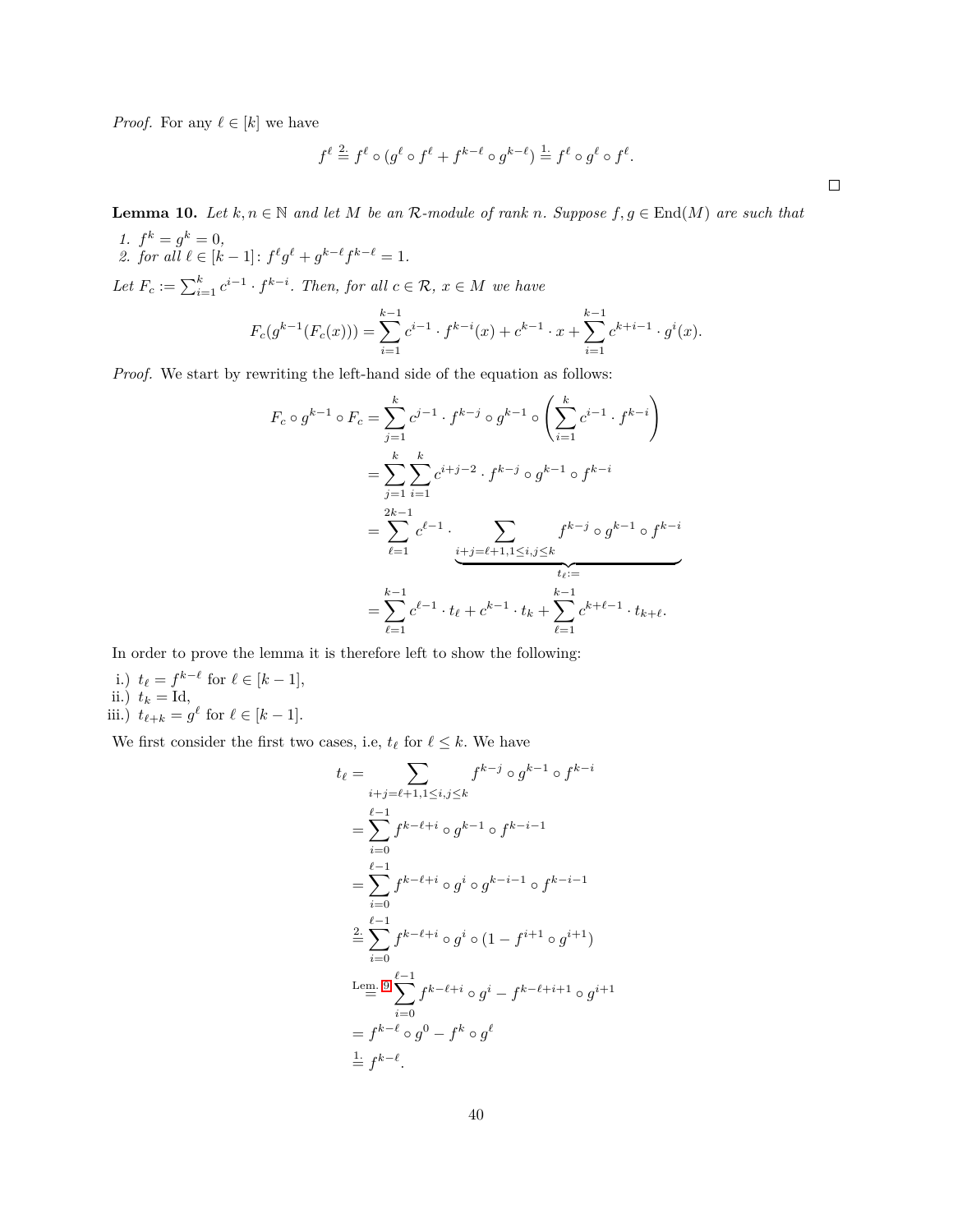It is left to consider the last case  $t_{k+\ell}$  for  $\ell \in [k-1]$ . Here, it holds

$$
t_{k+\ell} = \sum_{i+j=k+\ell+1, 1 \leq i, j \leq k} f^{k-j} \circ g^{k-1} \circ f^{k-i}
$$
  
\n
$$
= \sum_{i=\ell}^{k-1} f^{-\ell+1} \circ g^{k-1} \circ f^{k-i-1}
$$
  
\n
$$
\geq \sum_{i=\ell}^{k-1} f^{-\ell+i} \circ g^{i} (1 - f^{i+1} \circ g^{i+1})
$$
  
\n
$$
= \sum_{i=\ell}^{k-1} f^{-\ell+i} \circ g^{i} - f^{-\ell+i} \circ g^{-\ell+i} \circ g^{\ell} \circ f^{\ell} \circ f^{-\ell+i+1} \circ g^{i+1}
$$
  
\n
$$
\geq \sum_{i=\ell}^{k-1} f^{-\ell+i} \circ g^{i} - f^{-\ell+i} \circ g^{-\ell+i} (1 - f^{k-\ell} \circ g^{k-\ell}) \circ f^{-\ell+i+1} \circ g^{i+1}
$$
  
\n
$$
\geq \sum_{i=\ell}^{k-1} f^{-\ell+i} \circ g^{i} - f^{-\ell+i+1} \circ g^{i+1} + f^{k-\ell} \circ g^{k-\ell} f^{-\ell+i+1} \circ g^{-\ell+i+1} \circ g^{\ell}
$$
  
\n
$$
\geq \sum_{i=\ell}^{k-1} f^{-\ell+i} \circ g^{i} - f^{-\ell+i+1} \circ g^{i+1} + f^{k-\ell} \circ g^{k}
$$
  
\n
$$
\geq \sum_{i=\ell}^{k-1} f^{-\ell+i} \circ g^{i} - f^{-\ell+i+1} \circ g^{i+1}
$$
  
\n
$$
= f^{0} \circ g^{\ell} - f^{k-\ell} \circ g^{k}
$$
  
\n
$$
\geq g^{\ell},
$$

as required. This concludes the proof.

# <span id="page-40-0"></span>**B Composition of** *Σ***-Protocols**

In order to deal with the issues arriving when composing protocols which introduce soundness slack, we separate between the relation for which the honest prover knows a witness in the end of the protocol execution, and the relation for which one can extract a witness via the special soundness.

**Definition 19 (Transforming Protocol).** Let R be a ring and let  $M, N, \widetilde{M}$  be R-modules, and  $\Psi: M \to N$ *an*  $\mathcal{R}$ *-module homomorphism. Let*  $\Pi$  *be a* (2 $\mu$  + 1)*-move public-coin protocol with challenge space*  $\mathcal{C} \subseteq \mathcal{R}$ *.* Let  $[\Psi'] = {\Psi'_{\mathbf{c}} \colon \widetilde{M} \to N \mid \mathbf{c} \in C^{\mu}}$  *be an ensemble of* R*-module homomorphisms. Further, let*  $\beta, \sigma \in \mathbb{R}_{>0}$  *and Υ* ∈ R*.*

*We say a protocol Π* transforms relation  $R(\Psi, \alpha)$  into  $R([\Psi'], \beta)$  *and is*  $(k_1, \ldots, k_\mu)$ -special sound with extraction slack  $(\sigma, \Upsilon)$ *, if the following holds:* 

- *1. A pair of honest prover and verifier*  $(P, V)$  *holding*  $(Y, y) \in R(\Psi, \alpha)$ *, will hold some output*  $(X; x)$  *with*  $(X; x) \in R(\Psi'_c, \beta)$  at the end of an execution of  $\Pi$  with challenges **c**, where *x* is the last message of the *protocol.*
- 2. The verifier accepts if and only if indeed  $(X; x) \in R(\Psi_{\mathbf{c}}', \beta)$ .
- *3.* For any  $\beta' \in \mathbb{R}_{>0}$ ,  $\gamma' \in \mathcal{R}$ , given an  $(k_1, \ldots, k_\mu)$ -tree of accepting transcripts with corresponding outputs

$$
(X_i; x_i) \in R(\Psi'_{{\bf c}_i}, \beta', {\cal T}'),
$$

*it is possible to extract a witness y*˜ *such that*

$$
(Y; \tilde{y}) \in R(\Psi, \sigma \cdot \beta', \Upsilon \cdot \Upsilon').
$$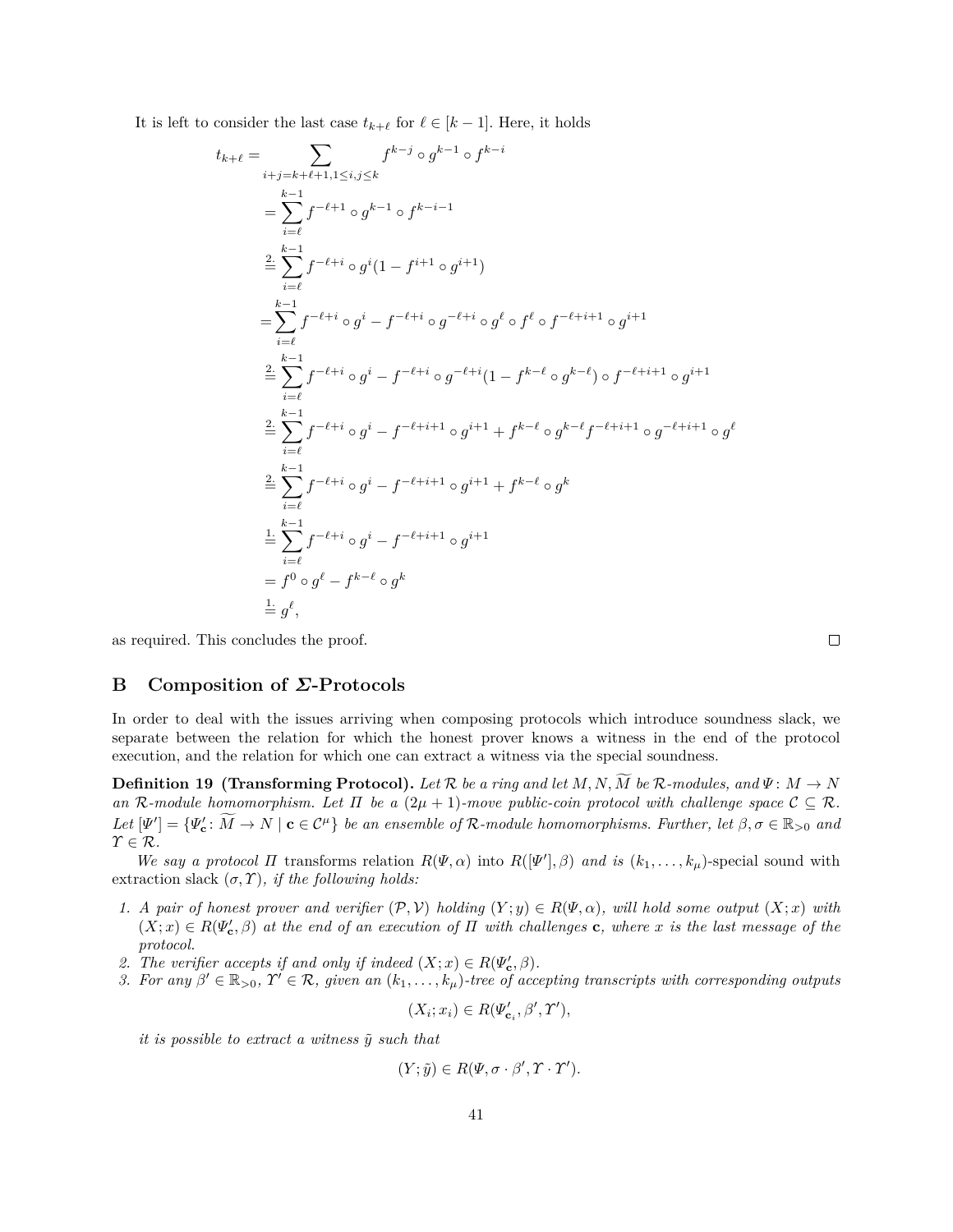**Lemma 11.** *If Π is a*  $(2\mu + 1)$ *-move protocol transforming relation*  $R(\Psi, \alpha)$  *into*  $R([\Psi'], \beta)$  *and is*  $(k_1, \ldots, k_\mu)$ *-special sound with extraction slack*  $(\sigma, \Upsilon)$ *, then*  $\Pi$  *is*  $2\mu + 1$ *-move protocol for relations*  $(R(\Psi, \alpha), R(\Psi, \beta \cdot \sigma, \Upsilon))$  *that satisfies perfect completeness and*  $(k_1, \ldots, k_\mu)$ *-special soundness.* 

*Proof.* Perfect completeness follows from the first and second property of a transforming protocol. Further, by the second property of a transforming protocol, at the end of each accepting transcript the verifier will hold a tuple  $(X; x) \in R(\Psi_{\mathbf{c}}', \beta) = R(\Psi_{\mathbf{c}}', \beta, 1)$ . Now, given a  $(k_1, \ldots, k_\mu)$ -tree of accepting transcripts with corresponding outputs  $(X_i; x_i) \in R(\Psi'_c, \beta, 1)$ , by the third property of a transforming protocol, we can extract a witness  $\tilde{y}$  such that  $(Y; \tilde{y}) \in R(\Psi, \beta \cdot \sigma, \Upsilon)$ . This concludes the proof.  $\Box$ 

**Lemma 12.** Let all variables be as defined in Theorem [4.](#page-19-1) Let  $[\Psi'] = {\Psi_c = \Psi \colon M \to N \mid c \in \mathcal{C}}$  (i.e., the *constant ensemble of functions Ψ). Then, protocol Π*<sup>0</sup> *(as defined in Protocol [1\)](#page-20-0) is a protocol transforming relation*  $R(\Psi, \alpha)$  *into*  $R([\Psi'], \beta)$  *that is is* 2*-special sound with extraction slack*  $(2\bar{w}_M(\mathcal{C}, \zeta), \zeta)$ *.* 

*Proof.* Protocol  $\Pi_0$  (as defined in Protocol [1\)](#page-20-0) transforms a statement *Y* (with  $(Y; y) \in R(\Psi, \alpha)$ ) into a statement  $X = W + cY$ , where *W* is the first message of the prover and *c* is the challenge. By definition, the verifier accepts if and only if for the second prover's message *x* it holds  $||x|| \leq \beta$  and  $\Psi(x) = W + cY$ , i.e., if and only if  $(X; x) \in R(\Psi, \beta)$  as required.

It is left to show extractability. Let  $\gamma' \in \mathcal{R}$  and  $\beta' \in \mathbb{R}_{>0}$  be arbitrary. Assume to be given  $c \neq c' \in \mathcal{C}$ and tuples  $(X = W + cY; x)$  and  $(X' = W + c'Y; x')$  such that  $||x||, ||x'|| \le \beta'$  and  $\Psi(x) = \gamma' \cdot (W + cY)$  and  $\Psi(x) = \Upsilon' \cdot (W + c'Y).$ 

Let  $a \in \mathcal{R}$  such that  $a(c - c') = \zeta$ . (Such an *a* exists, because C is assumed to be a  $\zeta$ -exceptional subspace of  $\mathcal{R}$ .) Let  $\tilde{y} = a(x - x')$ . Then we have  $\|\tilde{y}\| \le \bar{w}(\mathcal{C}, \zeta)(\|x\| - \|x'\|) \le 2\bar{w}(\mathcal{C}, \zeta)\beta'$ . Further, we have  $\Psi(\tilde{y}) = \Psi(a(x - x')) = a \cdot \Upsilon' \cdot (c - c')Y = \zeta \cdot \Upsilon' \cdot Y$ , which concludes the proof.

**Lemma 13.** Let all variables be as defined in Theorem [5.](#page-23-0) Let  $[\Psi'] = {\Psi'_c = \Psi \circ \Phi_c \colon M' \to N \mid c \in \mathcal{C}}$ . Then, *protocol*  $\Pi_1$  *(as defined in Protocol [2\)](#page-23-1) is a protocol transforming relation*  $R(\Psi, \beta)$  *into relation*  $R([\Psi'], \beta \cdot \tau)$ *which is* 3-special sound with extraction slack  $(\sigma', \zeta^3)$ , where  $\sigma' = 6\tau' w_M(\mathcal{C})^2 \bar{w}_M(\mathcal{C}, \zeta)^3$ .

*Proof.* Protocol *Π*<sub>1</sub> (as defined in Protocol [2\)](#page-23-1) transforms a statement *X* (with  $(X; x) \in R(\Psi, \beta)$ ) into a statement  $Z = A + cX + c^2B$ , where A, B are as defined by the first message of the prover and c is the challenge. By definition, the verifier accepts if and only if for the second prover's message *z* it holds  $||z|| \leq \beta \cdot \tau$ and  $\Psi(\Phi_c(z)) = A + cX + c^2B$ , i.e., if and only if  $(Z; z) \in R(\Psi \circ \Phi_c, \beta \cdot \tau)$  as required.

It is left to show extractability. Let  $\gamma' \in \mathcal{R}$  and  $\beta' \in \mathbb{R}_{>0}$  be arbitrary. Assume to be given pairwise distinct challenges  $c_1, c_2, c_3 \in \mathcal{C}$  and pairs  $(Z_1 = A + c_1 X + c_1^2 B; z_1), (Z_2 = A + c_2 X + c_2^2 B; z_2)$  and  $(Z_3 = A + c_3 X + c_3^2 B; z_3)$  such that  $||z_1||, ||z_2||, ||z_3|| \leq \beta'$  and  $\Psi(\Phi_{c_1}(z_1)) = \Upsilon' \cdot (A + c_1 X + c_1^2 B), \Psi(\Phi_{c_2}(z_1)) =$  $\mathcal{Y}' \cdot (A + c_2 X + c_2^2 B)$  and  $\Psi(\Phi_{c_3}(z_1)) = \mathcal{Y}' \cdot (A + c_3 X + c_3^2 B).$ 

Let

$$
(a_1, a_2, a_3) = (c_3^2 - c_2^2, c_1^2 - c_3^2, c_2^2 - c_1^2).
$$

Then,

$$
\begin{pmatrix} 1 & 1 & 1 \ c_1 & c_2 & c_3 \ c_1^2 & c_2^2 & c_3^2 \end{pmatrix} \begin{pmatrix} a_1 \ a_2 \ a_3 \end{pmatrix} = \tilde{c} \begin{pmatrix} 0 \ 1 \ 0 \end{pmatrix},
$$

where  $\tilde{c} = (c_1 - c_2)(c_1 - c_3)(c_2 - c_3) \in \mathcal{R}^*$ .

Let *a* such that  $a \cdot \tilde{c} = \zeta^3$  (such an *a* exists because C is  $\zeta$ -exceptional) and let

$$
\tilde{x} = a \cdot \sum_{i=1}^{3} a_i \cdot \Phi_{c_i}(z_i) \in M.
$$

Then, we have

$$
\Psi(\tilde{x}) = a \cdot \sum_{i=1}^{3} a_i \cdot \Psi(\Phi_{c_i}(z_i)) = a \cdot \sum_{i=1}^{3} a_i (A + c_i X + c_i^2 B) = a \cdot \Upsilon' \cdot (0 \cdot A + \tilde{c} \cdot X + 0 \cdot B) = \zeta^3 \cdot \Upsilon' \cdot X.
$$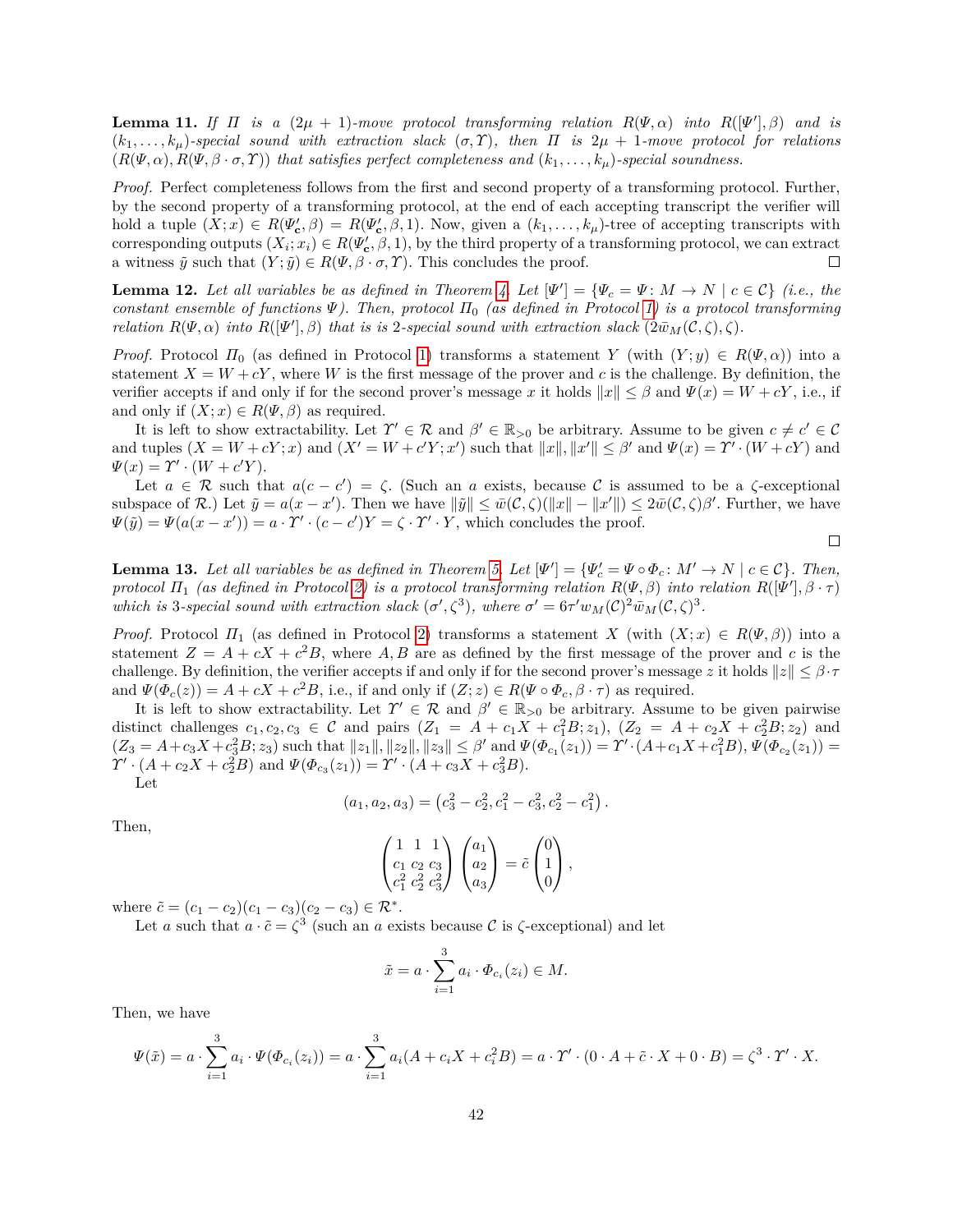Further, we have

$$
\|\bar{x}\| \leq \bar{w}_M(\mathcal{C}, \zeta)^3 \cdot \sum_{i=1}^3 2 \cdot w_M(\mathcal{C})^2 \cdot \tau' \cdot \|z_i\| \leq 6 \cdot \bar{w}_M(\mathcal{C}, \zeta)^3 \cdot w_M(\mathcal{C})^2 \cdot \tau' \cdot \beta' = \beta' \cdot \sigma',
$$

where  $\sigma' = 6\tau' w_M(\mathcal{C})^2 \bar{w}_M(\mathcal{C}, \zeta)^3$ . This concludes the proof.

<span id="page-42-0"></span>**Definition 20 (Composition of Transforming Protocols).** Let  $\mathcal{R}$  be a ring and let  $M, N, M, M'$  be  $\mathcal{R}\text{-modules, and } \Psi: M \to N \text{ an } \mathcal{R}\text{-module homomorphism.}$  Let  $\mathcal{C} \subseteq \mathcal{R}$ . Let  $[\Psi'] = {\Psi_{\mathbf{c}}' \colon M \to N \mid \mathbf{c} \in \mathcal{C}^{\ell}},$  $\mathbf{c} \in \mathcal{C}^{\ell}$  *let*  $[\Psi_{\mathbf{c}}''] = {\Psi_{\mathbf{c}, \mathbf{c}'}' : \widetilde{M}' \to N \mid \mathbf{c} \in \mathcal{C}^{\ell'}}$  *be ensembles of* R-module homomorphisms.

*Let*  $\Pi$  *be an*  $(2\ell + 1)$ *-move public-coin protocol that transforms relation*  $R(\Psi, a)$  *into*  $R([\Psi'], \beta)$  *and is*  $(k_1, \ldots, k_\ell)$ -special sound with extraction slack  $(\sigma, \Upsilon)$ . For each  $\mathbf{c} \in \mathcal{C}^{\ell}$ , let  $\Pi_{\mathbf{c}}'$  be a  $(2\ell'+1)$ -move public-coin protocol that transforms relations  $R(\Psi_{\mathbf{c}}', \beta)$  into relation  $R([\Psi_{\mathbf{c}}''], \gamma)$  and is  $(k'_1, \ldots, k'_{\ell'})$  sound with extraction *slack*  $(\sigma', \Upsilon')$ *.* 

*Then we define the* composition  $\Pi \circ \Pi'$  *of*  $\Pi$  *and*  $\Pi' = {\Pi_{\mathbf{c}} \mid \mathbf{c} \in C^{\ell}}$  *as the protocol that is obtained by first running Π on input* (*Y* ; *y*) *and Y , and then instead of sending the last message x, running Π*′ **<sup>c</sup>** *on*  $(X; x)$  and X, where  $\mathbf{c} \in \tilde{C}^{\ell}$  are the  $\ell$  challenges of the first run.

# **Theorem 7 (Composition Theorem).** *Let all parameters as defined in Definition [20.](#page-42-0)*

*Then,*  $\Pi \propto \Pi'$  *is a protocol that transforms relation*  $R(\Psi, \alpha)$  *into relation*  $R([\Psi''], \gamma)$  *and is*  $(k_1, \ldots, k_\ell, k'_1, \ldots, k'_{\ell'})$  sound with extraction slack  $(\sigma \cdot \sigma', \Upsilon \cdot \Upsilon')$ .

*Further, if Π* satisfies (non-abort) special honest verifier zero-knowledge, then so does  $\Pi \circ \Pi'$ .

*Proof.* **Transforming Protocol.** First, we have to show that the protocol  $\Pi \circ \Pi'$  indeed satisfies all three required properties of a transforming protocol. It is easy to see that the first and second property indeed hold: Let  $\mathbf{c} \in \mathcal{C}^{\ell}$  and  $\mathbf{c}' \in \mathcal{C}^{\ell'}$  be the challenges sampled by the verifier. If  $(P, V)$  in the beginning hold  $(Y; y)$ and *y* with  $(Y; y) \in R(\Psi, \alpha)$ , then after running *Π* the parties hold  $(X; x)$  and *X* with  $(X; x) \in R(\Psi_{\mathbf{c}}', \beta)$ . Therefore, after running  $\Pi'_{\mathbf{c}'}$  on  $(X; x)$  and  $x$ , the parties obtain  $(X'; x') \in R(\Psi''_{(\mathbf{c}, \mathbf{c}')} , \gamma)$ , as required. Further, as *V* will accept the final message if and only if indeed  $(X'; x') \in R(\Psi''_{(\mathbf{c}, \mathbf{c}')}, \gamma)$ , the second property follows.

**Extractability.** Assume to be given a  $(k_1, \ldots, k_\ell, k'_1, \ldots, k'_{\ell'})$ -tree of accepting transcripts, i.e., where the leafs correspond to outputs  $(X'_{i,j}; x'_{i,j}) \in R(\Psi''_{(\mathbf{c}_i, \mathbf{c}'_{i,j})}, \gamma)$  (for  $i \in [\prod_{\iota=1}^{\ell} k_{\iota}], j \in [\prod_{\iota=1}^{\ell'} k'_{\iota}])$ . Then, by the extractability of *Π'* for each *i* one can extract an output  $(X_i; x_i) \in R(\Psi'_{\mathbf{c}_i}, \sigma' \cdot \gamma, \Upsilon')$  corresponding to a leaf in the subtree tree of  $(k_1, \ldots, k_\ell)$ -accepting transcript. Now, by the extractability of *Π*, we can extract an output  $(X; x) \in R(\Psi_{\mathbf{c}_i}', \sigma \cdot \sigma' \cdot \gamma, \Upsilon \cdot \Upsilon')$ , as required.

**SHVZK.** We can simulate a transcript for  $\Pi \circ \Pi'$  as follows: First, the simulator uses the simulator of *Π* to simulate the first half of the transcript. If the protocol does not abort, by the first property of the protocol this implies that the simulator successfully produced  $(X; x)$  with  $(X; x) \in R(\Psi_{\mathbf{c}}', \beta)$  (with distribution statistically close to an honest execution). Instead of setting *x* to be the last message of the protocol, the simulator can now proceed like an honest prover with input  $(X; x)$  to simulate  $\Pi'_{\mathbf{c}}$ . Obviously, if the first part of the protocol is statistically close to an honest execution, so is the second. This concludes the proof.

 $\Box$ 

 $\Box$ 

# **C Lattice-Based Circuit Satisfiability Argument**

In this section, we first give the complete description of the linearization approach presented in Section [7.2.](#page-30-0) This protocol allows a prover to prove knowledge of a secret vector  $\mathbf{x} \in \mathcal{R}_p^n$  such that  $C(\mathbf{x}) = 0$ . The resulting protocol uses compressed *Σ*-protocol  $Λ_{\text{comp}}(η)$  in a black-box manner. Subsequently, we describe the adaptations required when the largest exceptional subset of  $\mathcal{R}_p$  is "too small".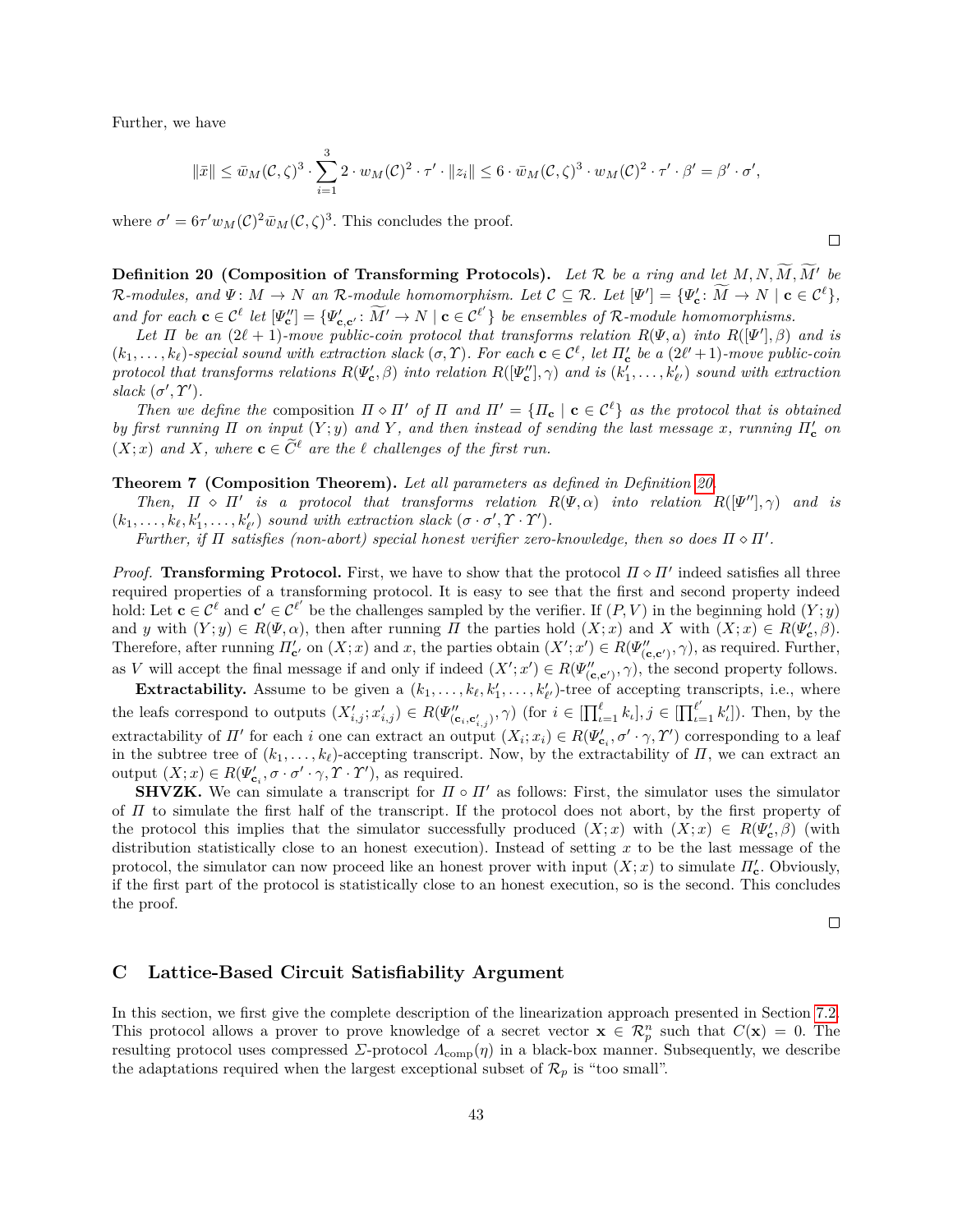#### <span id="page-43-0"></span>**C.1 Protocol Description**

The linearization approach, denoted by  $\Lambda_{cs}(\eta)$ , is described in Protocol [4.](#page-43-1) Its properties are summarized in Theorem [8.](#page-43-2) As before,  $\eta \in \mathbb{N}$  is a parameter allowing for a trade-off between the completeness error and the communication complexity. In this circuit satisfiability argument it is crucial that the approximation factor  $\zeta$  is invertible in  $\mathcal{R}_p$ .

<span id="page-43-2"></span>**Theorem 8**  $(\mathcal{R}_p$ -Circuit Satisfiability Argument). Let  $n, r, m, \mu, \eta \in \mathbb{N}$  such that  $n + r + 2m + 3 = 2^{\mu}$ *and let*  $p, q \in \mathbb{N}$  *be primes. Let*  $\mathcal{R} = \mathbb{Z}[X]/f(X)$  *for a monic and irreducible polynomial*  $f(X) \in \mathbb{Z}[X]$  *of degree d. Further, let*  $\zeta \in \mathcal{R}$  *such that*  $\zeta \in \mathcal{R}_p^*$  *and let* C *be a*  $\zeta$ -exceptional subset of  $\mathcal{R}$ *. Let*  $\text{Com}: \mathcal{R}_p^n \times \mathcal{R}_p^r \to$  $\mathcal{R}_q^k$ ,  $(\mathbf{x}, \gamma) \mapsto A_1 \gamma + A_2 \mathbf{x}$  be the commitment scheme form Definition [13.](#page-7-0) Then  $\Lambda_{cs}(\eta)$  is a  $(2\mu + 5)$ -move *protocol for relation*

 $R_{cs} = \{ (C; \mathbf{x}) : C : R_p^n \to R_p \text{ a circuit with } m \text{ multiplication gates}, C(\mathbf{x}) = 0 \}.$ 

*It is computationally*  $(2m+1, 2, 3, \ldots, 3)$ -special sound, under the assumption that the commitment scheme *is binding (with respect to relaxed openings), non-abort special honest-verifier zero-knowledge and complete with completeness error*

$$
\delta \le 1 - e^{-\frac{w(\mathcal{C})p(n+r+2m+3)d}{2\eta+1}}.
$$

*Moreover, the communication costs are:*

 $\mathcal{P} \rightarrow \mathcal{V}: 2\mu + 2$  *elements of*  $R_q^k$ ,  $2\mu + 4$  *elements of*  $\mathcal{R}_p$  *and* 1 *element of*  $\mathcal{R}$ *.*  $-\nu \rightarrow \mathcal{P}$ :  $\mu + 2$  *elements of* C.

<span id="page-43-1"></span>**Protocol 4**  $\mathcal{R}_p$ -Circuit satisfiability argument  $\Lambda_{cs}(\eta)$  for the relation  $R_{cs}$ The polynomials *F* and *G* are sampled uniformly at random such that their evaluations in  $s_1, \ldots, s_m \in S_p \subset$  $\mathcal{R}_p$  coincide with the left and, respectively, right inputs of the *m* multiplication gates of *C* evaluated at **x**.

|                                                | INPUT(C; x)                            |                                                                  |
|------------------------------------------------|----------------------------------------|------------------------------------------------------------------|
|                                                | $C: \mathcal{R}_p^n \to \mathcal{R}_p$ |                                                                  |
|                                                | $C(\mathbf{x})=0$                      |                                                                  |
| Prover                                         |                                        | Verifier                                                         |
| $F,G \leftarrow_R \mathcal{R}_p[Z]_{\leq m}$   |                                        |                                                                  |
| $H(Z) := G(Z)G(Z)$                             |                                        |                                                                  |
| ${\bf y} = ({\bf x}, F(s_0), G(s_0), H(s_0)),$ |                                        |                                                                  |
| $H(s_1), \ldots, H(s_{2m}))$                   |                                        |                                                                  |
| $\gamma \leftarrow_R \mathcal{R}_p^r$          |                                        |                                                                  |
| $P = \text{COM}(\mathbf{y}, \gamma)$           | $\boldsymbol{P}$                       |                                                                  |
|                                                |                                        | $\rho \leftarrow_R \mathcal{S}_n \setminus \{s_1, \ldots, s_m\}$ |
| $z_1 = F(c)$                                   | $\rho$                                 |                                                                  |
| $z_2 = G(c)$                                   |                                        |                                                                  |
| $z_3 = H(c)$                                   | $z_1, z_2, z_3$                        |                                                                  |
|                                                |                                        | $z_3 = z_1 z_2$                                                  |

Run  $\Lambda_{\text{comp}}(\eta)$  to show that

 $C(\mathbf{x}) = 0, F(\rho) = z_1, G(\rho) = z_2, H(\rho) = z_3$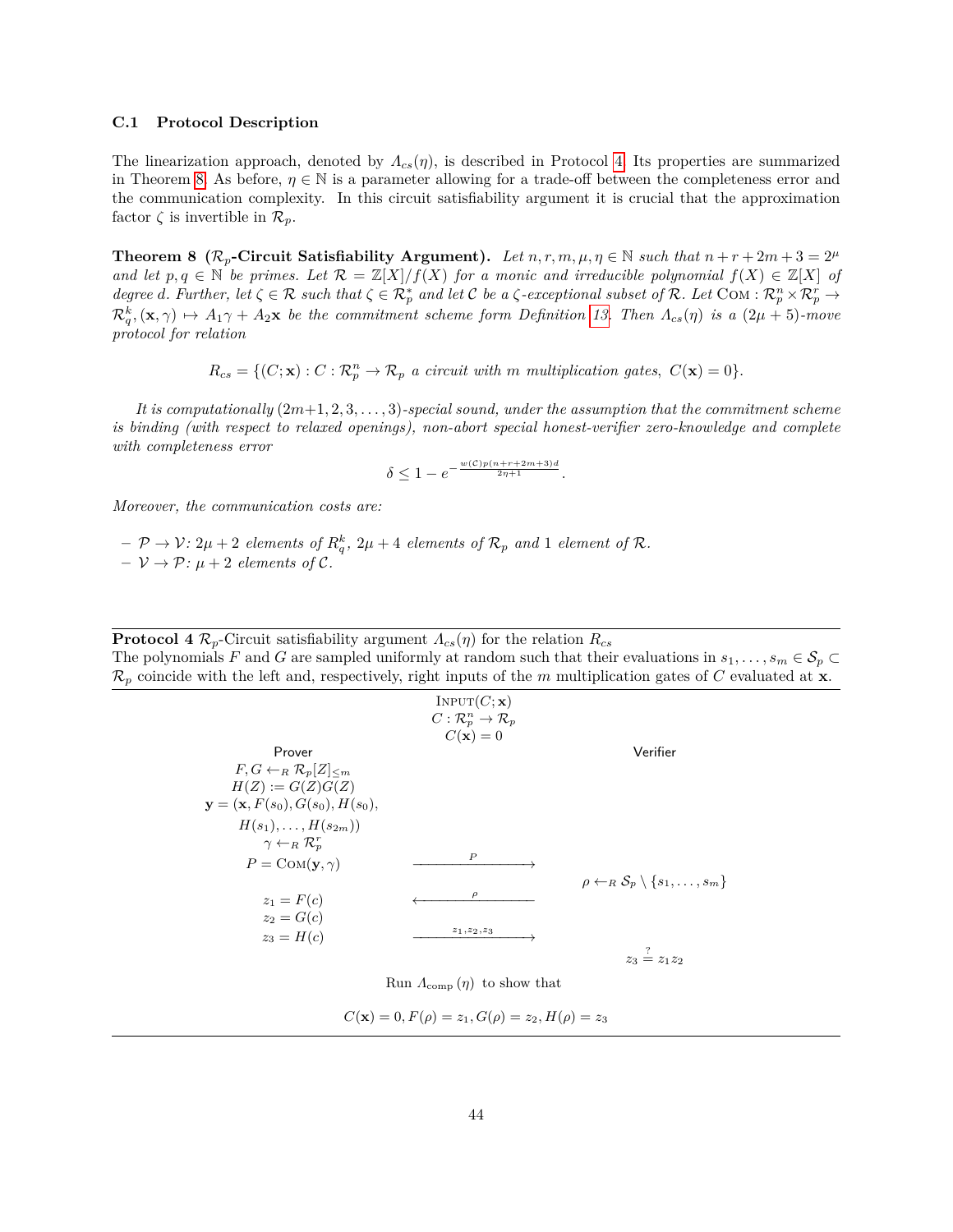#### <span id="page-44-0"></span>**C.2 Handling Small Primes when Proving Non-Linear Relations**

In Section [7,](#page-29-0) it was shown how to prove that committed vectors with coefficients in  $\mathcal{R}_p = \mathbb{Z}[X]/(p, f(X))$ satisfy *non-linear* constraints. However, this approach requires that  $p^D$  is "large enough", where *D* is the minimum of the degrees of the irreducible factors of  $f(X)$  modulo *p*. More precisely, we require  $2m/(p<sup>D</sup> – m)$ to be in the same order of magnitude as the knowledge error of compressed *Σ*-protocol *Λ*comp. In this section we consider the case that  $p^D$  is too small, e.g.,  $p^D \leq 3m$ . In this case the linearization approach of Section [7](#page-29-0) does not work. We show how to handle this scenario by applying Shamir's secret sharing scheme over an appropriate ring extension.

Let  $g(Y) \in \mathcal{R}[Y]$  be a polynomial of degree k that is irreducible modulo p and let  $\mathcal{R}' = \mathcal{R}[Y]/(g(Y))$ be a degree k ring extension of R. Then it is easily seen that the largest exceptional subset  $S'_p$  of  $\mathcal{R}'_p$  has cardinality  $p^{k}$ . Let us write  $\mathcal{S}'_p = \{s'_0, \ldots, s'_{p^{k}D-1}\}\$ . The linearization approach is adapted by defining the packed secret sharings over the ring extension  $\mathcal{R}'_p$  instead of over  $\mathcal{R}_p$ .

Let us first introduce some notation. For a vector  $\mathbf{x} = (x_1, \ldots, x_{k+m}) \in \mathcal{R}_p^{k+m}$ , we let  $F_{\mathbf{x}}(Z) \in \mathcal{R}_p'[Z]$  be the unique polynomial of degree at most m that satisfies  $F(s'_0) = \sum_{i=1}^k x_i Y^{i-1} \in \mathcal{R}'_p$  and  $F(s'_j) = x_{j+k} \in \mathcal{R}'_p$  for all  $1 \leq j \leq m$ . Since the set  $\mathcal{S}'_p$  is exceptional, this polynomial is well-defined. Moreo interpolation the following map is  $\mathcal{R}_p$ -linear

$$
L_1: \mathcal{R}_p^{k+m} \to \mathcal{R}_p'[Z], \qquad \mathbf{x} \mapsto F_{\mathbf{x}}(Z).
$$

Furthermore, for a polynomial  $F(Z) \in \mathcal{R}'_p[Z]$  evaluated in  $\rho \in \mathcal{R}'_p$ , we write  $F(\rho) = \sum_{i=1}^k F_i(\rho) Y^{i-1}$  with  $F_i(\rho) \in \mathcal{R}_p$  for all  $1 \leq i \leq k$ .

We continue to describe the linearization approach over the ring extension  $\mathcal{R}'_p$ . As before, let  $\mathbf{a}(\mathbf{x})$ ,  $\mathbf{b}(\mathbf{x}) \in$  $\mathcal{R}_p^m$  be the vectors of left and right input values of the *m* multiplication of the circuit  $C: \mathcal{R}_p^n \to \mathcal{R}_p$  evaluated  $\inf_{\mathbf{x}} \mathbf{x} \in \mathcal{R}_p^n$ . Similarly, let  $\mathbf{c}(\mathbf{x}) \in \mathcal{R}_p^m$  represent the values of the output wires of the multiplication gates. The generalized linearization strategy now goes as follows. The prover samples  $r_1 = \sum_{i=1}^{k} r_{1,i} Y^{i-1} \in \mathcal{R}'_p$  and  $r_2 = \sum_{i=1}^k r_{2,i} Y^{i-1} \in \mathcal{R}'_p$  uniformly at random, and defines the polynomials

$$
F(Z) = L_1(r_{1,1},\ldots,r_{1,k},\mathbf{a}(\mathbf{x})) \in \mathcal{R}'_p[Z],
$$
  

$$
G(Z) = L_1(r_{2,1},\ldots,r_{2,k},\mathbf{b}(\mathbf{x})) \in \mathcal{R}'_p[Z].
$$

As before, *F*(*Z*) and *G*(*Z*) define packed secret sharings of **a** and **b** with 1-privacy, but now over the ring extension  $\mathcal{R}'_p$ . Note that, this approach guarantees the secret vectors  $\mathbf{a}(\mathbf{x})$  and  $\mathbf{b}(\mathbf{x})$  to have coefficients in the base ring  $\mathcal{R}_p$ . Only the random elements  $r_1$  and  $r_2$  are not necessarily contained in  $\mathcal{R}_p$ .

Subsequently, the prover defines the product polynomial  $H(Z) = F(Z)G(Z) \in \mathcal{R}'_p[Z]$  of degree at most 2*m*. As before, it follows that  $H(s_i') = \mathbf{c}(\mathbf{x})_i \in \mathcal{R}_p$  for all  $1 \le i \le m$ . Then, the prover commits to the vector

$$
\mathbf{y} = (\mathbf{x}, \mathbf{c}, F_1(s'_0), \dots, H_k(s'_0), H_1(s'_{m+1}), \dots, H_k(s'_{2m})) \in \mathcal{R}_p^{n + (k+1)m + 3k}.
$$

Since the mapping  $L_1$  is linear, it is easily seen that for any  $\rho \in \mathcal{R}'_p$  there exist linear mappings  $L_{F(\rho)}, L_{G(\rho)}, L_{H(\rho)}: \mathcal{R}_p^{n+(k+1)m+3k} \to \mathcal{R}_p^k$  such that

$$
F(\rho) = \sum_{i=1}^{k} L_{F(\rho)}(\mathbf{y}) Y^{i-1},
$$
  
\n
$$
G(\rho) = \sum_{i=1}^{k} L_{G(\rho)}(\mathbf{y}) Y^{i-1},
$$
  
\n
$$
H(\rho) = \sum_{i=1}^{k} L_{H(\rho)}(\mathbf{y}) Y^{i-1}.
$$